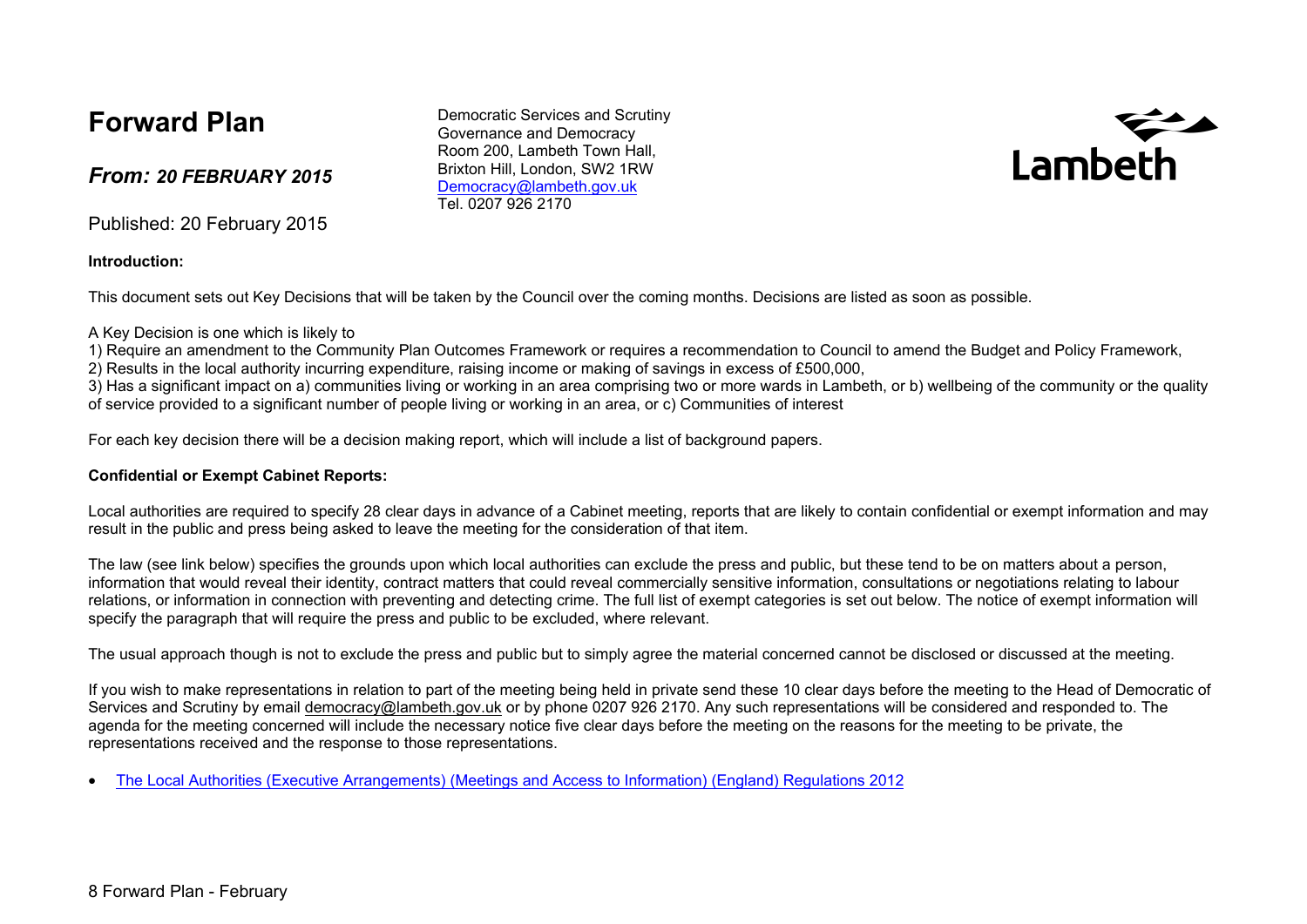Exempt information means information falling within the following seven categories (subject to any condition or qualification):

| Category                                                                                                                                                                                                                                 | <b>Condition</b>                                                                                                                                                                                                                                                                                                                                                                                                                                                                                          |
|------------------------------------------------------------------------------------------------------------------------------------------------------------------------------------------------------------------------------------------|-----------------------------------------------------------------------------------------------------------------------------------------------------------------------------------------------------------------------------------------------------------------------------------------------------------------------------------------------------------------------------------------------------------------------------------------------------------------------------------------------------------|
| 1. Information relating to any individual.                                                                                                                                                                                               |                                                                                                                                                                                                                                                                                                                                                                                                                                                                                                           |
| 2. Information which is likely to reveal the identity of an individual.                                                                                                                                                                  |                                                                                                                                                                                                                                                                                                                                                                                                                                                                                                           |
| 3. Information relating to the financial or business affairs of a particular<br>person. (Including the authority holding that information).                                                                                              | Information falling within paragraph 3 above is not exempt information by virtue of<br>that paragraph if it is required to be registered under—<br>(a) the Companies Act 1985; (b) the Friendly Societies Act 1974; (c) the Friendly<br>Societies Act 1992;, (d) the Industrial and Provident Societies Acts 1965 to 1978;<br>(e) the Building Societies Act 1986; or, (f) the Charities Act 1993.,<br>To be exempt the information must relate to a particular third person who must be<br>identifiable. |
| 4. Information relating to any consultations or negotiations, in connection<br>with any labour relations matter arising between the authority or a Minister of<br>the Crown and employees of, or office holders under, the authority.    | "Labour relations matters" are as specified in paragraphs (a) to (g) of section $29(1)$<br>of the Trade Unions and Labour Relations Act 1974, i.e. matters which may be the<br>subject of a trade dispute.                                                                                                                                                                                                                                                                                                |
| 5. Information in respect of which a claim to legal professional privilege could<br>be maintained in legal proceedings.                                                                                                                  |                                                                                                                                                                                                                                                                                                                                                                                                                                                                                                           |
| 6. Information which reveals that the authority proposes -<br>(a) to give under any enactment a notice under or by virtue of which<br>requirements are imposed on a person; or<br>(b) to make an order or direction under any enactment. |                                                                                                                                                                                                                                                                                                                                                                                                                                                                                                           |
| 7. Information relating to any action taken or to be taken in connection with<br>the prevention, investigation or prosecution of crime.                                                                                                  |                                                                                                                                                                                                                                                                                                                                                                                                                                                                                                           |

#### **Confidential information means**

Information furnished to the council by a Government department upon terms, however expressed, which forbid the disclosure of the information to the public, or

Information the disclosure of which to the public is prohibited by or under any enactment or by the order or a court

**Relevant Documents:** The full addresses of main Council buildings where relevant documents may be obtained:

Lambeth Town Hall, Brixton Hill, SW2 1RW, Blue Star House, 234-244 Stockwell Road SW9 9SP, International House, Canterbury Crescent, SW9 7QE Hambrook House, Porden Road SW2 1RP, Olive Morris House, 18 Brixton Hill, London, SW2 1RL, Phoenix House, 10 Wandsworth Road, London SW8 2LL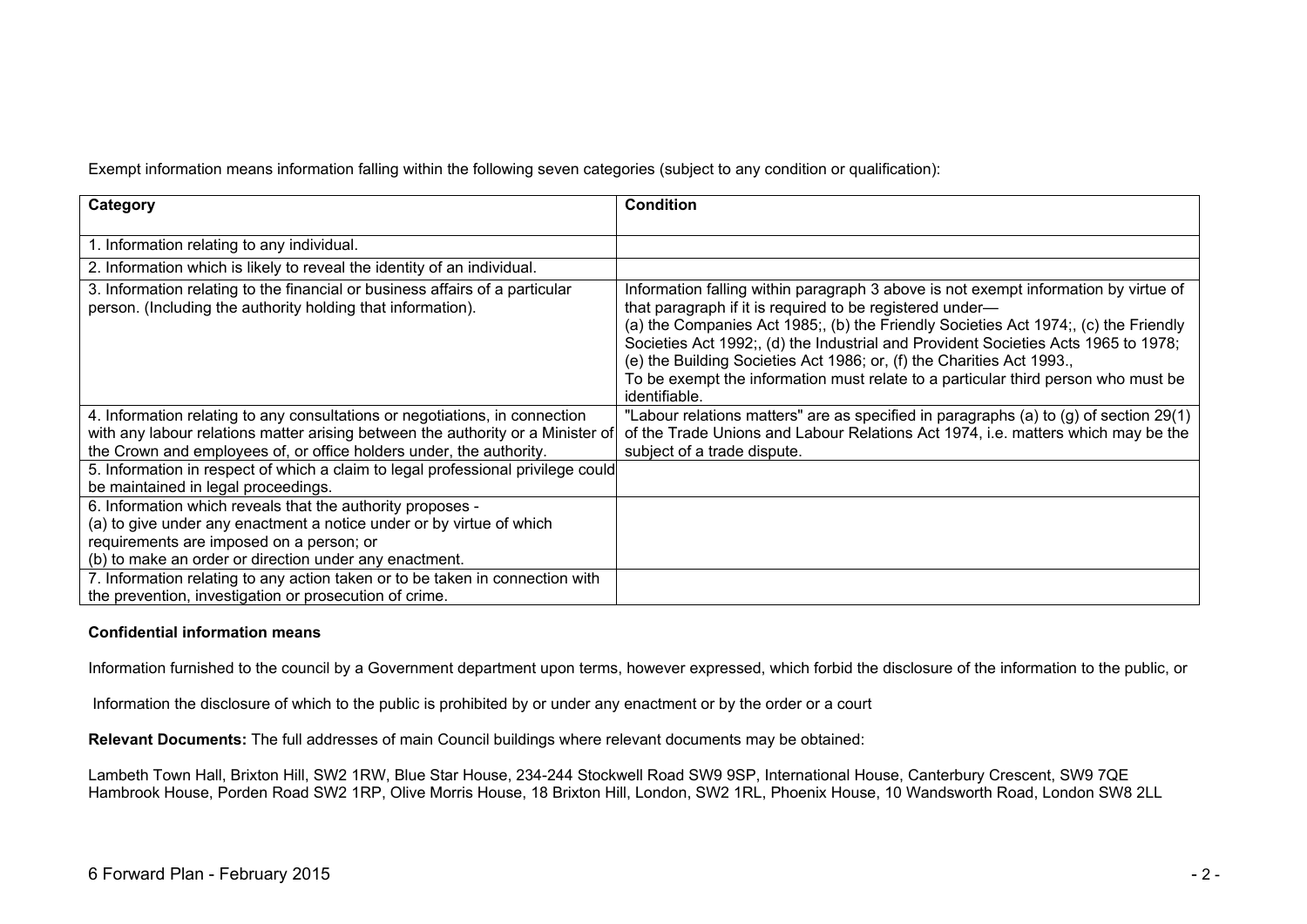How to make representations or obtain relevant documents:

- Contact the lead officer (before the decision date) who will include the responses received in the report to be considered by the decision-maker.
- Reports for Cabinet are published five clear (working) days before the meeting concerned. After publication, you can send your views to the report author or the Democratic Services These views will be reported to Cabinet members at the meeting.
- Write to the relevant Cabinet Member: <http://www.lambeth.gov.uk/Services/CouncilDemocracy/ElectedRepresentatives/Cabinet.htm>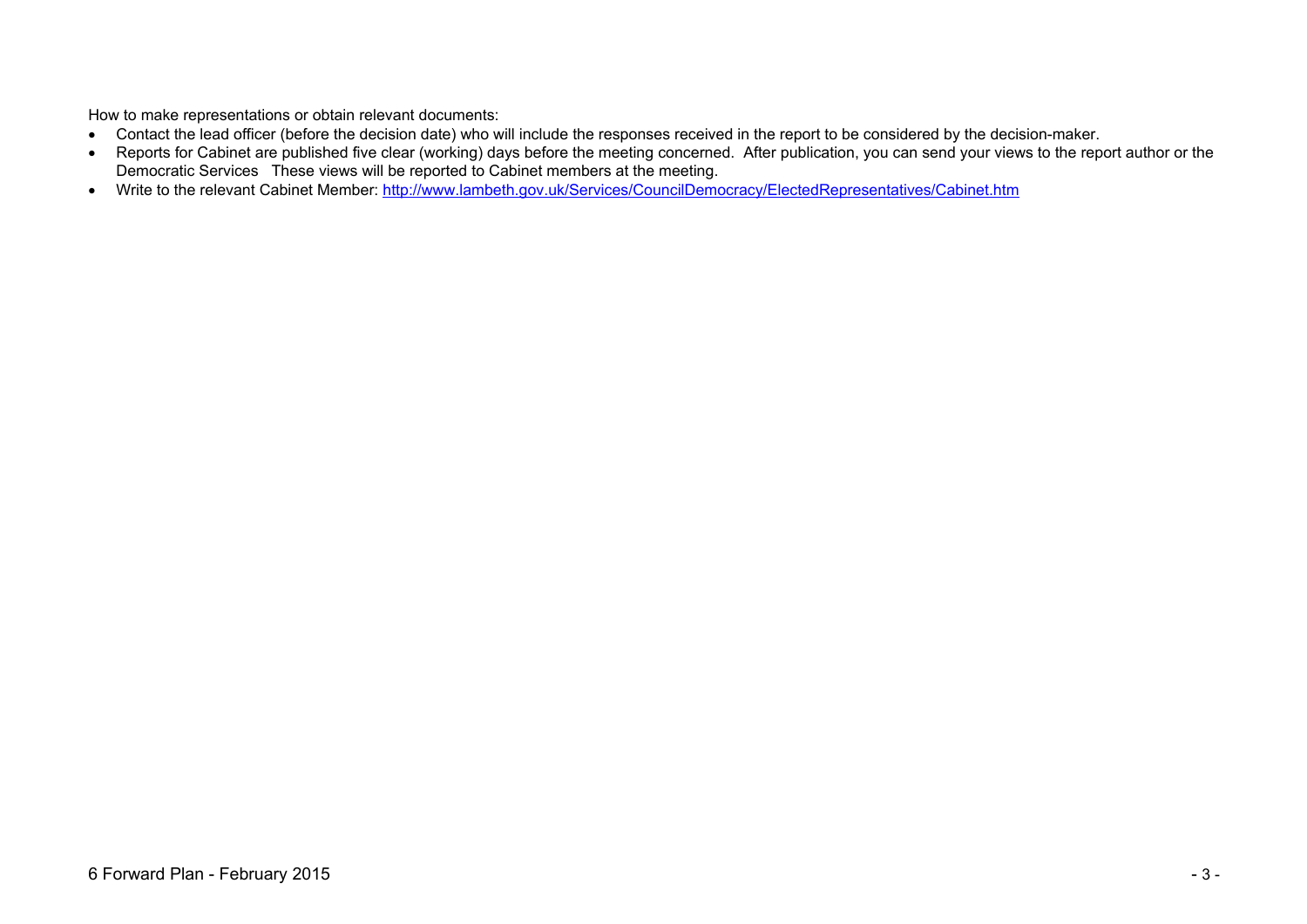# **Reports to be considered by Cabinet**

| Response to Environmental Crime<br><b>Scrutiny Commission'</b><br>Response to the recommendations in<br>the Environmental Crime Scrutiny<br>Commission report'<br>All Wards                                                                                                                                                                                                                                                                                                                     | Cabinet                     | 9 Mar 2015  | Consultation was<br>undertaken with<br>residents in the<br>course of the<br>Commission's<br>investigations | Report of the Enviro-<br>Crime Commission | Claire Butcher, Lead Scrutiny<br>Officer<br>cbutcher@lambeth.gov.uk<br>Room 200, Lambeth Town<br>Hall, INTERNAL<br>Tel: 020 7926 0024<br>020 7926 2361                                               |
|-------------------------------------------------------------------------------------------------------------------------------------------------------------------------------------------------------------------------------------------------------------------------------------------------------------------------------------------------------------------------------------------------------------------------------------------------------------------------------------------------|-----------------------------|-------------|------------------------------------------------------------------------------------------------------------|-------------------------------------------|------------------------------------------------------------------------------------------------------------------------------------------------------------------------------------------------------|
| Waste Services - Client and Support<br>Services Options Paper<br>The decision will determine the way<br>support and client functions are<br>provided in conjunction with the<br>existing waste and cleansing services<br>are delivered.<br>The appraisal will asses feasibility of a<br>number of provider models in<br>delivering the councils stated<br>cooperative aspirations and in<br>particular empowering the citizens to<br>take a central role in the governance<br>of the new model. | Cabinet<br>12 December 2014 | 13 Apr 2015 |                                                                                                            |                                           | Michael C Clarke, Public<br><b>Environment Manager</b><br>mcclarke@lambeth.gov.uk<br>1st Floor, Service Team<br>House, 185-205<br>Shakespeare Road, London,<br><b>SE24 0PZ</b><br>Tel: 020 7926 0528 |
| All Wards                                                                                                                                                                                                                                                                                                                                                                                                                                                                                       |                             |             |                                                                                                            |                                           |                                                                                                                                                                                                      |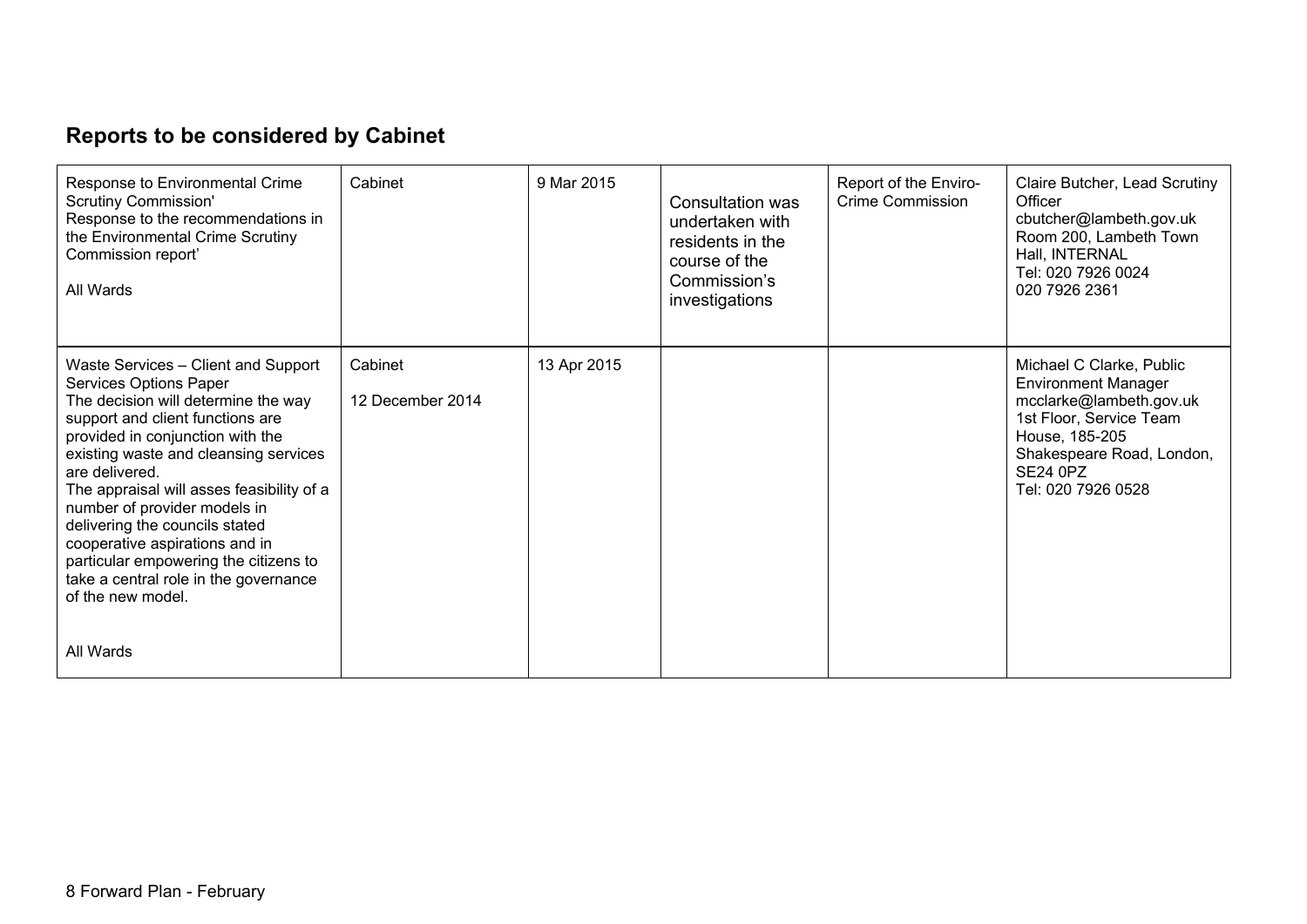| <b>Key Decision (Including Brief</b><br><b>Summary &amp; Expected Outcome)</b><br>(including ward) {1}                                                                                                                                                                                                                                                                                         | Decision-maker,<br><b>Edition of Forward</b><br><b>Plan when first</b><br>appeared and whether<br>any confidential or<br>exempt Information is<br>to be considered {2} | Date decision<br>to be taken $\{3\}$ | <b>External</b><br><b>Consultation:</b><br><b>Who</b><br><b>How</b><br>Closing date {4}                                                                                                                                                                                                                                                                                                                                                                                                                                              | <b>Relevant documents</b><br>${5}$            | Lead Officer (to whom<br>representations should be<br>made, and holder of<br>documents) {6}                             |
|------------------------------------------------------------------------------------------------------------------------------------------------------------------------------------------------------------------------------------------------------------------------------------------------------------------------------------------------------------------------------------------------|------------------------------------------------------------------------------------------------------------------------------------------------------------------------|--------------------------------------|--------------------------------------------------------------------------------------------------------------------------------------------------------------------------------------------------------------------------------------------------------------------------------------------------------------------------------------------------------------------------------------------------------------------------------------------------------------------------------------------------------------------------------------|-----------------------------------------------|-------------------------------------------------------------------------------------------------------------------------|
| <b>Investment and Opportunity Strategy</b><br>The Investment and Opportunity<br>Strategy will set out how the council<br>and partners will harness the benefits<br>of economic growth for local residents<br>and businesses. It will guide the<br>economic development activities that<br>the council delivers and direct our<br>efforts for attracting external<br>investment in the borough. | Cabinet<br>19.02.15                                                                                                                                                    | 13 Apr 2015                          | The strategy is being<br>produced through<br>extensive<br>engagement in<br>workshops, surveys,<br>focus groups and<br>individual discussions<br>with a range of<br>partners. This<br>includes job seekers<br>and young people;<br>employment and<br>training providers;<br>local businesses;<br><b>Business</b><br>Improvement<br>Districts; Lambeth<br>College; Jobcentre<br>Plus; enterprise<br>support providers;<br>local funding<br>organisations; health<br>and housing<br>providers; and Higher<br>Education<br>institutions. | Investment and<br><b>Opportunity Strategy</b> | John Bennett, Senior PEP<br>Officer<br>JBennett7@lambeth.gov.uk<br>Room 113, Lambeth Town<br>Hall<br>Tel: 020 7926 6452 |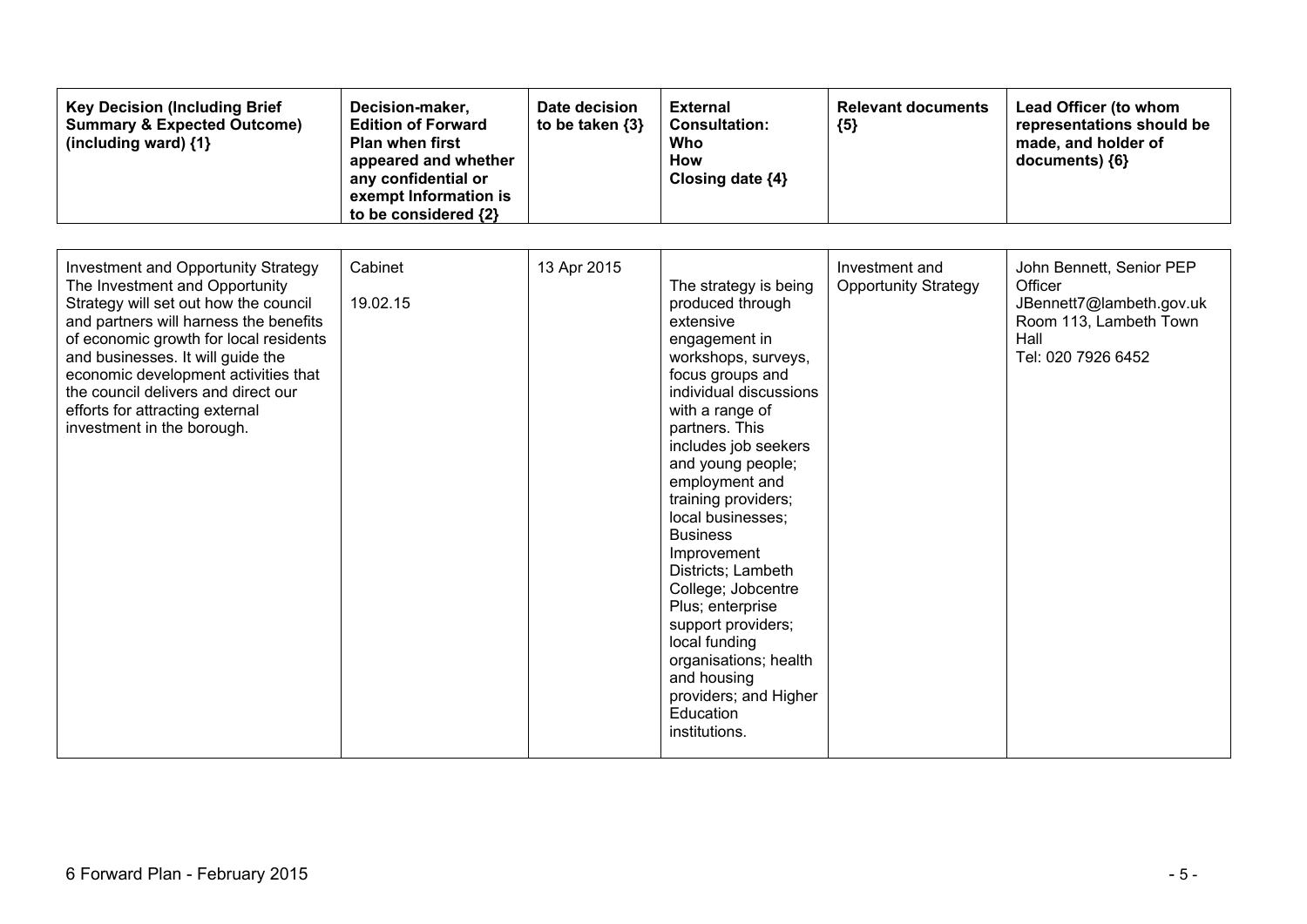| <b>Key Decision (Including Brief</b><br><b>Summary &amp; Expected Outcome)</b><br>(including ward) {1}                                                                                  | Decision-maker,<br><b>Edition of Forward</b><br><b>Plan when first</b><br>appeared and whether<br>any confidential or<br>exempt Information is<br>to be considered {2} | Date decision<br>to be taken $\{3\}$ | <b>External</b><br><b>Consultation:</b><br>Who<br><b>How</b><br>Closing date {4}                                                                                                                                                                                               | <b>Relevant documents</b><br>${5}$                         | Lead Officer (to whom<br>representations should be<br>made, and holder of<br>documents) {6}                                                                  |
|-----------------------------------------------------------------------------------------------------------------------------------------------------------------------------------------|------------------------------------------------------------------------------------------------------------------------------------------------------------------------|--------------------------------------|--------------------------------------------------------------------------------------------------------------------------------------------------------------------------------------------------------------------------------------------------------------------------------|------------------------------------------------------------|--------------------------------------------------------------------------------------------------------------------------------------------------------------|
| Lambeth's Community Plan 2013-16<br>This is the document that describes<br>our outcomes and how we will achieve<br>them.<br>All Wards                                                   | Cabinet<br>19.02.15                                                                                                                                                    | 13 Apr 2015                          | The outcomes in the<br>plan are not<br>changing, so no<br>consultation is<br>planned. The<br>document does<br>describe the actions<br>that will be taken to<br>deliver the outcomes,<br>and these are subject<br>to separate<br>consultation and co-<br>production activities. | Lambeth's Community<br>Plan 2013-16                        | Hannah Jameson, Strategy<br>Manager<br>hjameson@lambeth.gov.uk<br>Room 113, Lambeth Town<br>Hall<br>Tel: 020 7926 6918                                       |
| Vale Street recycling and reuse centre<br>options paper<br>The paper examines the different<br>options available for the Vale Street<br>recycling and reuse facility site.<br>All Wards | Cabinet<br>12 December 2014                                                                                                                                            | 13 Apr 2015                          | Information taken<br>from the resident's<br>survey and surveys<br>of Vale Street users<br>has informed the<br>paper.                                                                                                                                                           | Vale Street recycling<br>and reuse centre<br>options paper | Liz Whitson Cloud, Senior<br>Policy, Equalities and<br>Performance Officer<br>lwhitsoncloud@lambeth.gov.<br>uk<br><b>Phoenix House</b><br>Tel: 020 7926 0145 |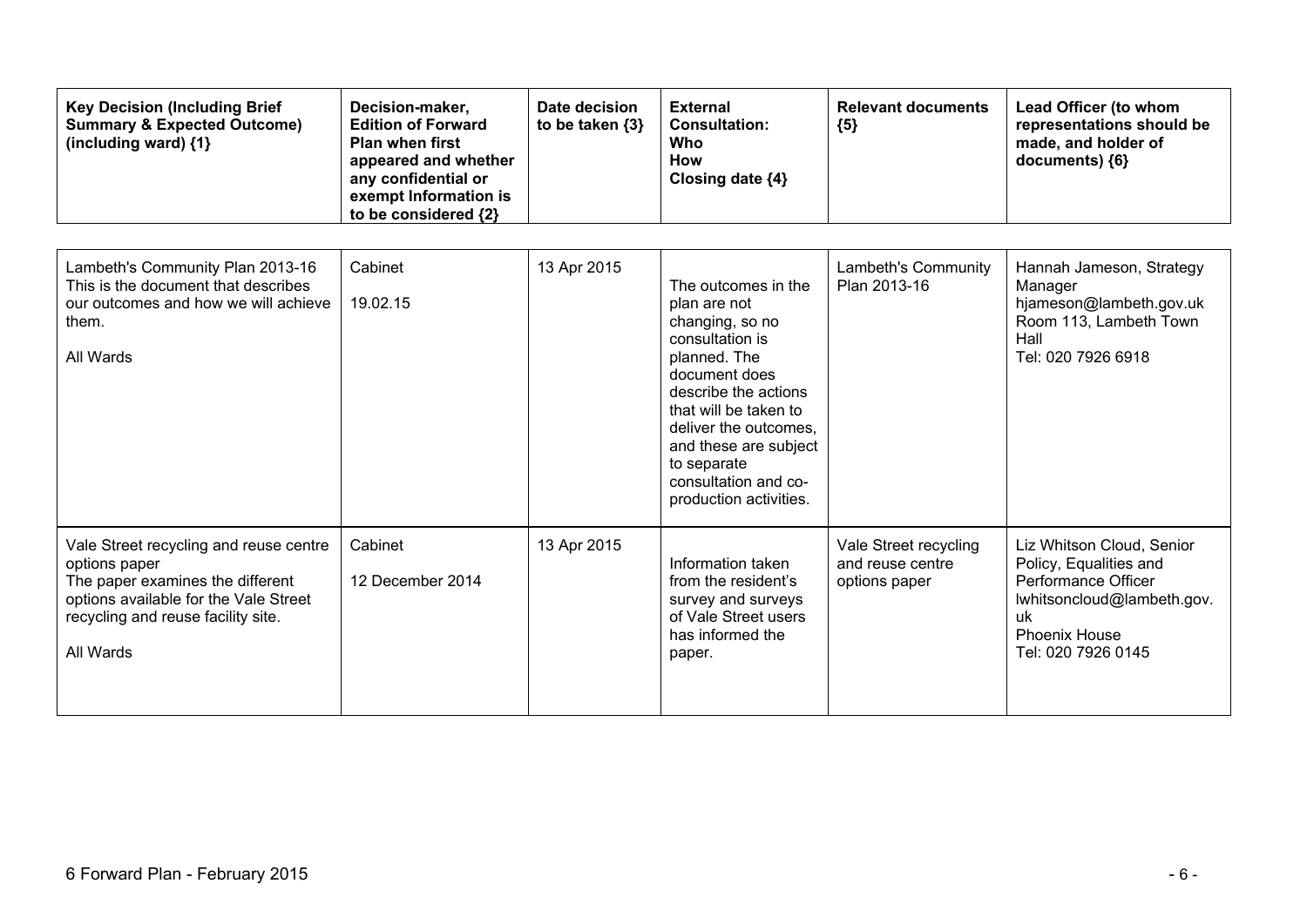| <b>Key Decision (Including Brief</b><br><b>Summary &amp; Expected Outcome)</b><br>(including ward) {1}                                                                                                                                                                                                           | Decision-maker,<br><b>Edition of Forward</b><br><b>Plan when first</b><br>appeared and whether<br>any confidential or<br>exempt Information is<br>to be considered {2} | Date decision<br>to be taken $\{3\}$ | <b>External</b><br><b>Consultation:</b><br>Who<br>How<br>Closing date {4}                                                                                                | <b>Relevant documents</b><br>${5}$       | Lead Officer (to whom<br>representations should be<br>made, and holder of<br>documents) {6}                                            |
|------------------------------------------------------------------------------------------------------------------------------------------------------------------------------------------------------------------------------------------------------------------------------------------------------------------|------------------------------------------------------------------------------------------------------------------------------------------------------------------------|--------------------------------------|--------------------------------------------------------------------------------------------------------------------------------------------------------------------------|------------------------------------------|----------------------------------------------------------------------------------------------------------------------------------------|
| Lambeth Education & Learning<br>Strategy<br>To ratify the strategy which sets out<br>the Council's role as champion of<br>children, families and schools, early<br>years providers and colleges within a<br>framework of democratic<br>accountability based upon shared<br>understanding and trust.<br>All Wards | Cabinet<br>19/12/14                                                                                                                                                    | 9 Mar 2015                           | The strategy has<br>been developed in<br>consultation with<br>headteachers<br>working with the<br><b>Education Learning</b><br>& Skills Cluster and<br>other colleagues. | Lambeth Education &<br>Learning Strategy | Colm Doyle<br>cdoyle@lambeth.gov.uk<br>6th Floor International House.<br>Canterbury Crescent,<br>London, SW9 7QE                       |
| Income and Debt Strategy review<br>Cabinet will be asked to sign off the<br>new Income and Debt Strategy                                                                                                                                                                                                         | Cabinet                                                                                                                                                                | 13 Apr 2015                          |                                                                                                                                                                          | Income and Debt<br>Strategy review       | Michelle Binfield, Strategic<br><b>Commissioning Manager</b><br>mbinfield@lambeth.gov.uk<br><b>Phoenix House</b><br>Tel: 020 7926 4610 |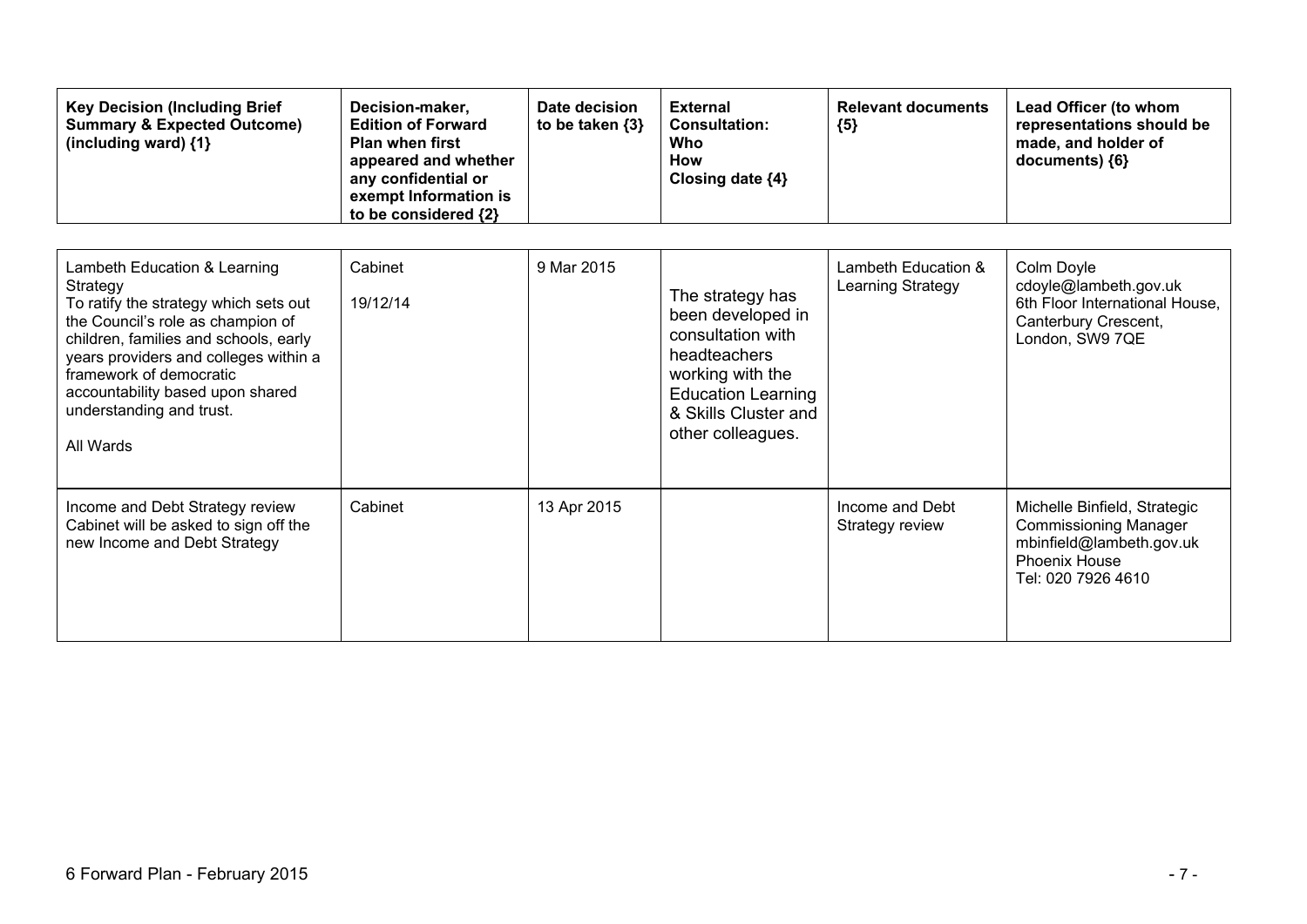| <b>Key Decision (Including Brief</b><br><b>Summary &amp; Expected Outcome)</b><br>(including ward) {1}                                                                                                                                                                                                                                                                                                                                                                      | Decision-maker,<br><b>Edition of Forward</b><br><b>Plan when first</b><br>appeared and whether<br>any confidential or<br>exempt Information is<br>to be considered {2} | Date decision<br>to be taken {3} | <b>External</b><br><b>Consultation:</b><br>Who<br>How<br>Closing date $\{4\}$ | <b>Relevant documents</b><br>${5}$                                                                                       | Lead Officer (to whom<br>representations should be<br>made, and holder of<br>documents) {6}                |
|-----------------------------------------------------------------------------------------------------------------------------------------------------------------------------------------------------------------------------------------------------------------------------------------------------------------------------------------------------------------------------------------------------------------------------------------------------------------------------|------------------------------------------------------------------------------------------------------------------------------------------------------------------------|----------------------------------|-------------------------------------------------------------------------------|--------------------------------------------------------------------------------------------------------------------------|------------------------------------------------------------------------------------------------------------|
| Future Brixton: Somerleyton Road<br>Project – Procuring a Contractor and<br>Agreeing the Financial Model<br>This further report therefore provides<br>Cabinet with a detailed update on the<br>project including the outline design,<br>procurement strategy, delivery<br>strategy and financial model.<br>Cabinet will be asked to approve the<br>financial package required to deliver<br>the project and to authorise the<br>procurement of a contractor.<br>Coldharbour | Cabinet<br>29 August 2014                                                                                                                                              | 13 Apr 2015                      | There will be<br>extensive<br>consultation and<br>coproduction.               | <b>Future Brixton:</b><br>Somerleyton Road<br>Project - Procuring a<br>Contractor and<br>Agreeing the Financial<br>Model | Neil Vokes, Regeneration<br>Project Manager (Housing)<br>nvokes@lambeth.gov.uk<br>1st floor, Phoenix House |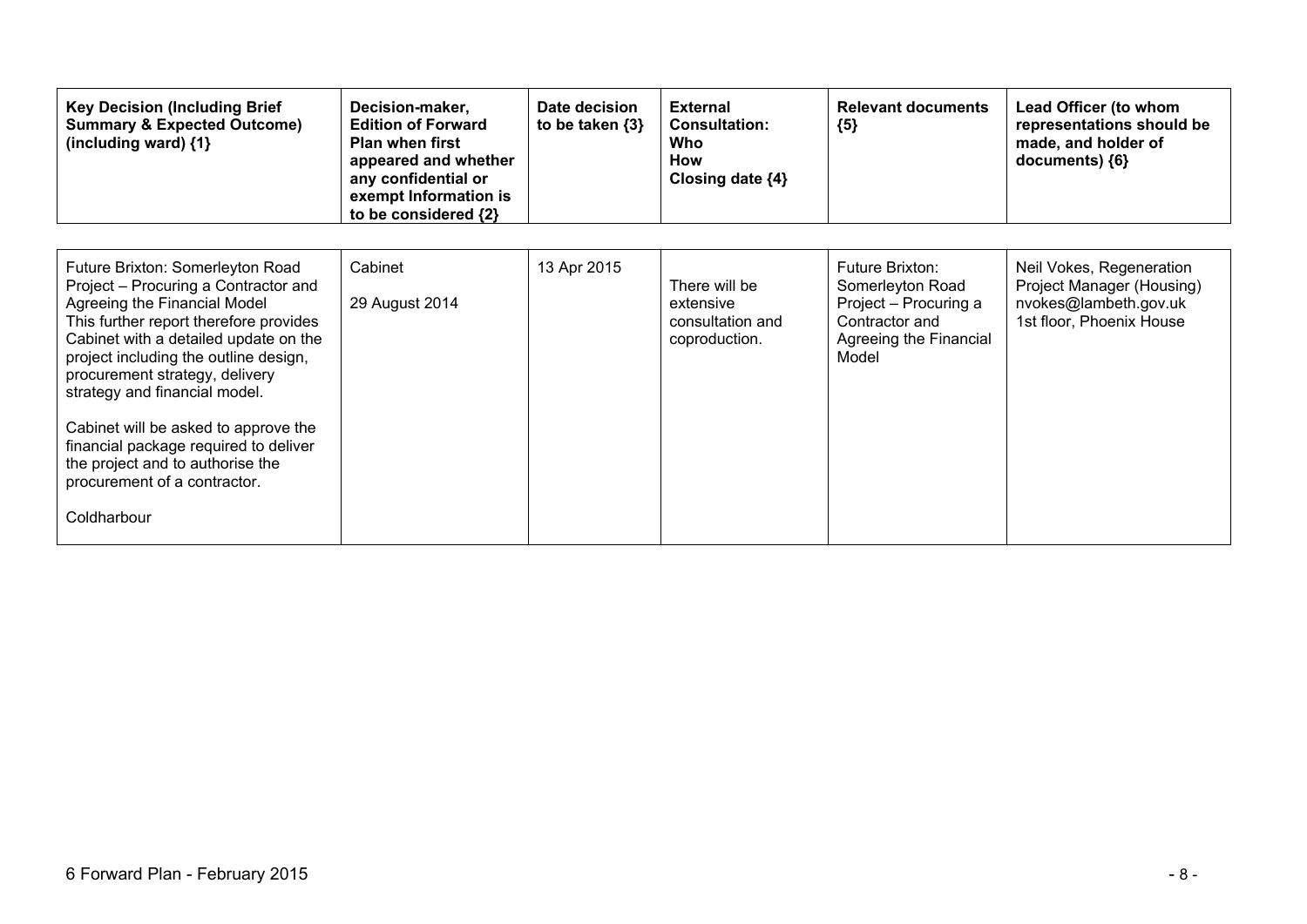| <b>Key Decision (Including Brief</b><br><b>Summary &amp; Expected Outcome)</b><br>(including ward) {1}                                                                                             | Decision-maker,<br><b>Edition of Forward</b><br><b>Plan when first</b><br>appeared and whether<br>any confidential or<br>exempt Information is<br>to be considered {2} | Date decision<br>to be taken {3} | <b>External</b><br><b>Consultation:</b><br>Who<br>How<br>Closing date {4}                                                                                                                                                                                                                                                                                                                                                      | <b>Relevant documents</b><br>${5}$                                             | Lead Officer (to whom<br>representations should be<br>made, and holder of<br>documents) {6}                                        |
|----------------------------------------------------------------------------------------------------------------------------------------------------------------------------------------------------|------------------------------------------------------------------------------------------------------------------------------------------------------------------------|----------------------------------|--------------------------------------------------------------------------------------------------------------------------------------------------------------------------------------------------------------------------------------------------------------------------------------------------------------------------------------------------------------------------------------------------------------------------------|--------------------------------------------------------------------------------|------------------------------------------------------------------------------------------------------------------------------------|
| New Alterations and Extensions<br><b>Supplementary Planning Document</b><br>To approve the content of the<br>guidance as a Supplemetary Planning<br>Document for public consultation.<br>All Wards | Cabinet<br>Council<br>5 December 2014<br>5 December 2014                                                                                                               | 11 May 2015<br>20 May 2015       | Specific<br>individuals<br>with a stated<br>interest in the<br>subject, local<br>amenity<br>societys,<br>other<br>community<br>groups and<br>stakeholders<br>identified on<br>the planning<br>policy<br>consultation<br>database.<br>Publicity in<br>$\bullet$<br>Lambeth<br>Life, press<br>release and<br>Council<br>online<br>consultation<br>diary.<br>The 28 day process<br>will take place in<br>February/ March<br>2015. | New Alterations and<br>Extensions<br>Supplementary<br><b>Planning Document</b> | Doug Black, Team Leader<br>Conservation & Urban Design<br>DBlack1@lambeth.gov.uk<br>1st floor, Phoenix House<br>Tel: 020 7926 4065 |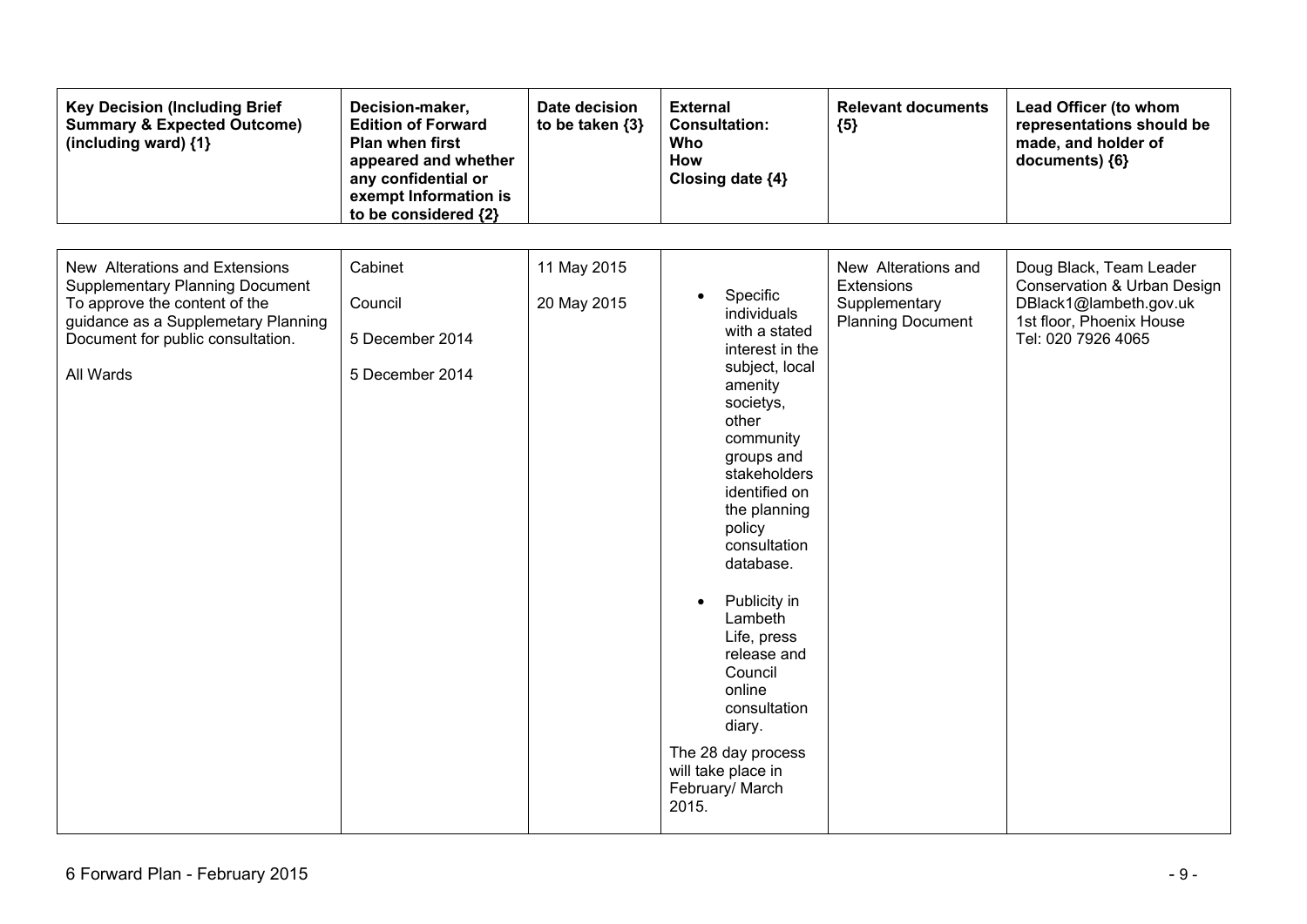| <b>Key Decision (Including Brief</b><br>Decision-maker,<br><b>Summary &amp; Expected Outcome)</b><br><b>Edition of Forward</b><br><b>Plan when first</b><br>(including ward) $\{1\}$<br>appeared and whether<br>any confidential or<br>exempt Information is<br>to be considered {2} | Date decision<br>to be taken $\{3\}$ | <b>External</b><br><b>Consultation:</b><br>Who<br>How<br>Closing date $\{4\}$ | <b>Relevant documents</b><br>${5}$ | Lead Officer (to whom<br>representations should be<br>made, and holder of<br>$documents)$ {6} |
|--------------------------------------------------------------------------------------------------------------------------------------------------------------------------------------------------------------------------------------------------------------------------------------|--------------------------------------|-------------------------------------------------------------------------------|------------------------------------|-----------------------------------------------------------------------------------------------|
|--------------------------------------------------------------------------------------------------------------------------------------------------------------------------------------------------------------------------------------------------------------------------------------|--------------------------------------|-------------------------------------------------------------------------------|------------------------------------|-----------------------------------------------------------------------------------------------|

**Reports to be approved by the Health and Wellbeing Board**

**None**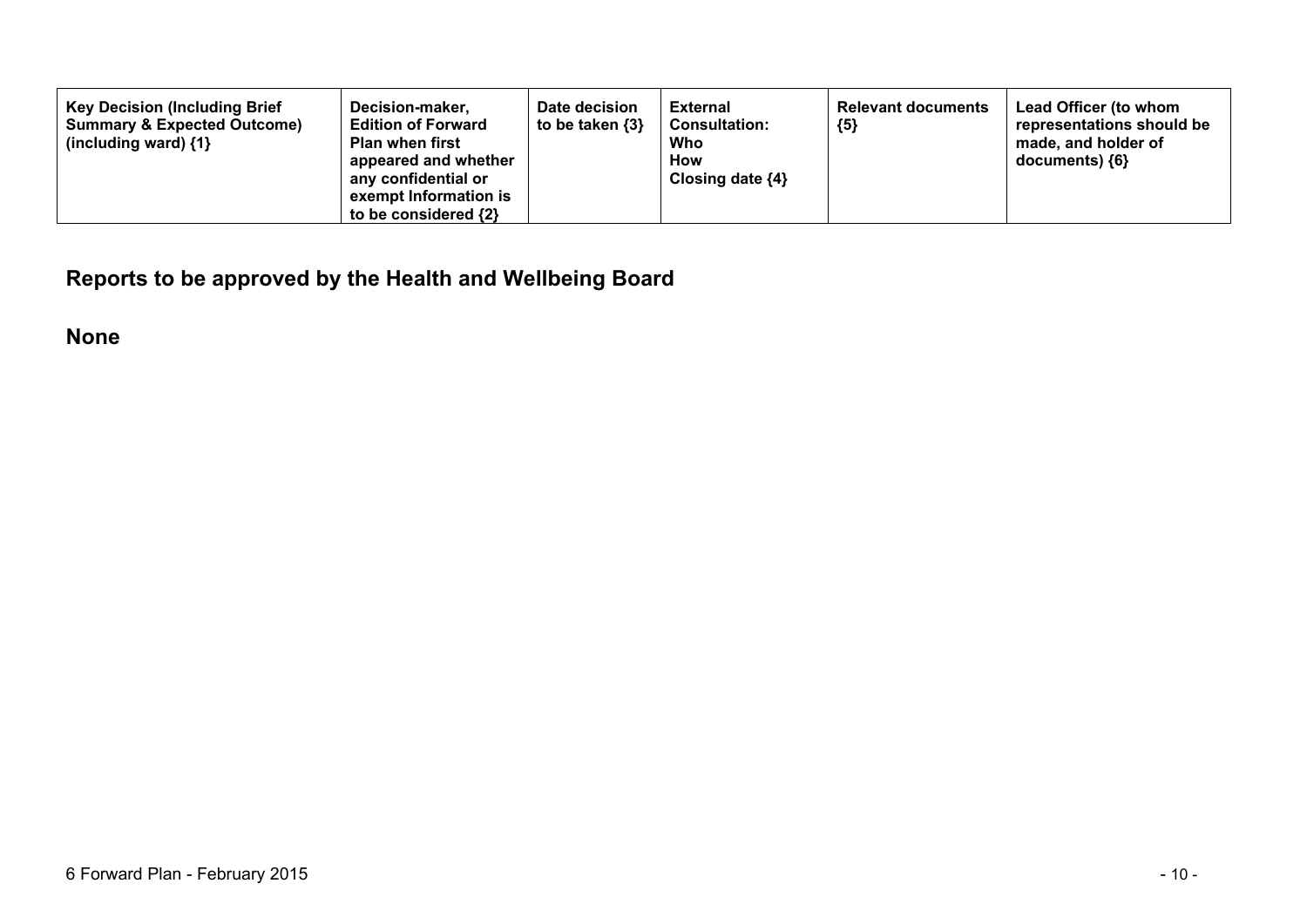#### **Reports to be approved by Cabinet Members**

#### **Leader of the Council**

| Nine Elms Vauxhall Business Plan<br>To endorse the annual business plan | Leader of the Council | 9 Mar 2015                                  | Co-produced with all<br>members of the NEV | Katy Shaw<br>kshaw3@lambeth.gov.uk |
|-------------------------------------------------------------------------|-----------------------|---------------------------------------------|--------------------------------------------|------------------------------------|
| of the Nine Elms on the Southbank                                       | 06.02.15              | Please select                               | Partnership.                               |                                    |
| Partnership.                                                            |                       | date of when<br>decision would<br>be taken. |                                            | Tel: 020 7926 2225                 |
| Larkhall; Oval; Prince's; Stockwell                                     |                       |                                             |                                            |                                    |

**Deputy Leader of the Council (Policy)**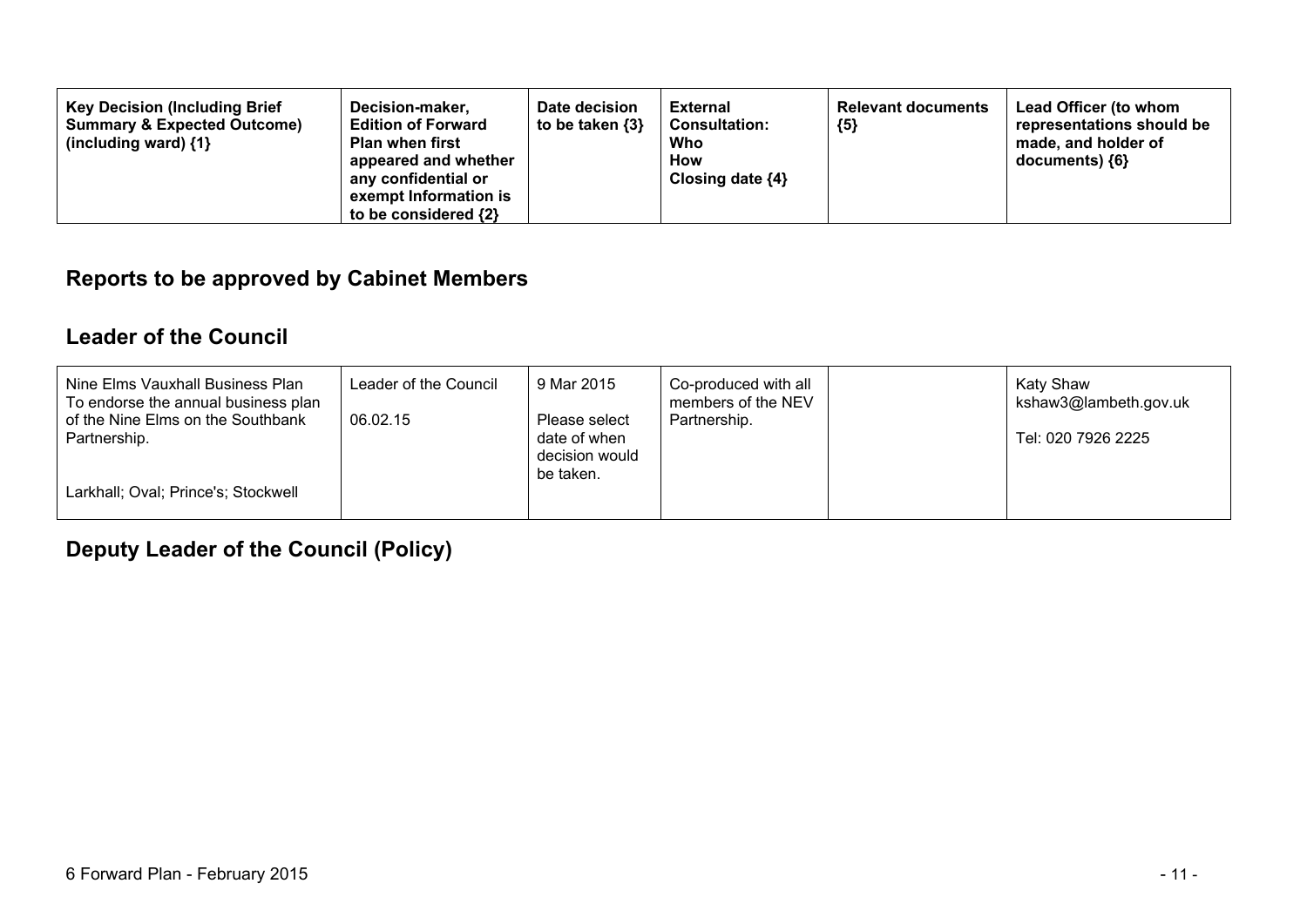| <b>Key Decision (Including Brief</b><br><b>Summary &amp; Expected Outcome)</b><br>(including ward) $\{1\}$                                                                                                        | Decision-maker,<br><b>Edition of Forward</b><br><b>Plan when first</b><br>appeared and whether<br>any confidential or<br>exempt Information is<br>to be considered {2} | Date decision<br>to be taken $\{3\}$ | <b>External</b><br><b>Consultation:</b><br><b>Who</b><br><b>How</b><br>Closing date {4}                                                                                                                                                                                                                                                                                                                                                                                                                        | <b>Relevant documents</b><br>${5}$ | Lead Officer (to whom<br>representations should be<br>made, and holder of<br>documents) {6}                                                |
|-------------------------------------------------------------------------------------------------------------------------------------------------------------------------------------------------------------------|------------------------------------------------------------------------------------------------------------------------------------------------------------------------|--------------------------------------|----------------------------------------------------------------------------------------------------------------------------------------------------------------------------------------------------------------------------------------------------------------------------------------------------------------------------------------------------------------------------------------------------------------------------------------------------------------------------------------------------------------|------------------------------------|--------------------------------------------------------------------------------------------------------------------------------------------|
| Capital Maintenance Programme<br>The decision will enable a series of<br>essential works contracts under the<br>planned "Capital Maintenance<br>Programme" to be raised and the<br>works undertaken.<br>All Wards | Deputy Leader of the<br>Council - Policy<br>3 January 2014                                                                                                             | 13 Feb 2015                          | <b>Schools</b><br>Key stakeholders<br>Consultation with key<br>stakeholders /<br>schools etc. has<br>been on-going.<br>During a process of<br>feasibility and design<br>for specific works all<br>schools and<br>stakeholders have<br>been informed of the<br>nature of the works<br>required and updated<br>along the way. Once<br>contacts are awarded<br>to specific<br>contractors more<br>detailed information<br>will be issued to all<br>regarding programme<br>dates etc. This<br>process is on-going. |                                    | <b>Steve Anstee, Business</b><br>Growth and Regeneration<br>sanstee@lambeth.gov.uk<br>6th floor, International House<br>Tel: 020 7926 3227 |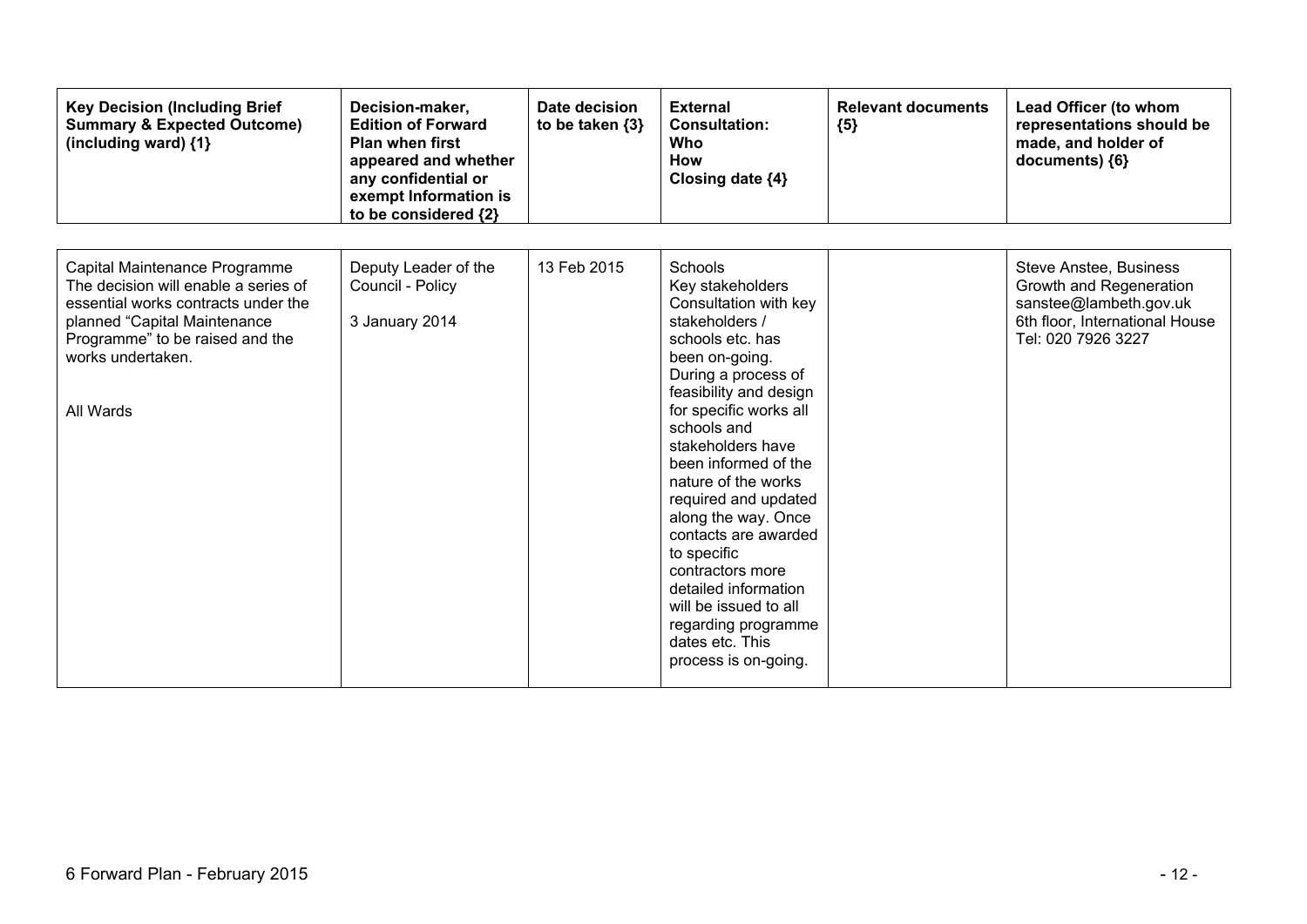| <b>Key Decision (Including Brief</b><br><b>Summary &amp; Expected Outcome)</b><br>(including ward) {1}                                                                                                                                                                                                                                               | Decision-maker,<br><b>Edition of Forward</b><br>Plan when first<br>appeared and whether<br>any confidential or<br>exempt Information is<br>to be considered {2} | Date decision<br>to be taken {3}                                            | <b>External</b><br><b>Consultation:</b><br><b>Who</b><br><b>How</b><br>Closing date {4}                                                                                                                                                    | <b>Relevant documents</b><br>${5}$ | Lead Officer (to whom<br>representations should be<br>made, and holder of<br>documents) {6}                        |
|------------------------------------------------------------------------------------------------------------------------------------------------------------------------------------------------------------------------------------------------------------------------------------------------------------------------------------------------------|-----------------------------------------------------------------------------------------------------------------------------------------------------------------|-----------------------------------------------------------------------------|--------------------------------------------------------------------------------------------------------------------------------------------------------------------------------------------------------------------------------------------|------------------------------------|--------------------------------------------------------------------------------------------------------------------|
| Procurement of the development of<br>Lambeth ASD Designated SEN<br>Resource Base<br>To agree works contracts in order to<br>build Autistic Spectrum Disorder SEN<br>Units in the following four primary<br>schools in Lambeth: Archbishop<br>Sumner, Bonneville, Larkhall and<br>Crown Lane.<br>Clapham Common; Knight's Hill;<br>Larkhall; Prince's | Deputy Leader of the<br>Council - Policy<br>19.02.15                                                                                                            | 16 Mar 2015<br>Please select<br>date of when<br>decision would<br>be taken. | <b>Ward Councillors</b>                                                                                                                                                                                                                    |                                    | Rosemary Mann<br>rmann1@lambeth.gov.uk<br>6th Floor International House<br>Tel: 020 7926 3221                      |
| Sudbourne School Expansion Project<br>A decision is requested for an<br>expansion project set to increase by<br>1.5 Form Entry (FE) creating 3FE for<br>the school.<br><b>Brixton Hill</b>                                                                                                                                                           | Deputy Leader of the<br>Council - Policy<br>26 July 2013                                                                                                        | 23 Feb 2015                                                                 | School staff, parents,<br>children, local<br>residents, Governors,<br>council officers and<br>Cabinet Member.<br>Consultation with<br>school, service users<br>and stake holders.<br>Future statutory<br>notification process<br>with DfE. |                                    | Sylvester Eyong, Programme<br>Manager<br>seyong@lambeth.gov.uk<br><b>International House</b><br>Tel: 020 7926 3216 |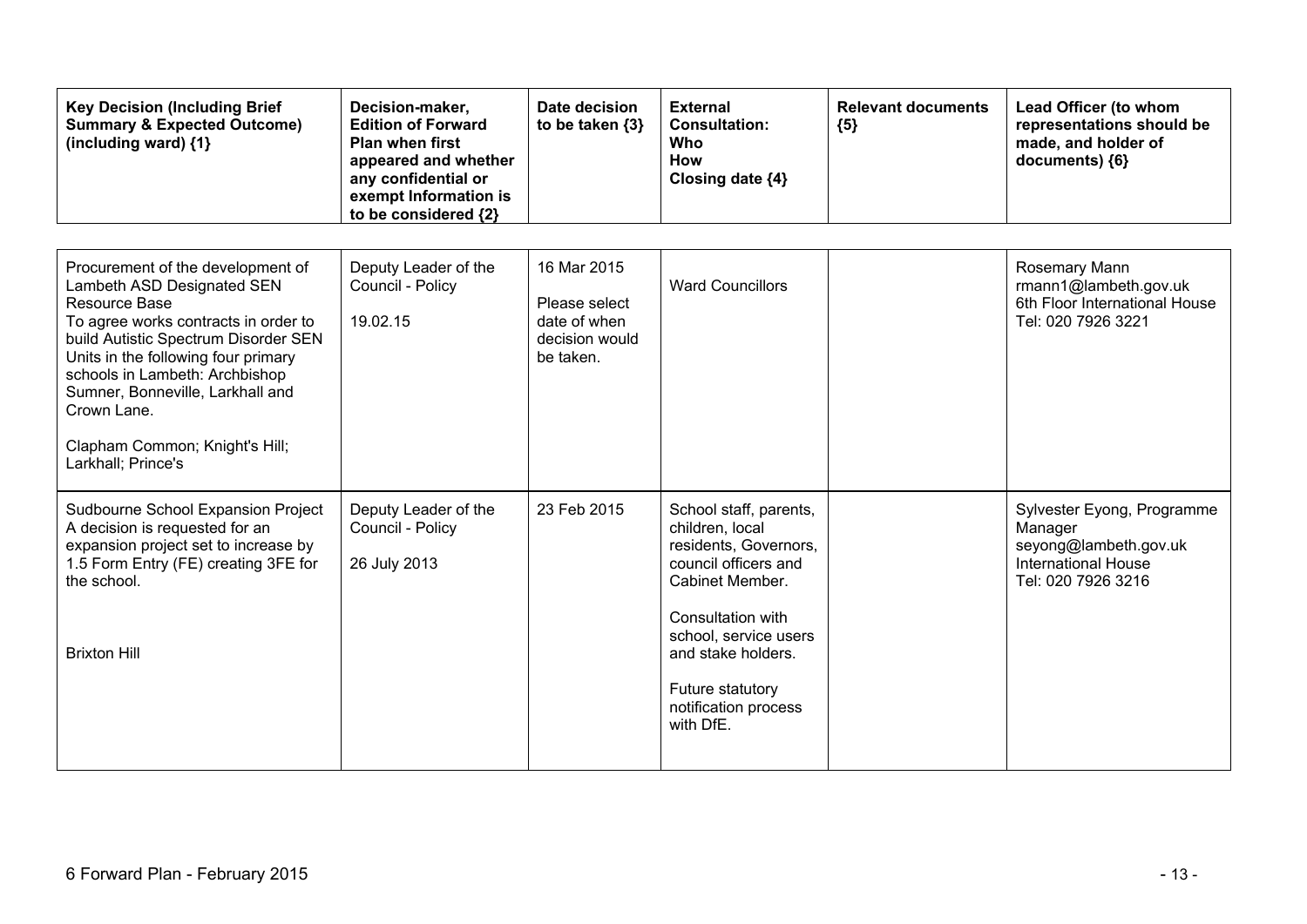| <b>Key Decision (Including Brief</b><br><b>Summary &amp; Expected Outcome)</b><br>(including ward) {1}                                                                                                                                                                                                                                                                                                                                                                                                                                                                                                                                                                                                                                                                                 | Decision-maker,<br><b>Edition of Forward</b><br><b>Plan when first</b><br>appeared and whether<br>any confidential or<br>exempt Information is<br>to be considered {2} | Date decision<br>to be taken $\{3\}$ | <b>External</b><br><b>Consultation:</b><br><b>Who</b><br><b>How</b><br>Closing date {4}                      | <b>Relevant documents</b><br>${5}$ | Lead Officer (to whom<br>representations should be<br>made, and holder of<br>documents) {6}                        |
|----------------------------------------------------------------------------------------------------------------------------------------------------------------------------------------------------------------------------------------------------------------------------------------------------------------------------------------------------------------------------------------------------------------------------------------------------------------------------------------------------------------------------------------------------------------------------------------------------------------------------------------------------------------------------------------------------------------------------------------------------------------------------------------|------------------------------------------------------------------------------------------------------------------------------------------------------------------------|--------------------------------------|--------------------------------------------------------------------------------------------------------------|------------------------------------|--------------------------------------------------------------------------------------------------------------------|
| Phase A: Eamonn Fottrell Centre<br>(Michael Tippett Annex) Phase B:<br>Michael Tippett School Campus<br>Consultation and design work on the<br>annex (Eamonn Fottrell Centre)<br>started September 2013. The SEN<br>consultant identified a change in the<br>delivery of teaching and learning to<br>the pupils. The recommendation was<br>that the buildings (the annex and the<br>main building) must be modified to<br>allow better integration of support<br>services. A design team has been<br>appointed to produce a detailed<br>construction design. Once this is<br>approved it is the aim to appoint a<br>Contractor. The anticipated project<br>budget is likely to be in the region of<br>£1,160,000.00 (£500k for the annex<br>and £660k for the main campus)<br>Thornton | Deputy Leader of the<br>Council - Policy<br>28.04.2014                                                                                                                 | 9 Mar 2015                           | <b>Ward Councillors</b><br>These consultations<br>are required and will<br>be planned in the<br>near future. |                                    | Sylvester Eyong, Programme<br>Manager<br>seyong@lambeth.gov.uk<br><b>International House</b><br>Tel: 020 7926 3216 |

## **Deputy Leader of the Council - Finance and Investment**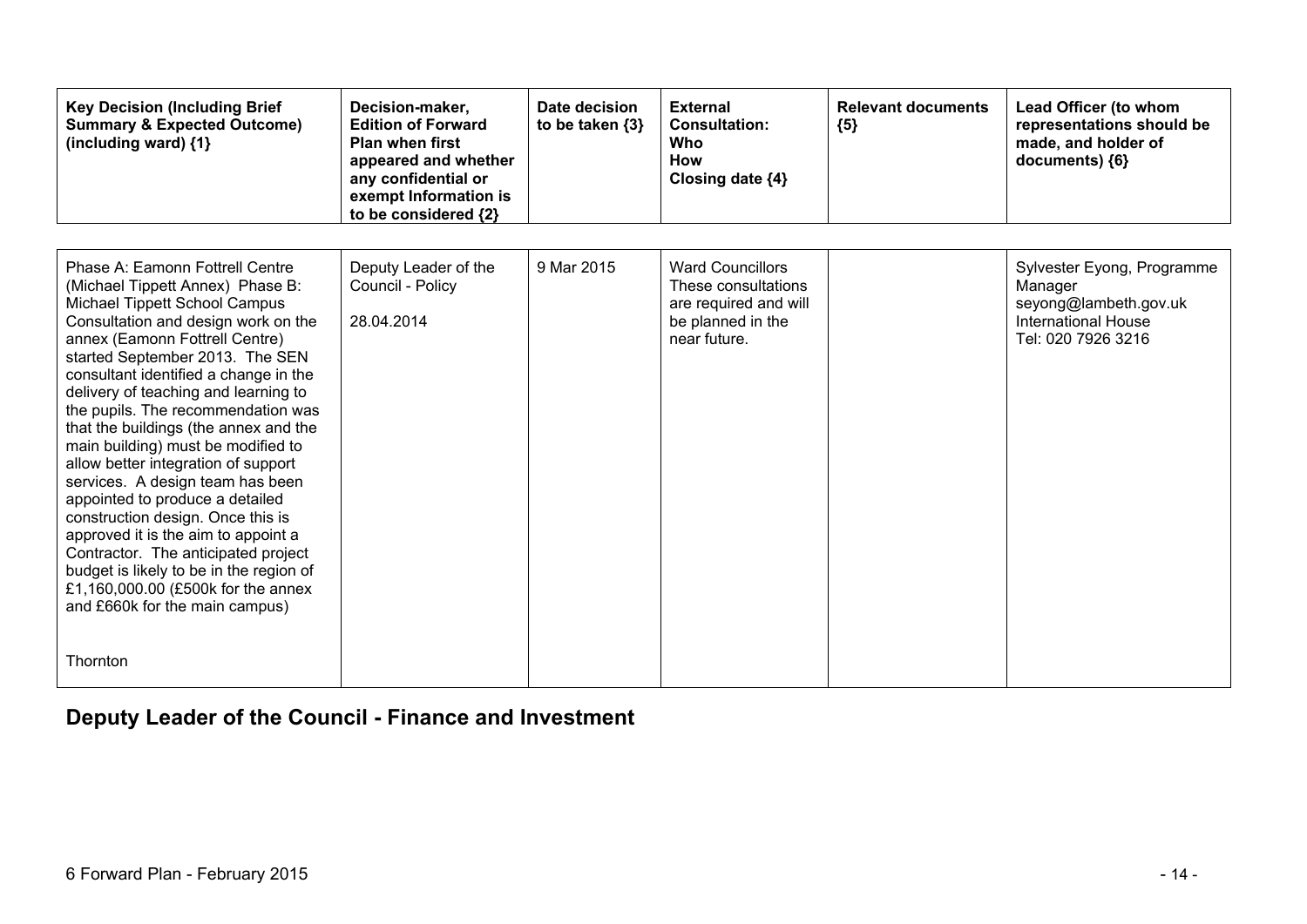| <b>Key Decision (Including Brief</b><br><b>Summary &amp; Expected Outcome)</b><br>(including ward) {1}                                                                                                                                                                                                                                                                                                                                        | Decision-maker,<br><b>Edition of Forward</b><br><b>Plan when first</b><br>appeared and whether<br>any confidential or<br>exempt Information is<br>to be considered {2} | Date decision<br>to be taken {3} | <b>External</b><br><b>Consultation:</b><br><b>Who</b><br><b>How</b><br>Closing date {4}                                                                                                                                                                 | <b>Relevant documents</b><br>${5}$                                                                                               | Lead Officer (to whom<br>representations should be<br>made, and holder of<br>documents) {6}                                           |
|-----------------------------------------------------------------------------------------------------------------------------------------------------------------------------------------------------------------------------------------------------------------------------------------------------------------------------------------------------------------------------------------------------------------------------------------------|------------------------------------------------------------------------------------------------------------------------------------------------------------------------|----------------------------------|---------------------------------------------------------------------------------------------------------------------------------------------------------------------------------------------------------------------------------------------------------|----------------------------------------------------------------------------------------------------------------------------------|---------------------------------------------------------------------------------------------------------------------------------------|
|                                                                                                                                                                                                                                                                                                                                                                                                                                               |                                                                                                                                                                        |                                  |                                                                                                                                                                                                                                                         |                                                                                                                                  |                                                                                                                                       |
| Paxton Primary Schools Expansion<br>The decision will enable the contract<br>to be raised and the works<br>undertaken. The total budget for the<br>proposed works will result in the<br>spend of circa £18m which is made up<br>of Targeted Basic Needs and Basic<br>Needs Funding.<br>The request for approval to appoint<br>the successful tenderers for the<br>construction contract will be presented<br>in May 2014<br><b>Gipsy Hill</b> | Deputy Leader of the<br>Council - Policy<br>01.01.2015                                                                                                                 | 6 Feb 2015                       |                                                                                                                                                                                                                                                         | Paxton Part 1 Final                                                                                                              | Sylvester Eyong, Programme<br>Manager<br>seyong@lambeth.gov.uk<br><b>International House</b><br>Tel: 020 7926 3216                    |
| Disposal of land to Pocket to develop<br>low cost housing<br>The GLA has agreed to fund a low<br>cost home ownership programme to<br>be delivered by Pocket in Lambeth.<br>The initial sites and terms for disposal<br>are proposed for approval, subject to<br>consultation and planning permission.<br>Bishops, Streatham Wells and Vassall<br>Bishop's; Ferndale; Streatham Wells                                                          | Deputy Leader of the<br>Council - Finance and<br>Investment<br>26 April 2013                                                                                           | 23 Feb 2015                      | We will consult with<br>local ward members,<br>resident groups and<br>stakeholders for each<br>site proposed for<br>development. We will<br>do this at throughout<br>the design<br>development<br>process, prior to<br>making planning<br>applications. | Mayor's Covenant<br>Prospectus<br>Mayor's Covenant<br>Prospectus<br>Disposal of land to<br>Pocket to develop low<br>cost housing | Lesley Johnson, Interim<br><b>Housing Regeneration</b><br>Manager<br>Ljohnson3@lambeth.gov.uk<br>Hambrook House<br>Tel: 020 7926 3765 |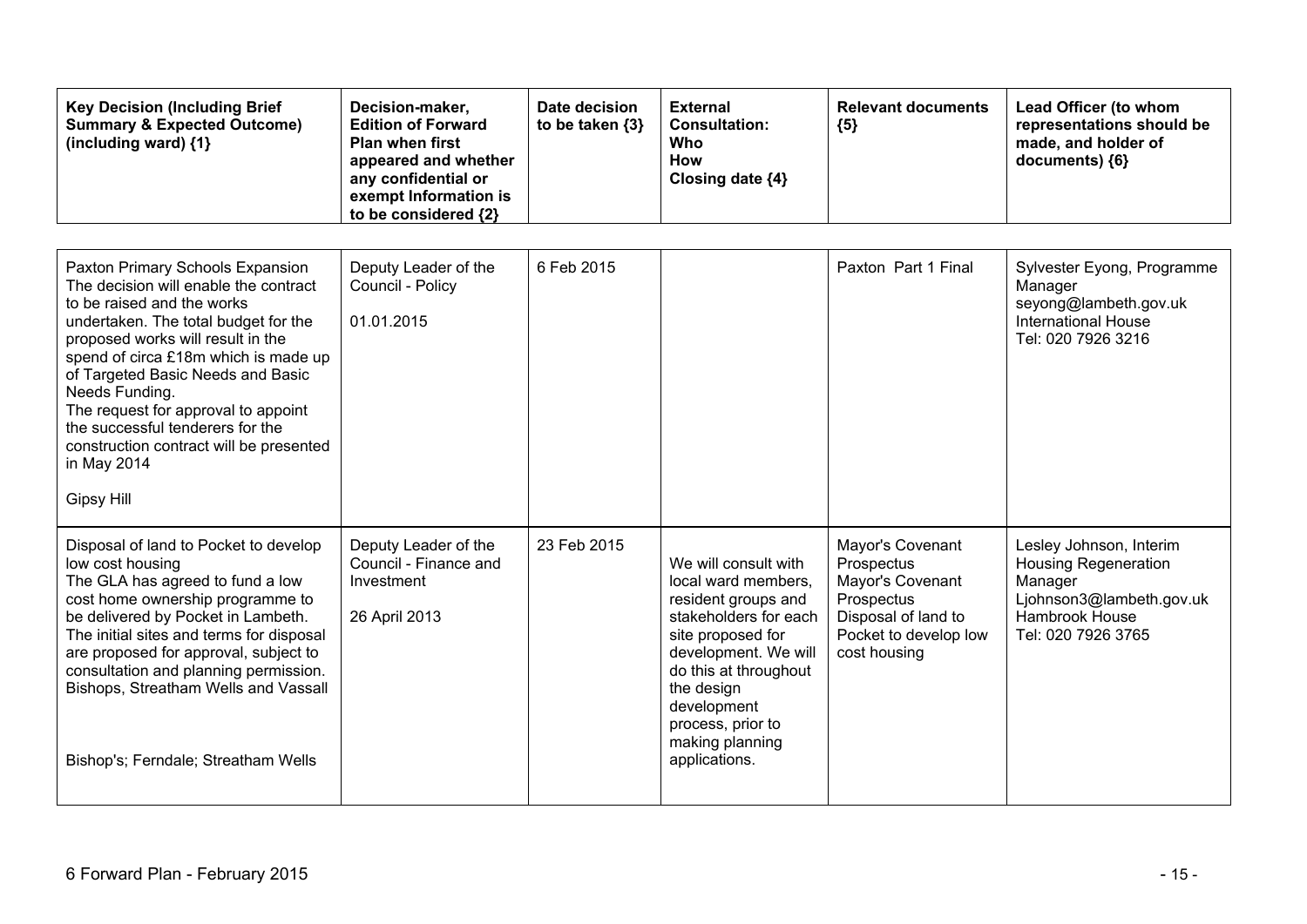| <b>Key Decision (Including Brief</b><br><b>Summary &amp; Expected Outcome)</b><br>(including ward) $\{1\}$                                                                                                                               | Decision-maker,<br><b>Edition of Forward</b><br>Plan when first<br>appeared and whether<br>any confidential or<br>exempt Information is<br>to be considered {2} | Date decision<br>to be taken {3}                                                      | <b>External</b><br><b>Consultation:</b><br><b>Who</b><br><b>How</b><br>Closing date {4} | <b>Relevant documents</b><br>${5}$ | Lead Officer (to whom<br>representations should be<br>made, and holder of<br>documents) {6}                                                    |
|------------------------------------------------------------------------------------------------------------------------------------------------------------------------------------------------------------------------------------------|-----------------------------------------------------------------------------------------------------------------------------------------------------------------|---------------------------------------------------------------------------------------|-----------------------------------------------------------------------------------------|------------------------------------|------------------------------------------------------------------------------------------------------------------------------------------------|
| Award of contract for internal audit,<br>investigation and advisory services<br>To award a contract for the external<br>provision of internal audit,<br>investigation and advisory services for<br>four years from 01/04/15<br>All Wards | Deputy Leader of the<br>Council - Finance and<br>Investment<br>19.02.15                                                                                         | Before 16 Mar<br>2015<br>Please select<br>date of when<br>decision would<br>be taken. |                                                                                         |                                    | David Hughes, Head of<br>Internal Audit and Counter<br>Fraud<br>dhughes@lambeth.gov.uk<br>3rd Floor, Olive Morris House<br>Tel: 020 7926 9892  |
| Unified Telecommunications Service<br><b>Procurement Award</b><br>Approval to award contract for Unified<br>Telecommunications Services.<br>All Wards                                                                                    | Deputy Leader of the<br>Council - Finance and<br>Investment<br>31 October 2014                                                                                  | 23 Feb 2015                                                                           |                                                                                         |                                    | Ian Wathen, Technical<br><b>Project Manager</b><br>IWathen@lambeth.gov.uk<br>Ivor House, 1 Acre Lane,<br>LONDON, SW2 5BF<br>Tel: 020 7926 6422 |
| <b>Insurance Legal Services</b><br>This proposal is seeking to procure a<br>framework panel of law firms to<br>provide legal advice and defend<br>litigated insurance claims that the<br>council receives.<br>All Wards                  | Deputy Leader of the<br>Council - Finance and<br>Investment<br>29 August 2014                                                                                   | 23 Feb 2015                                                                           |                                                                                         |                                    | Mark Nicolson, Head of<br>Improvement, Risk and<br>Insurance<br>mnicolson@lambeth.gov.uk<br><b>Olive Morris House</b><br>Tel: 020 7926 9305    |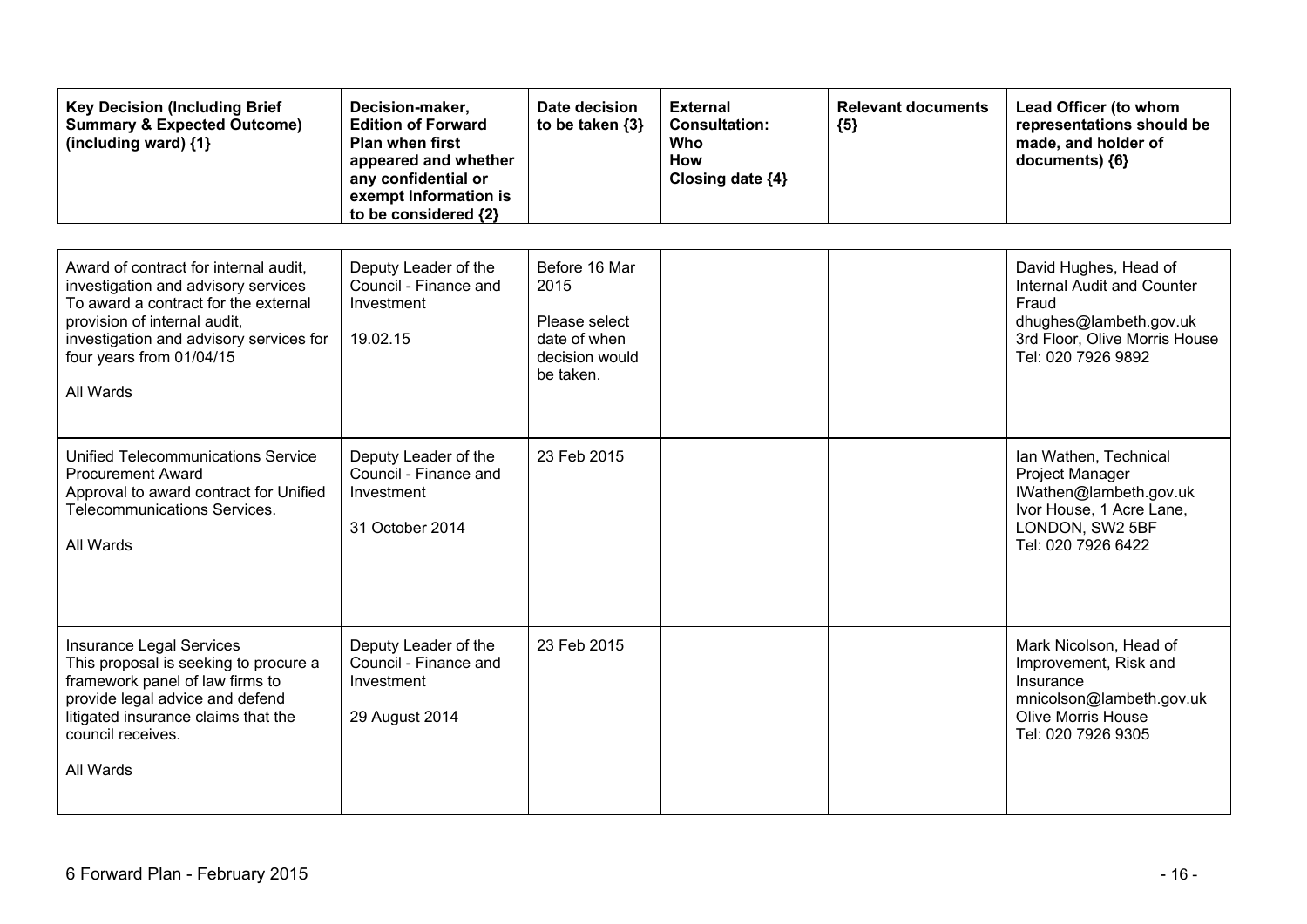| <b>Key Decision (Including Brief</b><br><b>Summary &amp; Expected Outcome)</b><br>(including ward) {1}                                                                                                                                                        | Decision-maker,<br><b>Edition of Forward</b><br><b>Plan when first</b><br>appeared and whether<br>any confidential or<br>exempt Information is<br>to be considered {2} | Date decision<br>to be taken $\{3\}$ | <b>External</b><br><b>Consultation:</b><br>Who<br><b>How</b><br>Closing date {4}                                                                                                                                                                               | <b>Relevant documents</b><br>${5}$ | Lead Officer (to whom<br>representations should be<br>made, and holder of<br>documents) {6}                            |
|---------------------------------------------------------------------------------------------------------------------------------------------------------------------------------------------------------------------------------------------------------------|------------------------------------------------------------------------------------------------------------------------------------------------------------------------|--------------------------------------|----------------------------------------------------------------------------------------------------------------------------------------------------------------------------------------------------------------------------------------------------------------|------------------------------------|------------------------------------------------------------------------------------------------------------------------|
| <b>Loss Adjuster Services</b><br>This proposal is seeking to procure a<br>panel of insurance loss adjusters to<br>provide loss adjusting services in<br>relation to a wide range of insurance<br>claims that the council deals with.<br>All Wards             | Deputy Leader of the<br>Council - Finance and<br>Investment<br>29 August 2014                                                                                          | 23 Feb 2015                          | As this is an area of<br>professional<br>expertise we have<br>consulted with some<br>schools who provided<br>independent<br>feedback on the loss<br>adjusting services<br>received in the last<br>year. No further<br>consultation will take<br>place on this. |                                    | Maureen Dennie, Insurance<br>Manager<br>mdennie@lambeth.gov.uk<br>Room 213, Lambeth Town<br>Hall<br>Tel: 020 7926 9846 |
| Procurement of contracts for servers,<br>storage & associated services and<br>software and associated services<br>Procurement of the or the servers,<br>storage and associated services<br>contract and the ICT software and<br>associated services contract. | Deputy Leader of the<br>Council - Finance and<br>Investment<br>12 September 2014                                                                                       | 23 Feb 2015                          | Procurement board                                                                                                                                                                                                                                              |                                    | Dhiraj Shah<br>dshah@lambeth.gov.uk<br>Tel: 020 7926 5742                                                              |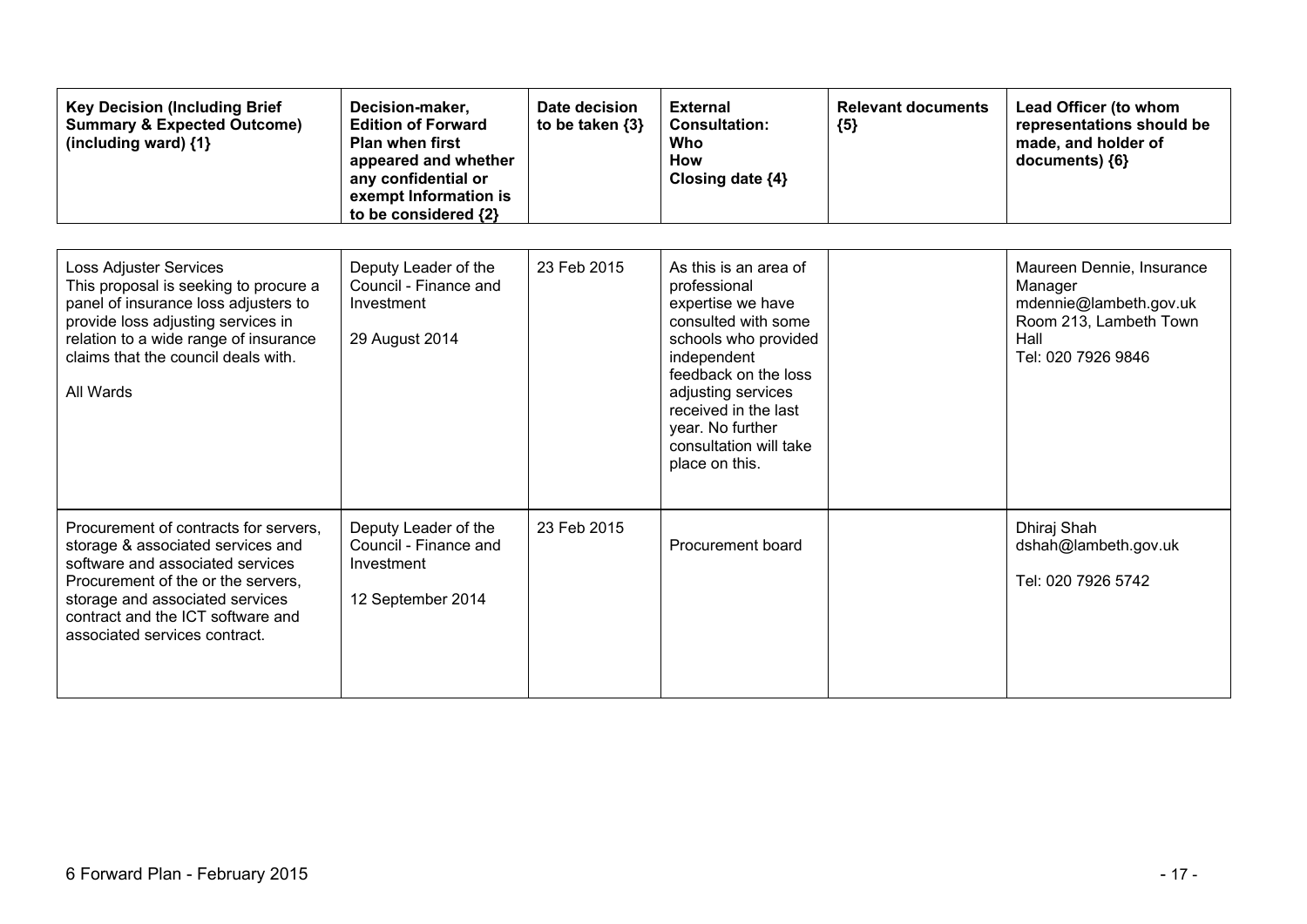| <b>Key Decision (Including Brief</b><br><b>Summary &amp; Expected Outcome)</b><br>(including ward) $\{1\}$                                                                                       | Decision-maker,<br><b>Edition of Forward</b><br><b>Plan when first</b><br>appeared and whether<br>any confidential or<br>exempt Information is<br>to be considered {2} | Date decision<br>to be taken $\{3\}$ | <b>External</b><br><b>Consultation:</b><br>Who<br>How<br>Closing date {4}                                                                                                                            | <b>Relevant documents</b><br>${5}$ | Lead Officer (to whom<br>representations should be<br>made, and holder of<br>documents) ${6}$                         |
|--------------------------------------------------------------------------------------------------------------------------------------------------------------------------------------------------|------------------------------------------------------------------------------------------------------------------------------------------------------------------------|--------------------------------------|------------------------------------------------------------------------------------------------------------------------------------------------------------------------------------------------------|------------------------------------|-----------------------------------------------------------------------------------------------------------------------|
| Supply and Delivery of Office<br>Stationery<br>Supply of office stationery including<br>general office stationery, office paper<br>and a limited range of educational<br>stationery<br>All Wards | Deputy Leader of the<br>Council - Finance and<br>Investment<br>14 November 2014                                                                                        | 23 Feb 2015                          | Consultation with all<br>Lambeth officers with<br>Office Depot user<br>survey based on<br>existing contract and<br>suggestions for the<br>new contract to be<br>procured closing date<br>is 14/11/14 |                                    | Helen Lee<br>hlee@lambeth.gov.uk<br>3rd Floor Olive Morris House,<br>Brixton Hill, London, SW2<br>1RL<br>Tel: 0207 92 |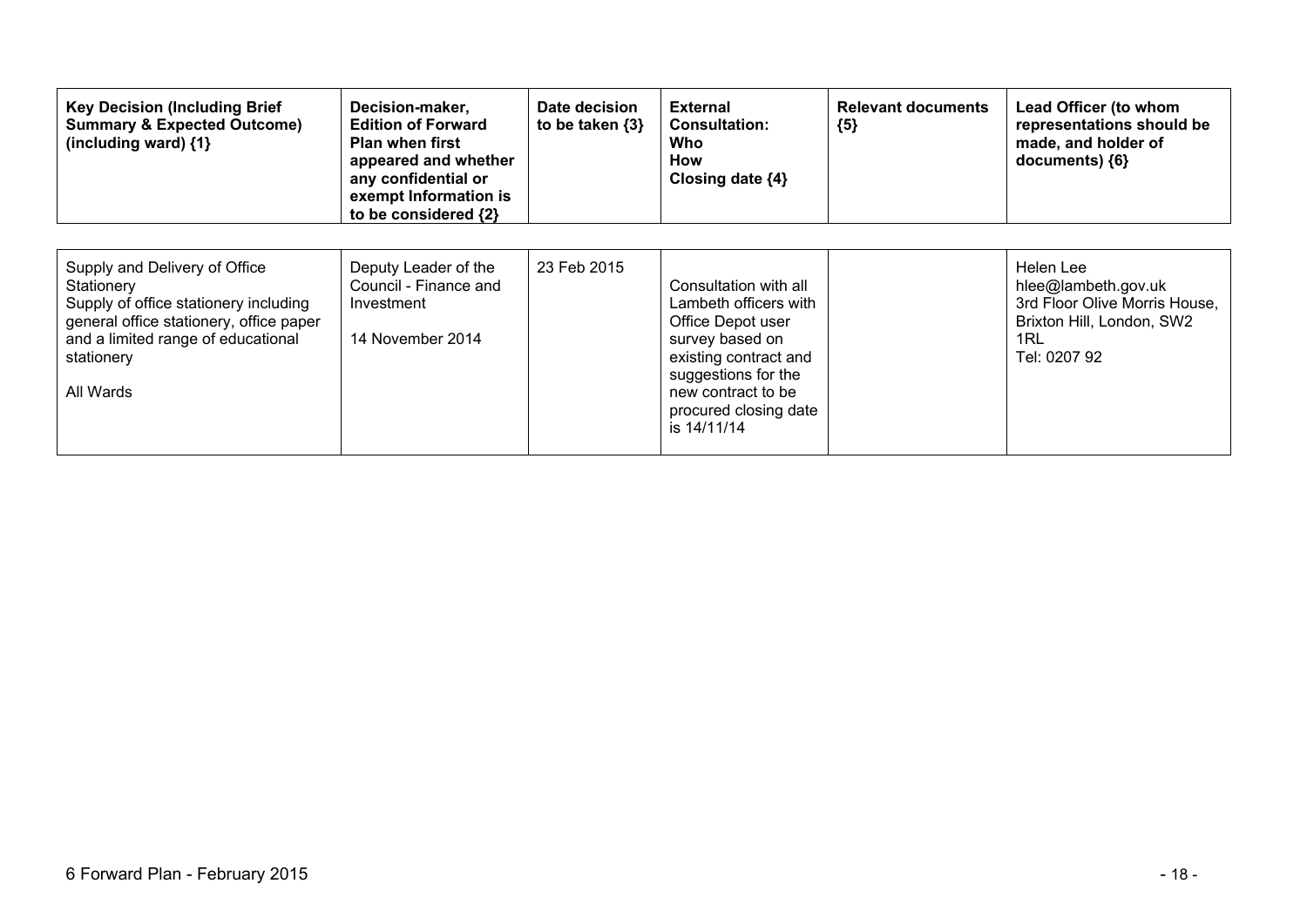| <b>Key Decision (Including Brief</b><br><b>Summary &amp; Expected Outcome)</b><br>(including ward) {1}                                                                                                                                                                                                                                                                                                                                                                                                                                                                                                                                                                                                            | Decision-maker,<br><b>Edition of Forward</b><br><b>Plan when first</b><br>appeared and whether<br>any confidential or<br>exempt Information is<br>to be considered {2} | Date decision<br>to be taken $\{3\}$                                        | <b>External</b><br><b>Consultation:</b><br>Who<br>How<br>Closing date {4} | <b>Relevant documents</b><br>${5}$ | Lead Officer (to whom<br>representations should be<br>made, and holder of<br>documents) {6}                                                                                     |
|-------------------------------------------------------------------------------------------------------------------------------------------------------------------------------------------------------------------------------------------------------------------------------------------------------------------------------------------------------------------------------------------------------------------------------------------------------------------------------------------------------------------------------------------------------------------------------------------------------------------------------------------------------------------------------------------------------------------|------------------------------------------------------------------------------------------------------------------------------------------------------------------------|-----------------------------------------------------------------------------|---------------------------------------------------------------------------|------------------------------------|---------------------------------------------------------------------------------------------------------------------------------------------------------------------------------|
| International House: Essential<br>Compliance, Building and<br><b>Refurbishment Works</b><br>This report seeks approval to<br>waive contract standing orders to<br>vary the procured Total Facilities<br>Management (TFM) Hard FM<br>contract with Cofely GDF-Suez to<br>include the urgent Capital Works<br>required in International House<br>comprising of essential Life Cycle<br>maintenance, Health and Safety<br>compliance and Refurbishment<br>works. The value of this variation<br>is not to exceed £764k. The<br>project will be managed by<br>Interserve consulting, Lambeth's<br><b>TFM Project Management</b><br>Consultants. The TFM contract<br>portfolio is managed by Facilities<br>Management. | Deputy Leader of the<br>Council - Finance and<br>Investment                                                                                                            | 23 Feb 2015<br>Please select<br>date of when<br>decision would<br>be taken. |                                                                           |                                    | Patricia Anamoah, Head of<br><b>Business &amp; Facilities</b><br>Management<br>PAnamoah@lambeth.gov.uk<br>1st Floor, Olive Morris House,<br>18 Brixton Hill, London, SW2<br>1RL |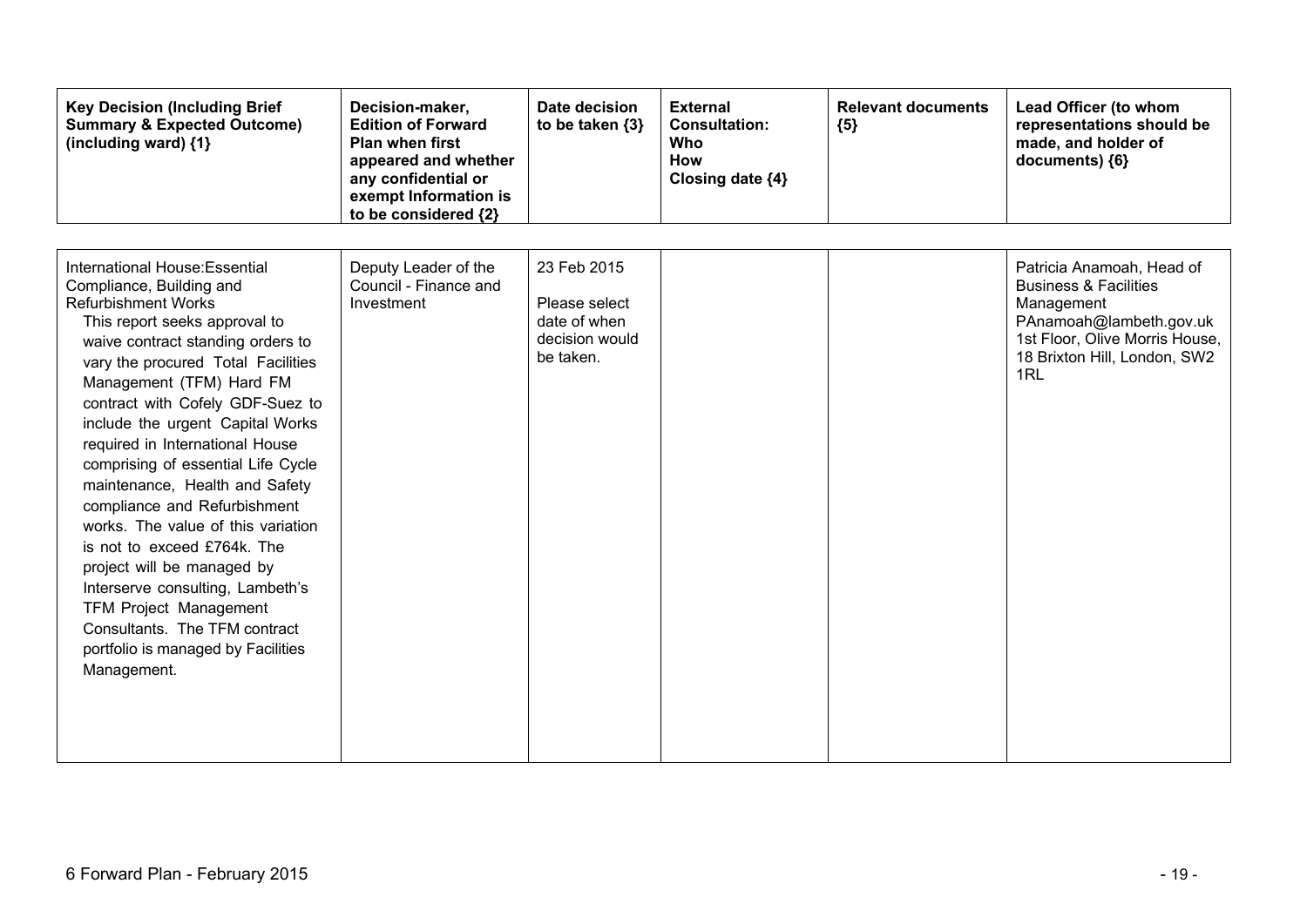| <b>Key Decision (Including Brief</b><br><b>Summary &amp; Expected Outcome)</b><br>(including ward) {1}                                                                                                                                                                                                                                    | Decision-maker,<br><b>Edition of Forward</b><br><b>Plan when first</b><br>appeared and whether<br>any confidential or<br>exempt Information is<br>to be considered {2} | Date decision<br>to be taken $\{3\}$ | <b>External</b><br><b>Consultation:</b><br>Who<br><b>How</b><br>Closing date {4} | <b>Relevant documents</b><br>${5}$ | Lead Officer (to whom<br>representations should be<br>made, and holder of<br>documents) {6}                                                                                                          |
|-------------------------------------------------------------------------------------------------------------------------------------------------------------------------------------------------------------------------------------------------------------------------------------------------------------------------------------------|------------------------------------------------------------------------------------------------------------------------------------------------------------------------|--------------------------------------|----------------------------------------------------------------------------------|------------------------------------|------------------------------------------------------------------------------------------------------------------------------------------------------------------------------------------------------|
| Vehicle Maintenance Contract<br>(Managed Service Provision)<br>The maintenance contract will ensure<br>the council's vehicles are fully<br>operational, safe and comply with the<br>Road Traffic Act as well as supporting<br>the delivery of council services.<br>All Wards                                                              | Deputy Leader of the<br>Council - Finance and<br>Investment<br>28 November 2014                                                                                        | 5 Mar 2015                           |                                                                                  |                                    | Christian Bray, Finance<br>Services Manager<br>cbray@lambeth.gov.uk<br><b>Olive Morris House</b><br>Tel: 020 7926 2693                                                                               |
| <b>Environmental Services Fees and</b><br>Charges<br>This report proposes amendments to<br>fees and charges levied for Highways<br>and Environmental Fees and Services<br>$-$ for the financial period 2015 $-$ 2016.<br>The report supports the Council's<br>income strategy and complies with<br>Lambeth Fees and Charges<br>Framework. | Deputy Leader of the<br>Council - Finance and<br>Investment<br>02/01/15                                                                                                | 1 May 2015<br>en.                    |                                                                                  |                                    | Michael C Clarke, Public<br><b>Environment Manager</b><br>mcclarke@lambeth.gov.uk<br>1st Floor, Service Team<br>House, 185-205<br>Shakespeare Road, London,<br><b>SE24 0PZ</b><br>Tel: 020 7926 0528 |
| All Wards                                                                                                                                                                                                                                                                                                                                 |                                                                                                                                                                        |                                      |                                                                                  |                                    |                                                                                                                                                                                                      |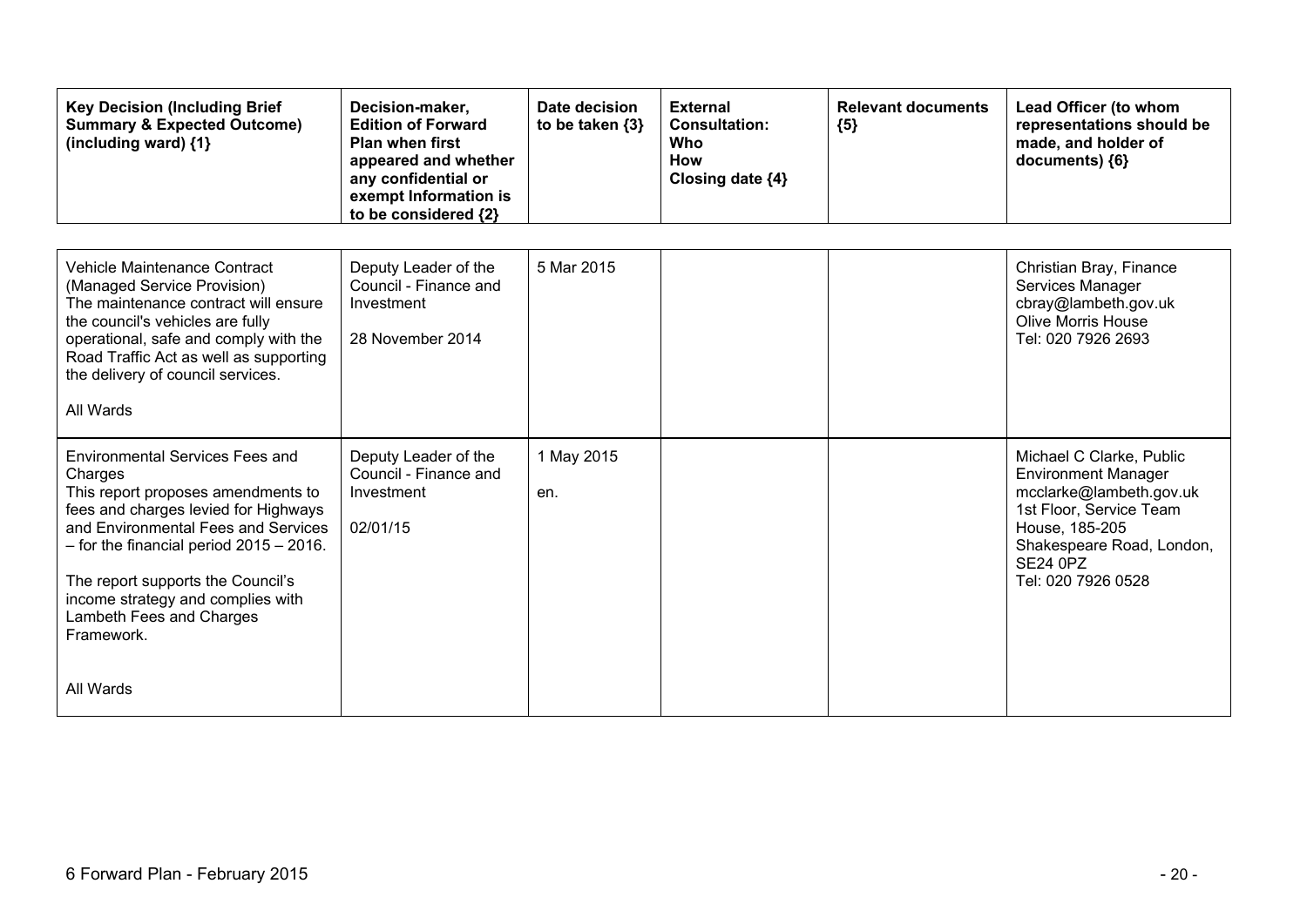#### **Children and Adult Services**

| <b>Contract Extension for Short Breaks</b><br>Services for Children with Disabilities<br>All Wards                                                                                                                                                                                                                                                                                                                                 | Cabinet Member for<br>Children and Adult<br><b>Services</b><br>March, 2012 | 26 Feb 2015                                                                 | n/a                                      | <b>Officer Delegated</b><br><b>Decision Report</b> | Angela Daley, Strategic<br><b>Commissioning Specialist</b><br><b>Services</b><br>adaley@lambeth.gov.uk<br>International House<br>Tel: 020 7926 5213 |
|------------------------------------------------------------------------------------------------------------------------------------------------------------------------------------------------------------------------------------------------------------------------------------------------------------------------------------------------------------------------------------------------------------------------------------|----------------------------------------------------------------------------|-----------------------------------------------------------------------------|------------------------------------------|----------------------------------------------------|-----------------------------------------------------------------------------------------------------------------------------------------------------|
| STR direct award to South Thames<br>Crossroads<br>The decision is to award a contract to<br>South Thames Crossroads for a<br>respite sitting service. The service has<br>operated in the borough for a number<br>of years, and is highly regarded by<br>carers and users. The workers are<br>fully trained to offer care and support<br>to people with disabilities, including<br>learning disabilities and dementia.<br>All Wards | Cabinet Member for<br>Children and Adult<br><b>Services</b>                | 23 Mar 2015<br>Please select<br>date of when<br>decision would<br>be taken. | South Thames<br>Crossroads<br>Carers Hub |                                                    | Elizabeth Clowes, Assistant<br>Director for Strategy &<br>Commissioning<br>eclowes@lambeth.gov.uk<br>3rd Floor, Phoenix House<br>Tel: 020 7926 4781 |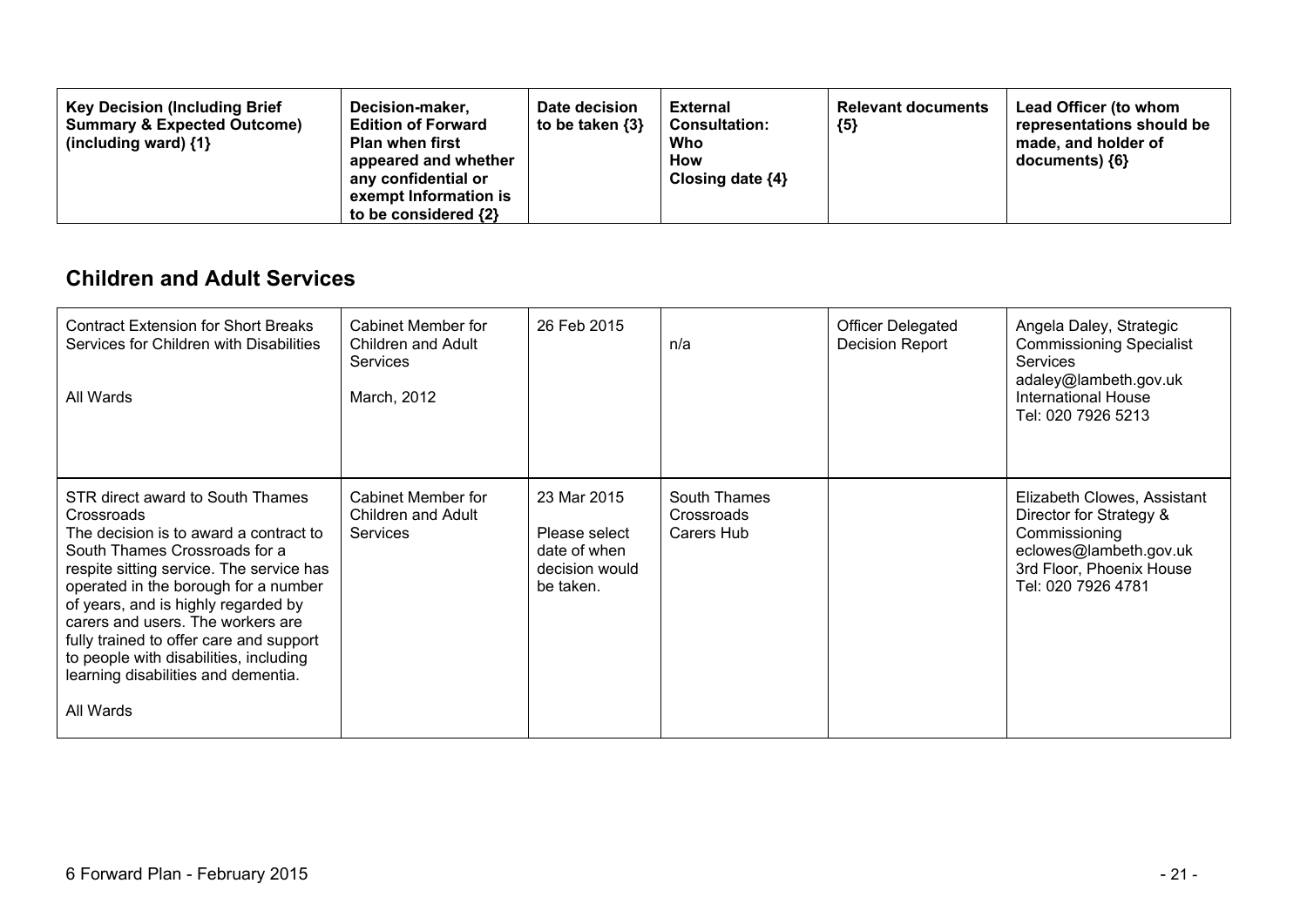| <b>Key Decision (Including Brief</b><br><b>Summary &amp; Expected Outcome)</b><br>(including ward) {1}                                                                                                                                | Decision-maker,<br><b>Edition of Forward</b><br><b>Plan when first</b><br>appeared and whether<br>any confidential or<br>exempt Information is<br>to be considered {2} | Date decision<br>to be taken $\{3\}$ | <b>External</b><br><b>Consultation:</b><br>Who<br>How<br>Closing date {4}      | <b>Relevant documents</b><br>${5}$ | Lead Officer (to whom<br>representations should be<br>made, and holder of<br>documents) ${6}$                                                                                              |
|---------------------------------------------------------------------------------------------------------------------------------------------------------------------------------------------------------------------------------------|------------------------------------------------------------------------------------------------------------------------------------------------------------------------|--------------------------------------|--------------------------------------------------------------------------------|------------------------------------|--------------------------------------------------------------------------------------------------------------------------------------------------------------------------------------------|
| Provision of Community Equipment for<br>Health & Social Care<br>To vary the current contract for the<br>provison of community equipment<br>All Wards                                                                                  | Cabinet Member for<br><b>Children and Adult</b><br>Services<br>9 May 2014                                                                                              | 23 Feb 2015                          |                                                                                |                                    | David Worrall, Senior<br>Commissioning Manager,<br>Health and Wellbeing<br>dworrall@lambeth.gov.uk<br><b>Phoenix House</b><br>Tel: 020 7926 9978                                           |
| Semi Independent Living for 16+<br>Provision<br>The contract is to be extended to<br>enable one single tender of adults and<br>childrens' services. The extension will<br>allow time to prepare for a single<br>pathway.<br>All Wards | Cabinet Member for<br>Children and Adult<br>Services<br>13 June 2014                                                                                                   | 23 Feb 2015                          | A full consultation<br>process was<br>undertaken for the<br>original contract. |                                    | Linnette Taylor, Strategiv<br><b>Commissioning Officer</b><br>LTaylor5@lambeth.gov.uk<br>Children & Young People<br>Services, 205 Stockwell<br>Road,, London,, SW9 9SL<br>Tel: 02079265214 |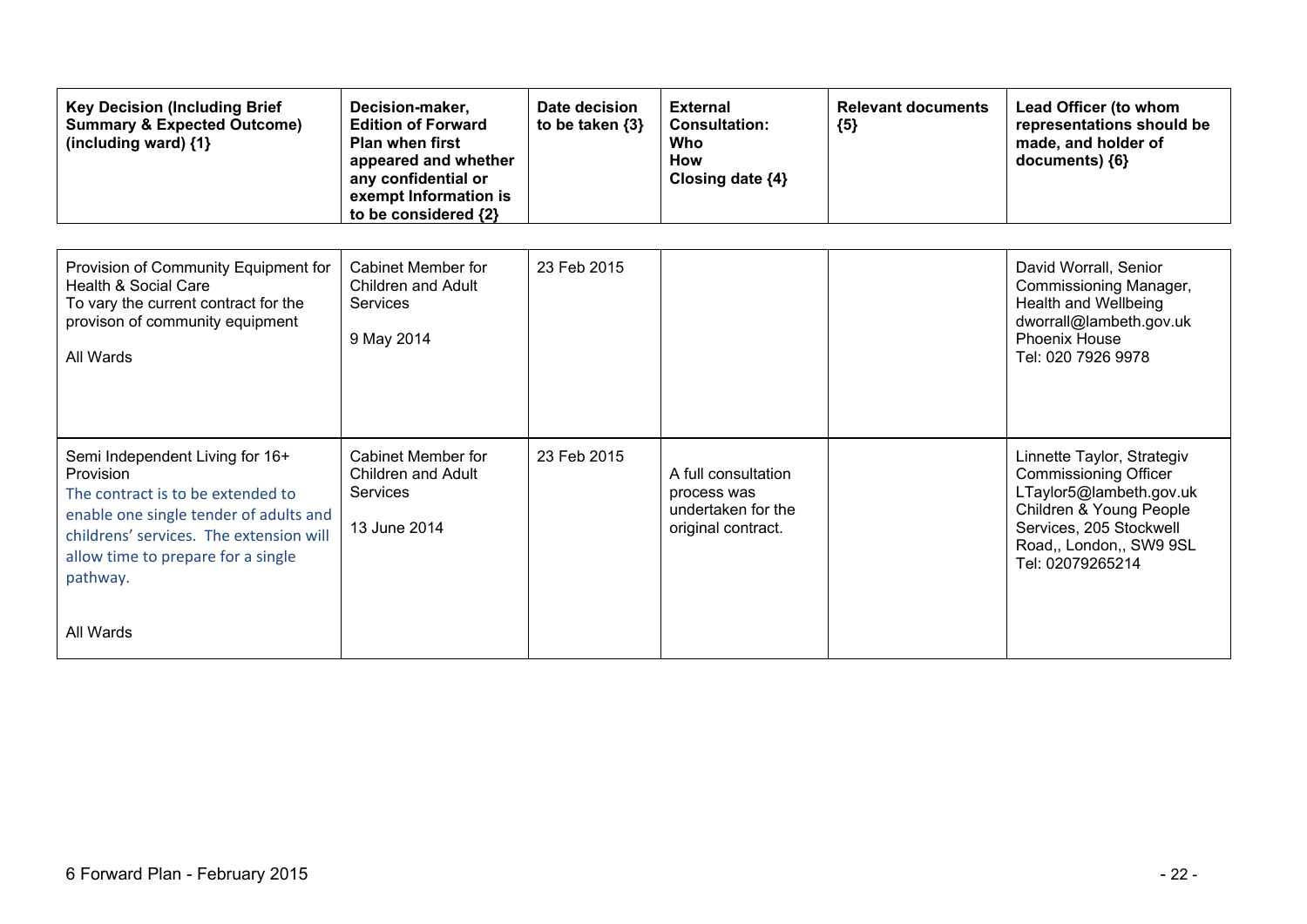| <b>Key Decision (Including Brief</b><br><b>Summary &amp; Expected Outcome)</b><br>(including ward) {1}                                                                                                                                           | Decision-maker,<br><b>Edition of Forward</b><br><b>Plan when first</b><br>appeared and whether<br>any confidential or<br>exempt Information is<br>to be considered {2} | Date decision<br>to be taken $\{3\}$ | <b>External</b><br><b>Consultation:</b><br>Who<br><b>How</b><br>Closing date {4} | <b>Relevant documents</b><br>${5}$ | Lead Officer (to whom<br>representations should be<br>made, and holder of<br>documents) {6}                                                                |
|--------------------------------------------------------------------------------------------------------------------------------------------------------------------------------------------------------------------------------------------------|------------------------------------------------------------------------------------------------------------------------------------------------------------------------|--------------------------------------|----------------------------------------------------------------------------------|------------------------------------|------------------------------------------------------------------------------------------------------------------------------------------------------------|
| Passenger Transport Services<br>contract extension<br>A waiver to procurement regulation, to<br>allow the current providers of<br>passenger transport services to<br>continue to provide the service, whilst<br>a tender process is carried out. | <b>Cabinet Member for</b><br>Children and Adult<br>Services<br>12 September 2014                                                                                       | 23 Feb 2015                          | Consultation with<br>providers and users<br>since March 2014                     |                                    | Kelly Renzullo, Senior<br><b>Commissioning Manager</b><br>3rd floor Phoenix House,<br>Wandsworth Road                                                      |
| <b>Short Breaks Service</b><br><b>Contract Extension for Short</b><br><b>Breaks Services for Children</b><br>with Disabilities<br>All Wards                                                                                                      | <b>Cabinet Member for</b><br><b>Children and Adult</b><br>Services<br>12 September 2014                                                                                | 23 Feb 2015                          |                                                                                  |                                    | Angela Daley, Strategic<br><b>Commissioning Specialist</b><br><b>Services</b><br>adaley@lambeth.gov.uk<br><b>International House</b><br>Tel: 020 7926 5213 |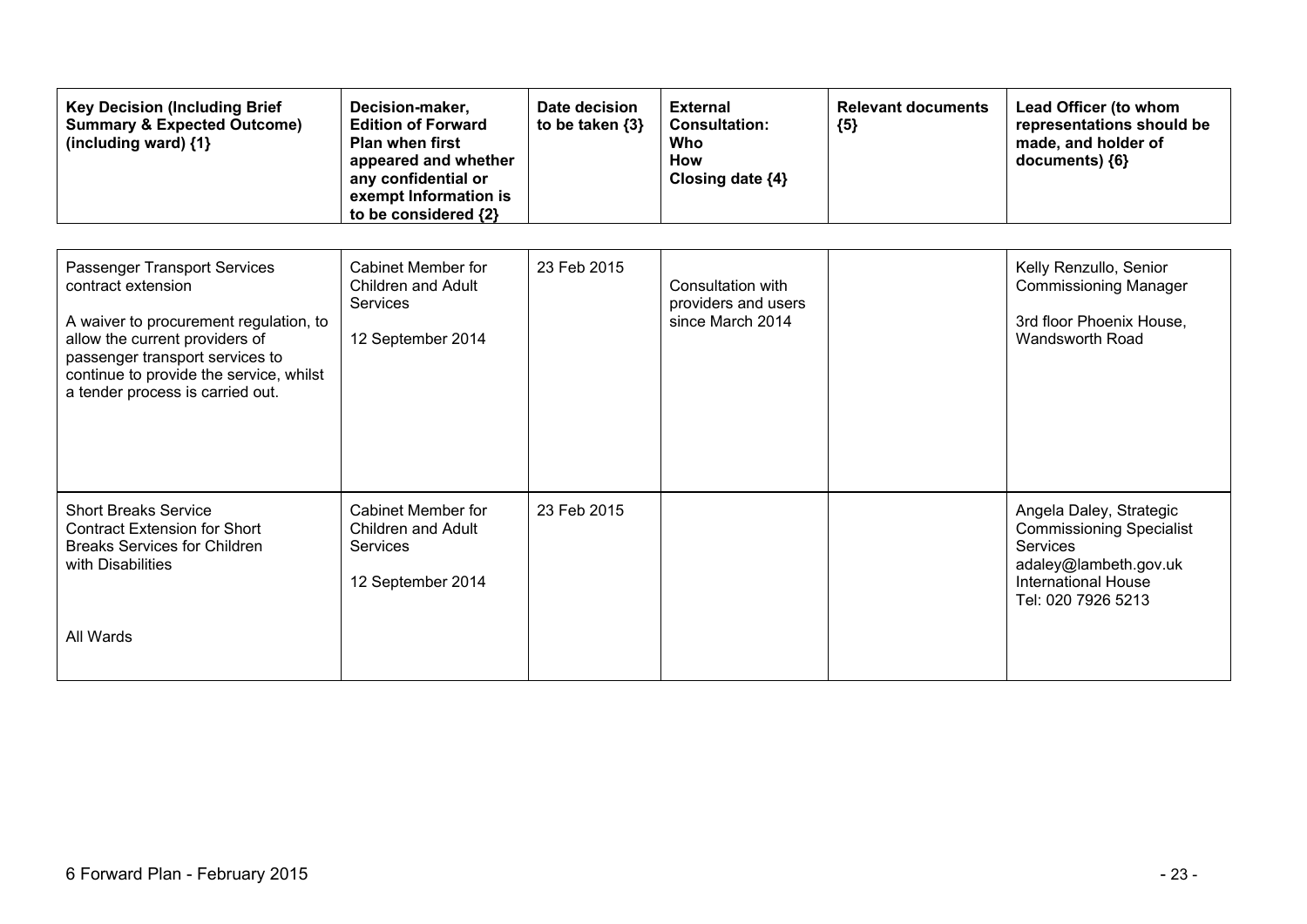| <b>Key Decision (Including Brief</b><br><b>Summary &amp; Expected Outcome)</b><br>(including ward) $\{1\}$                                                                                                                       | Decision-maker,<br><b>Edition of Forward</b><br><b>Plan when first</b><br>appeared and whether<br>any confidential or<br>exempt Information is<br>to be considered {2} | Date decision<br>to be taken {3}                                            | <b>External</b><br><b>Consultation:</b><br><b>Who</b><br><b>How</b><br>Closing date {4} | <b>Relevant documents</b><br>${5}$ | Lead Officer (to whom<br>representations should be<br>made, and holder of<br>documents) {6}                                                                                                |
|----------------------------------------------------------------------------------------------------------------------------------------------------------------------------------------------------------------------------------|------------------------------------------------------------------------------------------------------------------------------------------------------------------------|-----------------------------------------------------------------------------|-----------------------------------------------------------------------------------------|------------------------------------|--------------------------------------------------------------------------------------------------------------------------------------------------------------------------------------------|
| <b>Children with Disabilities Home</b><br>support services<br><b>Contract Extension for</b><br>Home Support Services for Children<br>with disabilities<br>All Wards                                                              | <b>Cabinet Member for</b><br><b>Children and Adult</b><br><b>Services</b><br>12 September 2014                                                                         | 23 Feb 2015                                                                 |                                                                                         |                                    | Angela Daley, Strategic<br><b>Commissioning Specialist</b><br>Services<br>adaley@lambeth.gov.uk<br><b>International House</b><br>Tel: 020 7926 5213                                        |
| Semi Independent Living for 16+<br>The contract is to be extended to<br>enable one single tender of adults and<br>childrens' services. The extension will<br>allow time to prepare for a single<br>pathway<br>All Wards          | <b>Cabinet Member for</b><br><b>Children and Adult</b><br><b>Services</b><br>12 September 2014                                                                         | 23 Feb 2015                                                                 | A full consultation<br>process was<br>undertaken for the<br>original contract.          |                                    | Linnette Taylor, Strategiv<br><b>Commissioning Officer</b><br>LTaylor5@lambeth.gov.uk<br>Children & Young People<br>Services, 205 Stockwell<br>Road,, London,, SW9 9SL<br>Tel: 02079265214 |
| Contract extension - Young Persons<br>Supported Accommodation Pathway<br>Contract extension for the Young<br>Persons Supported Accommodation<br>Pathway, incorporating YMCA,<br>Centrepoint & Look Ahead contracts.<br>All Wards | <b>Cabinet Member for</b><br><b>Children and Adult</b><br><b>Services</b>                                                                                              | 23 Feb 2015<br>Please select<br>date of when<br>decision would<br>be taken. |                                                                                         |                                    | Paul Davis, Commissioning<br><b>Manager Supporting People</b><br>pdavis2@lambeth.gov.uk<br>Phoenix House, 10<br>Wandsworth Road, London,<br>SW8 2LL<br>Tel: 020 7926 7538<br>020 7926 7526 |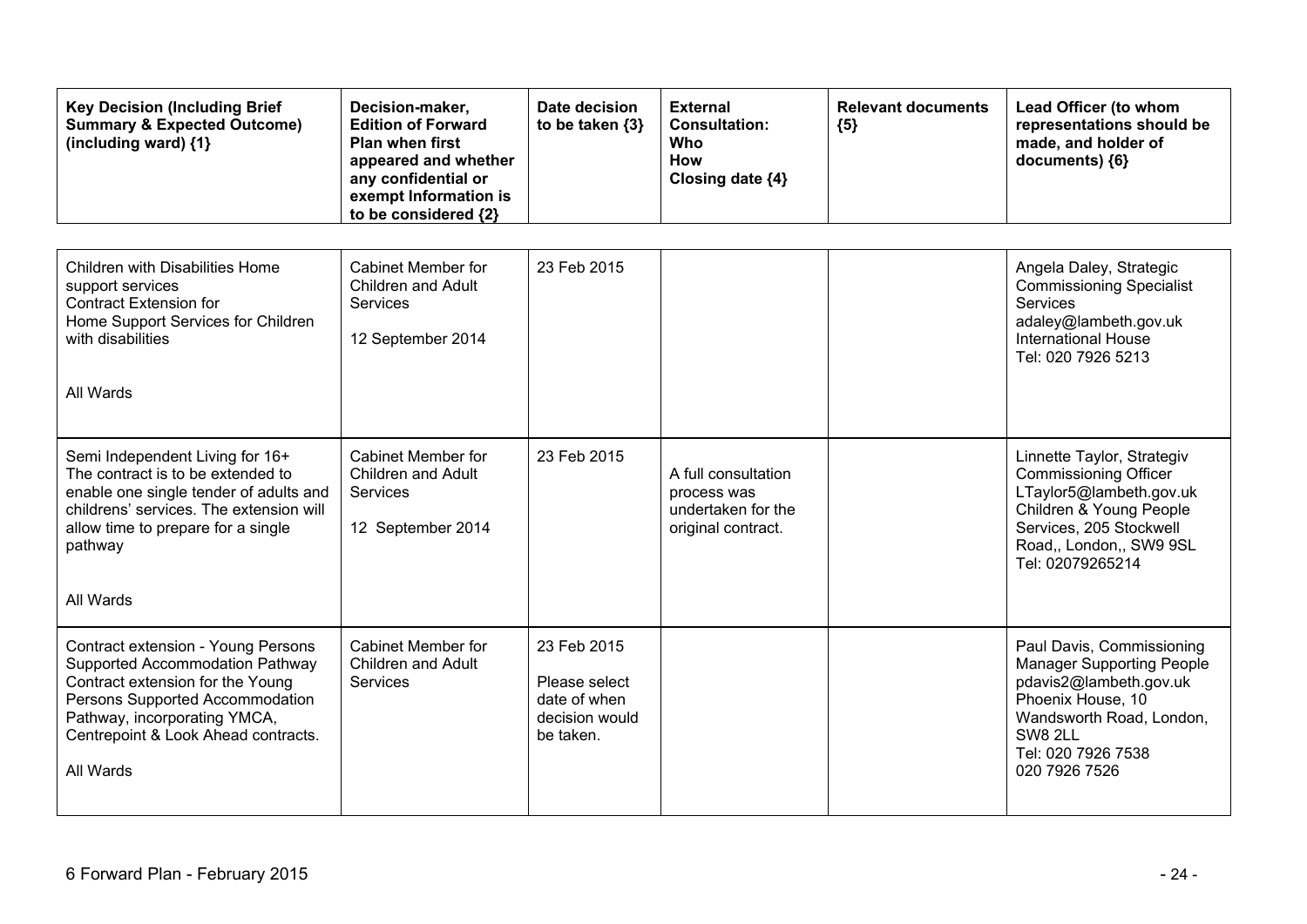| <b>Key Decision (Including Brief</b><br>Decision-maker,<br><b>Summary &amp; Expected Outcome)</b><br><b>Edition of Forward</b><br><b>Plan when first</b><br>(including ward) $\{1\}$<br>appeared and whether<br>any confidential or<br>exempt Information is<br>to be considered {2} | Date decision<br>to be taken $\{3\}$ | <b>External</b><br><b>Consultation:</b><br>Who<br><b>How</b><br>Closing date $\{4\}$ | <b>Relevant documents</b><br>${5}$ | Lead Officer (to whom<br>representations should be<br>made, and holder of<br>documents) {6} |
|--------------------------------------------------------------------------------------------------------------------------------------------------------------------------------------------------------------------------------------------------------------------------------------|--------------------------------------|--------------------------------------------------------------------------------------|------------------------------------|---------------------------------------------------------------------------------------------|
|--------------------------------------------------------------------------------------------------------------------------------------------------------------------------------------------------------------------------------------------------------------------------------------|--------------------------------------|--------------------------------------------------------------------------------------|------------------------------------|---------------------------------------------------------------------------------------------|

# **Environment and Sustainability**

| Borough-Wide Feasibility Study of<br><b>Parking Stress</b><br>To agree a capital investment of<br>£600,000 from capital grant to<br>undertake a feasibility study for a<br>review of existing CPZs and parking<br>needs across the borough including<br>consultation to produce an evidence<br>base against which to review requests<br>for new CPZs. | Cabinet Member for<br>Environment and<br>Sustainability<br>06.02.15 | 9 Mar 2015 | Residents and ward<br>councillors.<br>Consultation with<br>residents living in<br>existing CPZs. There<br>will then be a wider<br>engagement, the<br>outcomes of which<br>will be used to inform<br>the evidence base. | Mark Trevethan, Transport<br>Policy Manager<br>mtrevethan@lambeth.gov.uk<br>2nd floor, Blue Star House<br>Tel: 020 7926 4067 |
|-------------------------------------------------------------------------------------------------------------------------------------------------------------------------------------------------------------------------------------------------------------------------------------------------------------------------------------------------------|---------------------------------------------------------------------|------------|------------------------------------------------------------------------------------------------------------------------------------------------------------------------------------------------------------------------|------------------------------------------------------------------------------------------------------------------------------|
| All Wards                                                                                                                                                                                                                                                                                                                                             |                                                                     |            |                                                                                                                                                                                                                        |                                                                                                                              |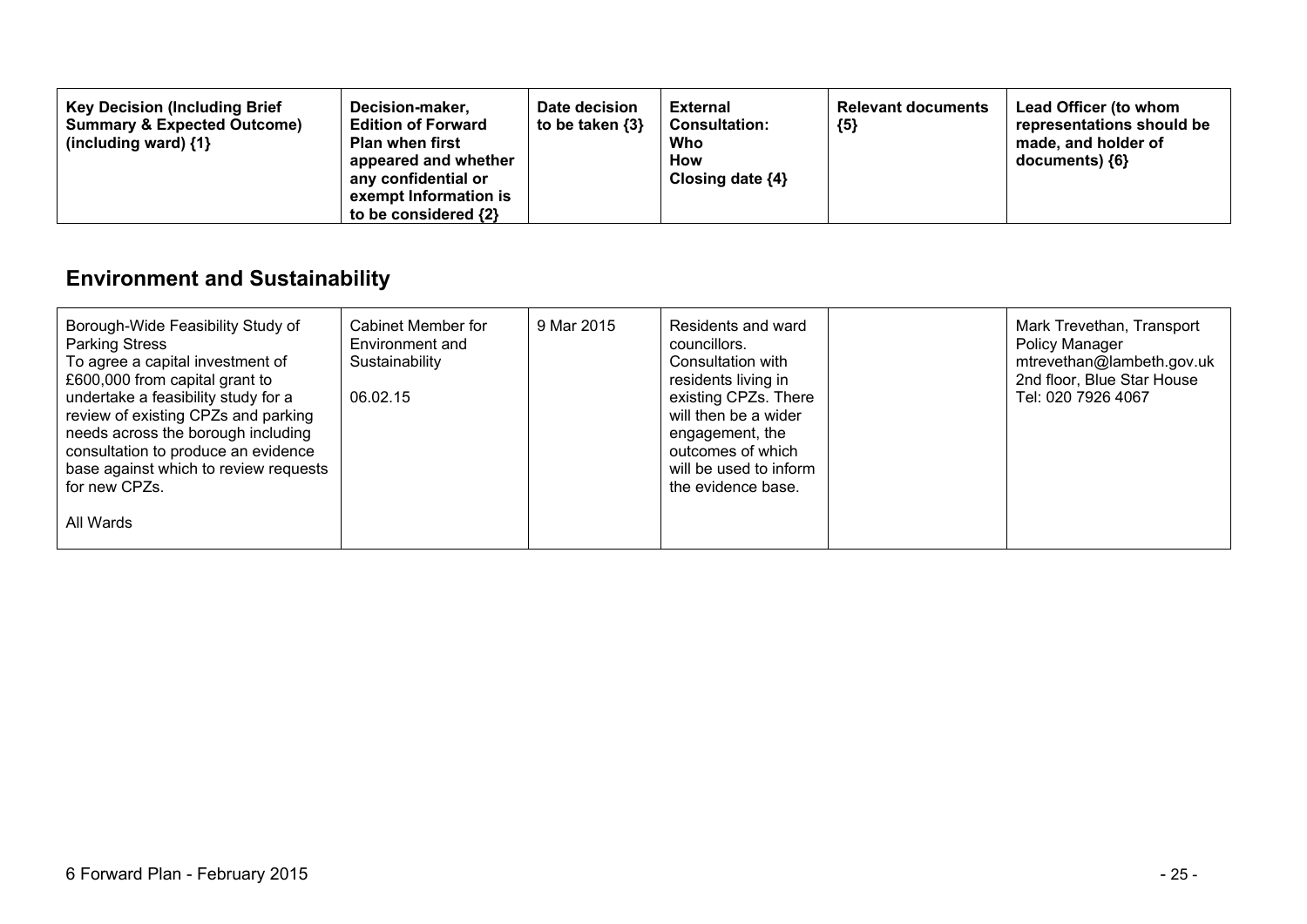| <b>Key Decision (Including Brief</b><br><b>Summary &amp; Expected Outcome)</b><br>(including ward) $\{1\}$                                                                                                                                                                                                                                           | Decision-maker,<br><b>Edition of Forward</b><br>Plan when first<br>appeared and whether<br>any confidential or<br>exempt Information is<br>to be considered {2} | Date decision<br>to be taken {3} | <b>External</b><br><b>Consultation:</b><br>Who<br><b>How</b><br>Closing date {4}                                                                                                                                                                                                                                                                              | <b>Relevant documents</b><br>${5}$ | Lead Officer (to whom<br>representations should be<br>made, and holder of<br>documents) ${6}$                                                                                                        |
|------------------------------------------------------------------------------------------------------------------------------------------------------------------------------------------------------------------------------------------------------------------------------------------------------------------------------------------------------|-----------------------------------------------------------------------------------------------------------------------------------------------------------------|----------------------------------|---------------------------------------------------------------------------------------------------------------------------------------------------------------------------------------------------------------------------------------------------------------------------------------------------------------------------------------------------------------|------------------------------------|------------------------------------------------------------------------------------------------------------------------------------------------------------------------------------------------------|
| Experimental Road closures in<br>Loughborough Junction and Myatt's<br>Field Neighbourhoods<br>the proposed road closures have been<br>designed to facilitate the creation of a<br>meaningful town centre in the Heat of<br>Loughborough Junction and reduce<br>the through traffic fro musing the wider<br>area.<br>Coldharbour; Herne Hill; Vassall | <b>Cabinet Member for</b><br>Environment and<br>Sustainability<br>06.02.15                                                                                      | 9 Mar 2015                       | Residents and ward<br>councillors<br>The proposed<br>closures were subject<br>of an informal public<br>consultation in<br>September/October<br>2014 and were<br>supported by over<br>65% of residents. On<br>the commencement<br>of the Experimental<br><b>Traffic Management</b><br>Order (TMO) the<br>statutory six month<br>consultation will<br>commence. |                                    | George Wright, Project<br>Manager<br>gwright@lambeth.gov.uk<br>1st floor, Blue Star House<br>Tel: 020 7926 0728                                                                                      |
| Excess waste on estates -<br>Responsibility transfer<br>The report sets out a case for the<br>transfer of waste management<br>responsibility to the local estate<br>management teams to encourage the<br>reduction in excess waste being<br>generated through enforcement and<br>financial levers.<br>All Wards                                      | <b>Cabinet Member for</b><br>Environment and<br>Sustainability<br>17 October 2014                                                                               | 23 Feb 2015                      | Discussion with<br>reprsentatives from<br>Housing<br>management                                                                                                                                                                                                                                                                                               |                                    | Michael C Clarke, Public<br><b>Environment Manager</b><br>mcclarke@lambeth.gov.uk<br>1st Floor, Service Team<br>House, 185-205<br>Shakespeare Road, London,<br><b>SE24 0PZ</b><br>Tel: 020 7926 0528 |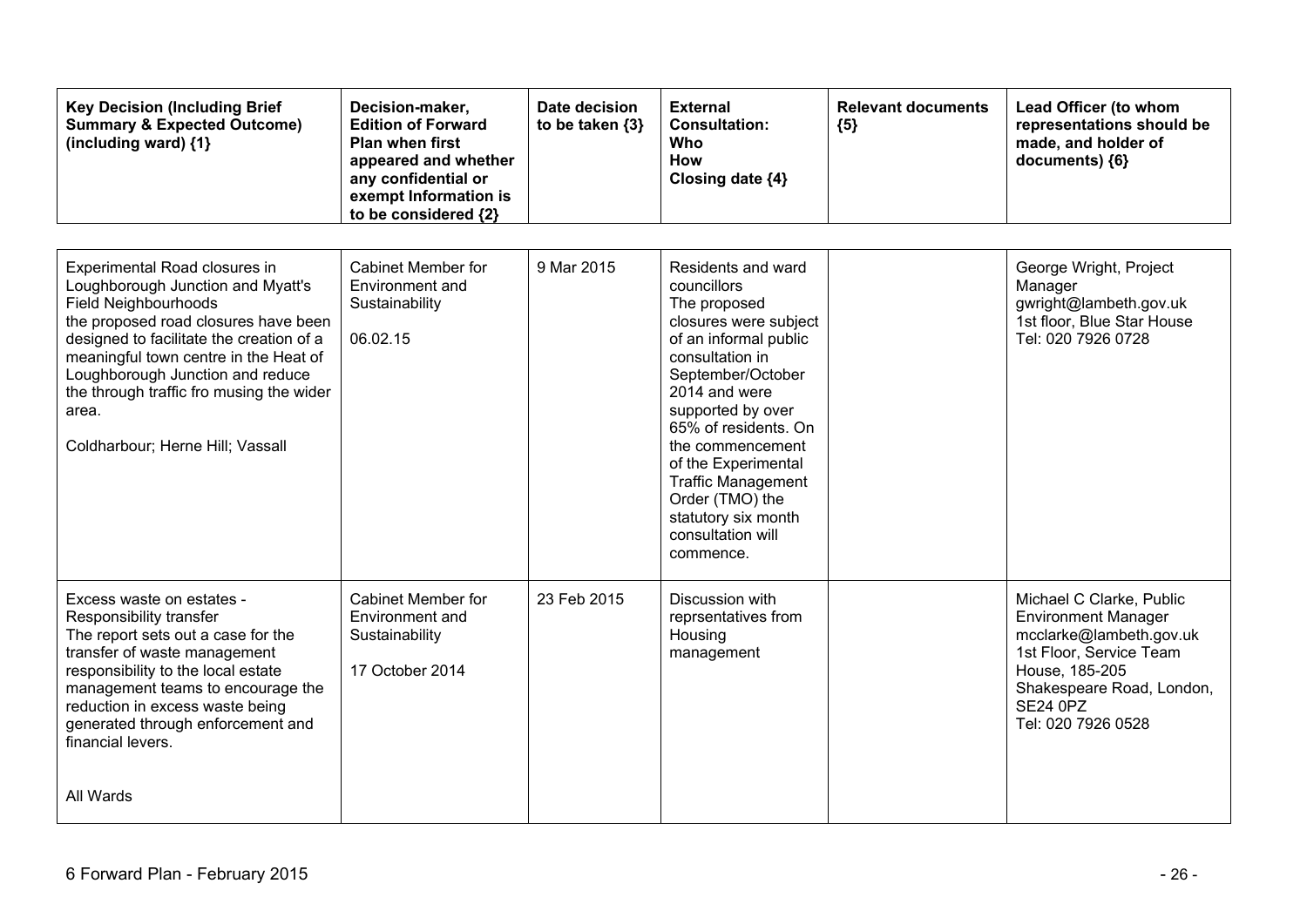| <b>Key Decision (Including Brief</b><br><b>Summary &amp; Expected Outcome)</b><br>(including ward) {1}                                                                                                                                                                                                                                                                                                                                                                                                                                                                                                                                                                                                                                                                                                 | Decision-maker,<br><b>Edition of Forward</b><br><b>Plan when first</b><br>appeared and whether<br>any confidential or<br>exempt Information is<br>to be considered {2} | Date decision<br>to be taken $\{3\}$                                        | <b>External</b><br><b>Consultation:</b><br>Who<br>How<br>Closing date {4}                                                                                                                    | <b>Relevant documents</b><br>${5}$ | <b>Lead Officer (to whom</b><br>representations should be<br>made, and holder of<br>documents) {6}         |
|--------------------------------------------------------------------------------------------------------------------------------------------------------------------------------------------------------------------------------------------------------------------------------------------------------------------------------------------------------------------------------------------------------------------------------------------------------------------------------------------------------------------------------------------------------------------------------------------------------------------------------------------------------------------------------------------------------------------------------------------------------------------------------------------------------|------------------------------------------------------------------------------------------------------------------------------------------------------------------------|-----------------------------------------------------------------------------|----------------------------------------------------------------------------------------------------------------------------------------------------------------------------------------------|------------------------------------|------------------------------------------------------------------------------------------------------------|
| <b>Brixton Depots Rationalisation -</b><br><b>Procurement of Construction Works</b><br>This report aims for the procurement<br>board to grant approval for the<br>Somerleyton Road project team to<br>undertake a competitive tender, with<br>the assistance of Veolia, for a<br>contractor to undertake the<br>construction works of the<br>rationalisation of the Brixton depots<br>which involves the reconfiguration of<br>Shakespeare Road depot and<br>Mahatma Ghandi depot in order to<br>accommodate the facilities being<br>relocated from the Angela Davis and<br>(potentially) Wanless Road depots.<br>Approval is also being requested to<br>procure a contractor for the demolition<br>works of Angela Davis depot once its<br>facilities have been relocated.<br>Coldharbour; Herne Hill | Cabinet Member for<br>Environment and<br>Sustainability                                                                                                                | 23 Feb 2015<br>Please select<br>date of when<br>decision would<br>be taken. | During the planning<br>application process<br>consultations will be<br>undertaken with the<br>public and<br>surrounding<br>communities.<br>Consultation with<br>ward councillors<br>ongoing. |                                    | Neil Vokes, Regeneration<br>Project Manager (Housing)<br>nvokes@lambeth.gov.uk<br>1st floor, Phoenix House |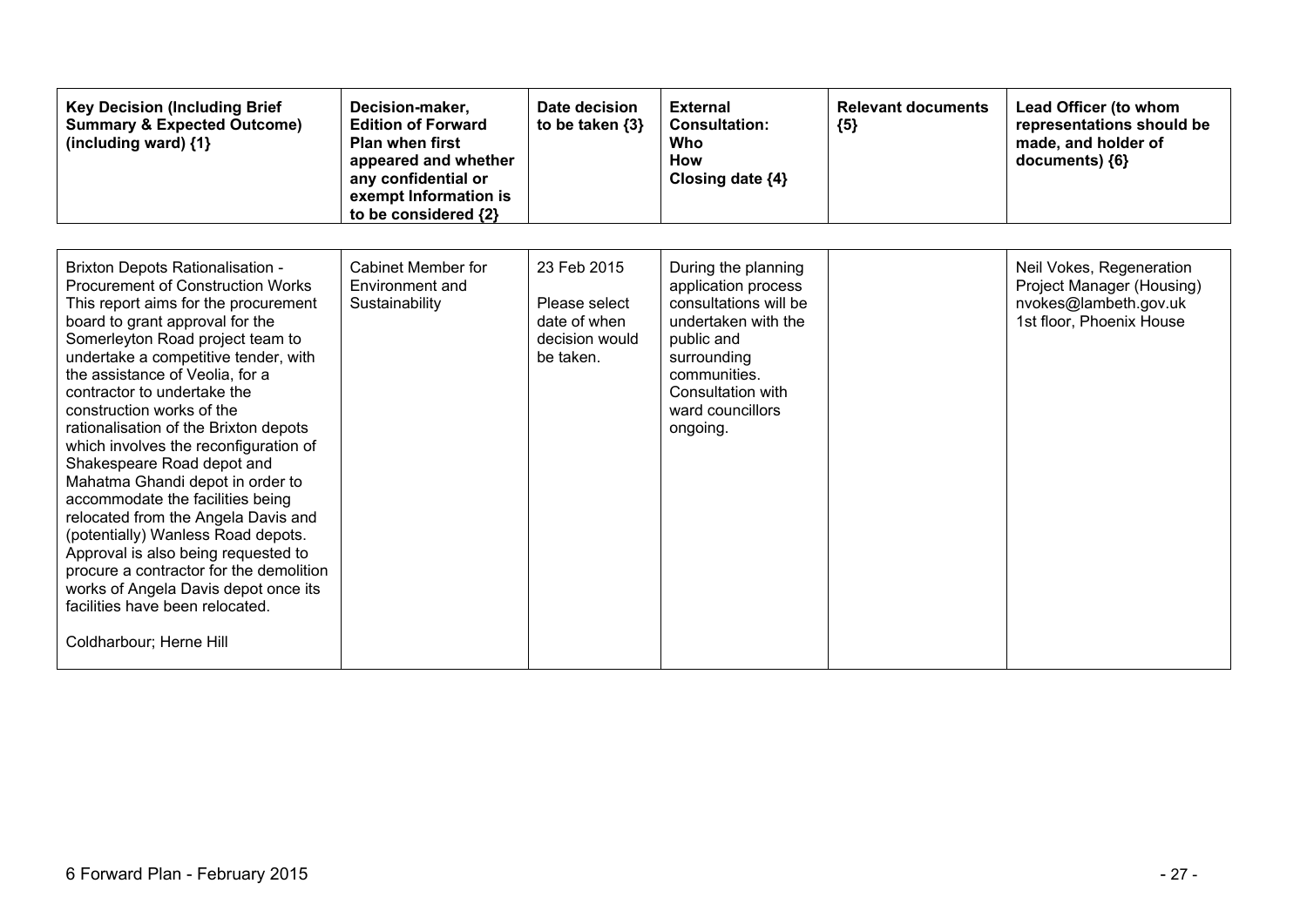| <b>Key Decision (Including Brief</b><br><b>Summary &amp; Expected Outcome)</b><br>(including ward) $\{1\}$ | Decision-maker,<br><b>Edition of Forward</b><br><b>Plan when first</b><br>appeared and whether<br>any confidential or<br>exempt Information is<br>to be considered {2} | Date decision<br>to be taken {3} | <b>External</b><br><b>Consultation:</b><br>Who<br>How<br>Closing date $\{4\}$ | <b>Relevant documents</b><br>${5}$ | Lead Officer (to whom<br>representations should be<br>made, and holder of<br>documents) {6} |
|------------------------------------------------------------------------------------------------------------|------------------------------------------------------------------------------------------------------------------------------------------------------------------------|----------------------------------|-------------------------------------------------------------------------------|------------------------------------|---------------------------------------------------------------------------------------------|
|------------------------------------------------------------------------------------------------------------|------------------------------------------------------------------------------------------------------------------------------------------------------------------------|----------------------------------|-------------------------------------------------------------------------------|------------------------------------|---------------------------------------------------------------------------------------------|

## **Health and Wellbeing**

| Transfer of 2013/14 funding from NHS<br>to Lambeth<br>Transfer of funding via s256 for<br>2013/14 from NHS England to London<br>Borough of Lambeth<br>All Wards   | Cabinet Member for<br>Health and Wellbeing<br>7 February 2014 | 23 Feb 2015 | Engagement with<br>LINk/ HealthWatch<br>roundtables, CCG<br>engagement on<br>planning and the BIG<br>Lambeth Health<br>Debate, SLIC<br>Citizens' panel work<br>and Lambeth Living<br>Well Collaborative<br>co-productive work<br>on mental health.<br>This work is ongoing<br>and developing. |                                                                                                                           |
|-------------------------------------------------------------------------------------------------------------------------------------------------------------------|---------------------------------------------------------------|-------------|-----------------------------------------------------------------------------------------------------------------------------------------------------------------------------------------------------------------------------------------------------------------------------------------------|---------------------------------------------------------------------------------------------------------------------------|
| Mental Health Accommodation and<br>Community Support contract.<br>Extension of the Mental Health<br>Accommodation and Community<br>Support contract.<br>All Wards | <b>Cabinet Member for</b><br>Health and Wellbeing<br>16.05.14 | 23 Feb 2015 |                                                                                                                                                                                                                                                                                               | Denis O'Rourke, Assistant<br>Director Integrated<br>Commissioning - Adult<br><b>Mental Health</b><br>denisorourke@nhs.net |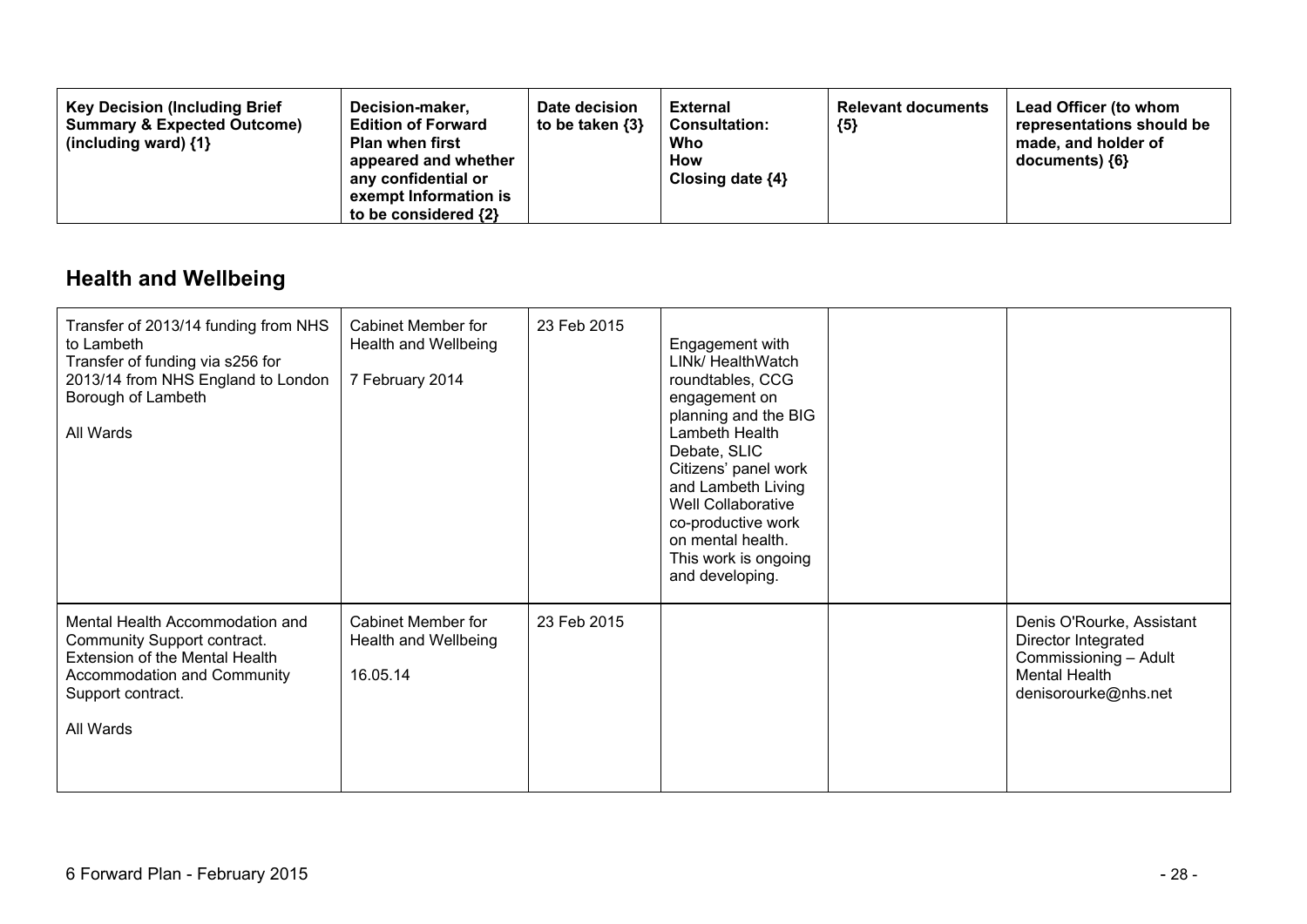| <b>Key Decision (Including Brief</b><br><b>Summary &amp; Expected Outcome)</b><br>(including ward) {1}                                      | Decision-maker,<br><b>Edition of Forward</b><br><b>Plan when first</b><br>appeared and whether<br>any confidential or<br>exempt Information is<br>to be considered {2} | Date decision<br>to be taken $\{3\}$ | <b>External</b><br><b>Consultation:</b><br>Who<br>How<br>Closing date {4}                                                                                                                                                                                                                     | <b>Relevant documents</b><br>${5}$ | Lead Officer (to whom<br>representations should be<br>made, and holder of<br>documents) ${6}$ |
|---------------------------------------------------------------------------------------------------------------------------------------------|------------------------------------------------------------------------------------------------------------------------------------------------------------------------|--------------------------------------|-----------------------------------------------------------------------------------------------------------------------------------------------------------------------------------------------------------------------------------------------------------------------------------------------|------------------------------------|-----------------------------------------------------------------------------------------------|
| <b>Better Care Fund</b><br>To finalise and agree the approach to<br>developing the Better Care Fund for<br>Lambeth for 2014-16<br>All Wards | Cabinet Member for<br>Health and Wellbeing<br>7 February 2014                                                                                                          | 23 Feb 2015                          | Engagement with<br>LINk/ HealthWatch<br>roundtables, CCG<br>engagement on<br>planning and the BIG<br>Lambeth Health<br>Debate, SLIC<br>Citizens' panel work<br>and Lambeth Living<br>Well Collaborative<br>co-productive work<br>on mental health.<br>This work is ongoing<br>and developing. |                                    | Moira McGrath, Director of<br><b>Integrated Commissioning</b><br>moira.mcgrath@nhs.net        |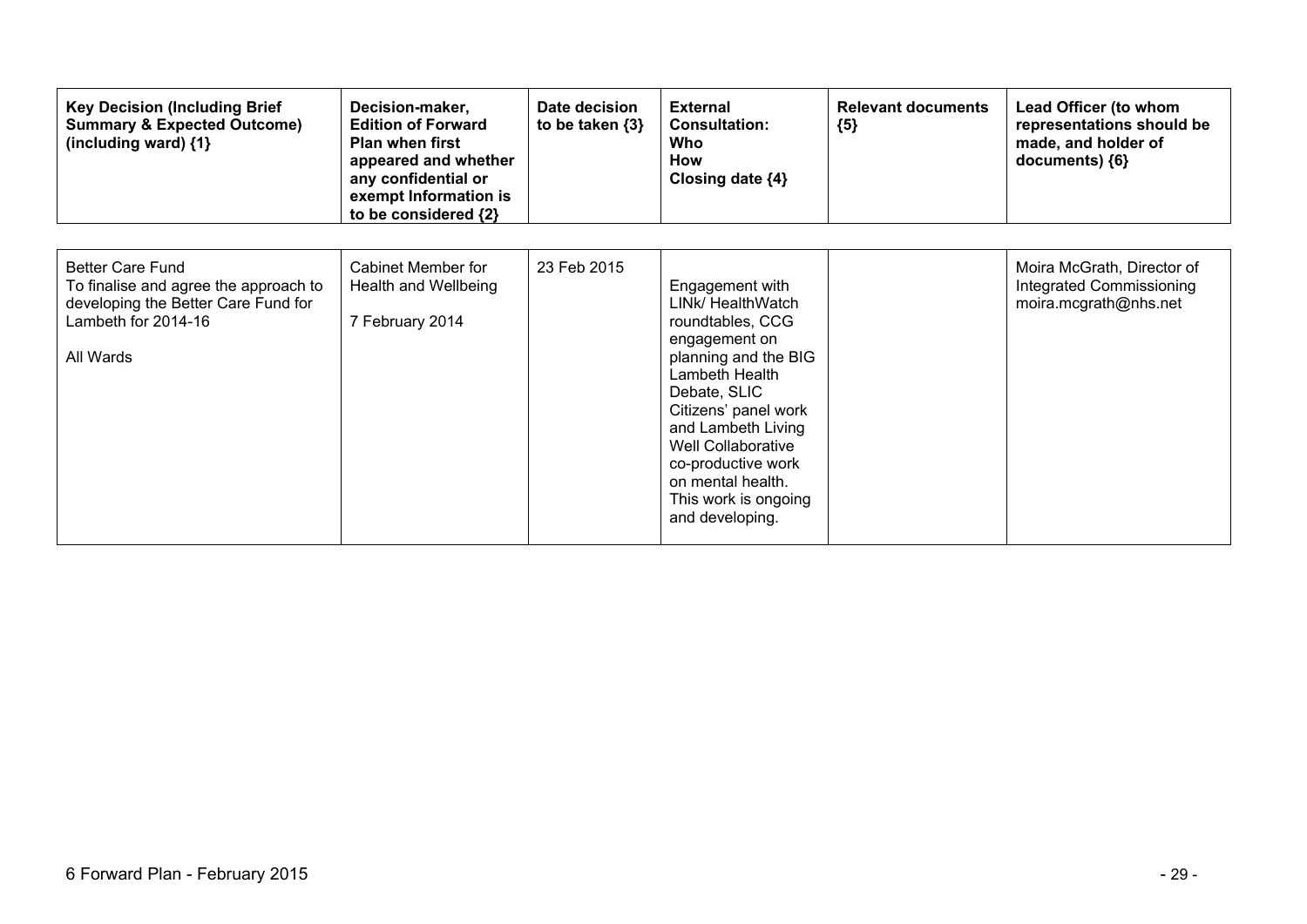| <b>Key Decision (Including Brief</b><br><b>Summary &amp; Expected Outcome)</b><br>(including ward) $\{1\}$                                                                                                                                                                                                                                                                                                                                                                                                     | Decision-maker,<br><b>Edition of Forward</b><br><b>Plan when first</b><br>appeared and whether<br>any confidential or<br>exempt Information is<br>to be considered {2} | Date decision<br>to be taken $\{3\}$ | <b>External</b><br><b>Consultation:</b><br>Who<br><b>How</b><br>Closing date {4}                                                                                                                                                                                                                                              | <b>Relevant documents</b><br>${5}$ | Lead Officer (to whom<br>representations should be<br>made, and holder of<br>documents) ${6}$                                                                                              |
|----------------------------------------------------------------------------------------------------------------------------------------------------------------------------------------------------------------------------------------------------------------------------------------------------------------------------------------------------------------------------------------------------------------------------------------------------------------------------------------------------------------|------------------------------------------------------------------------------------------------------------------------------------------------------------------------|--------------------------------------|-------------------------------------------------------------------------------------------------------------------------------------------------------------------------------------------------------------------------------------------------------------------------------------------------------------------------------|------------------------------------|--------------------------------------------------------------------------------------------------------------------------------------------------------------------------------------------|
| Extension to pilot level 3 specialist<br>weight management service for<br>children<br>Decision to extend the above contract<br>for 2 years. This contract is part of a<br>healthy weight programme that was<br>set up as a pilot following a tender that<br>was carried out in 2011. The pilot will<br>be evaluated over the next year and a<br>tender will be carried out again in<br>2016 (for the full healthy weight<br>programme) following analysis of the<br>findings from the evaluation.<br>All Wards | <b>Cabinet Member for</b><br>Health and Wellbeing<br>13 June 2014                                                                                                      | 23 Feb 2015                          | Qualitative data is<br>being captured<br>through the<br>evaluation.<br>Programme<br>participants provide<br>feedback following<br>their involvement.<br>Relevant<br>professionals and<br>stakeholders will be<br>consulted during the<br>evaluation and during<br>the tender process<br>which will be carried<br>out in 2016. |                                    | <b>Candice Clark</b><br>candiceclark@nhs.net                                                                                                                                               |
| Independent Living and Carers<br>Partnership (Social Care Hub)<br>Provision of a hub service offering<br>information, advice and advocacy to<br>older people, people with disabilities<br>and carers.<br>All Wards                                                                                                                                                                                                                                                                                             | Cabinet Member for<br>Health and Wellbeing<br>13/08/2014                                                                                                               | 23 Feb 2015                          | Co-Production<br>sessions with service<br>users, staff and<br>providers between<br>April & July 2014                                                                                                                                                                                                                          |                                    | Paul Davis, Commissioning<br><b>Manager Supporting People</b><br>pdavis2@lambeth.gov.uk<br>Phoenix House, 10<br>Wandsworth Road, London,<br>SW8 2LL<br>Tel: 020 7926 7538<br>020 7926 7526 |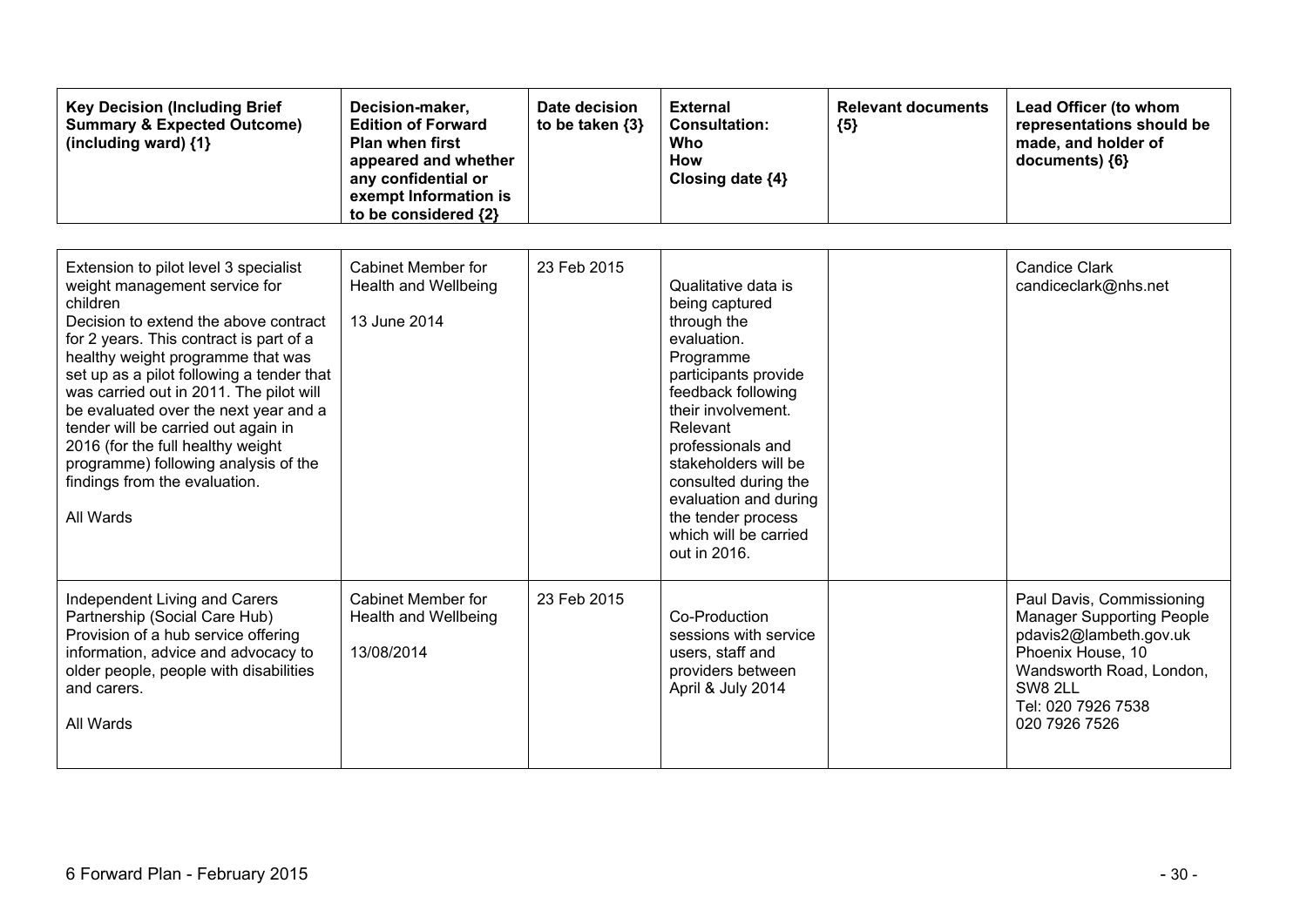| <b>Key Decision (Including Brief</b><br><b>Summary &amp; Expected Outcome)</b><br>(including ward) {1}                                                                                                                                                                              | Decision-maker,<br><b>Edition of Forward</b><br><b>Plan when first</b><br>appeared and whether<br>any confidential or<br>exempt Information is<br>to be considered {2} | Date decision<br>to be taken $\{3\}$                                        | <b>External</b><br><b>Consultation:</b><br>Who<br>How<br>Closing date {4} | <b>Relevant documents</b><br>${5}$ | Lead Officer (to whom<br>representations should be<br>made, and holder of<br>documents) {6} |
|-------------------------------------------------------------------------------------------------------------------------------------------------------------------------------------------------------------------------------------------------------------------------------------|------------------------------------------------------------------------------------------------------------------------------------------------------------------------|-----------------------------------------------------------------------------|---------------------------------------------------------------------------|------------------------------------|---------------------------------------------------------------------------------------------|
| Mental health long-term supported<br>housing – patch A<br>2-year contract extension to start on<br>30/1/15 and run until 29/1/17. This<br>Social Inclusion (SP) service will be<br>provided by Family Mosaic.<br>Bishop's; Clapham Town; Ferndale;<br>Larkhall; Prince's            | Cabinet Member for<br>Health and Wellbeing<br>12/12/2014                                                                                                               | 23 Feb 2015<br>Please select<br>date of when<br>decision would<br>be taken. |                                                                           |                                    | Karen Clarke<br>KClarke1@lambeth.gov.uk                                                     |
| Mental health long-term supported<br>housing $-$ patch B<br>2-year contract extension to start on<br>30/1/15 and run until 29/1/17. This<br>Social Inclusion (SP) service will be<br>provided by Look Ahead<br>Coldharbour; Gipsy Hill; Herne Hill;<br>Streatham Hill; Thurlow Park | Cabinet Member for<br>Health and Wellbeing<br>12/12/15                                                                                                                 | 23 Feb 2015                                                                 |                                                                           |                                    | Karen Clarke<br>KClarke1@lambeth.gov.uk                                                     |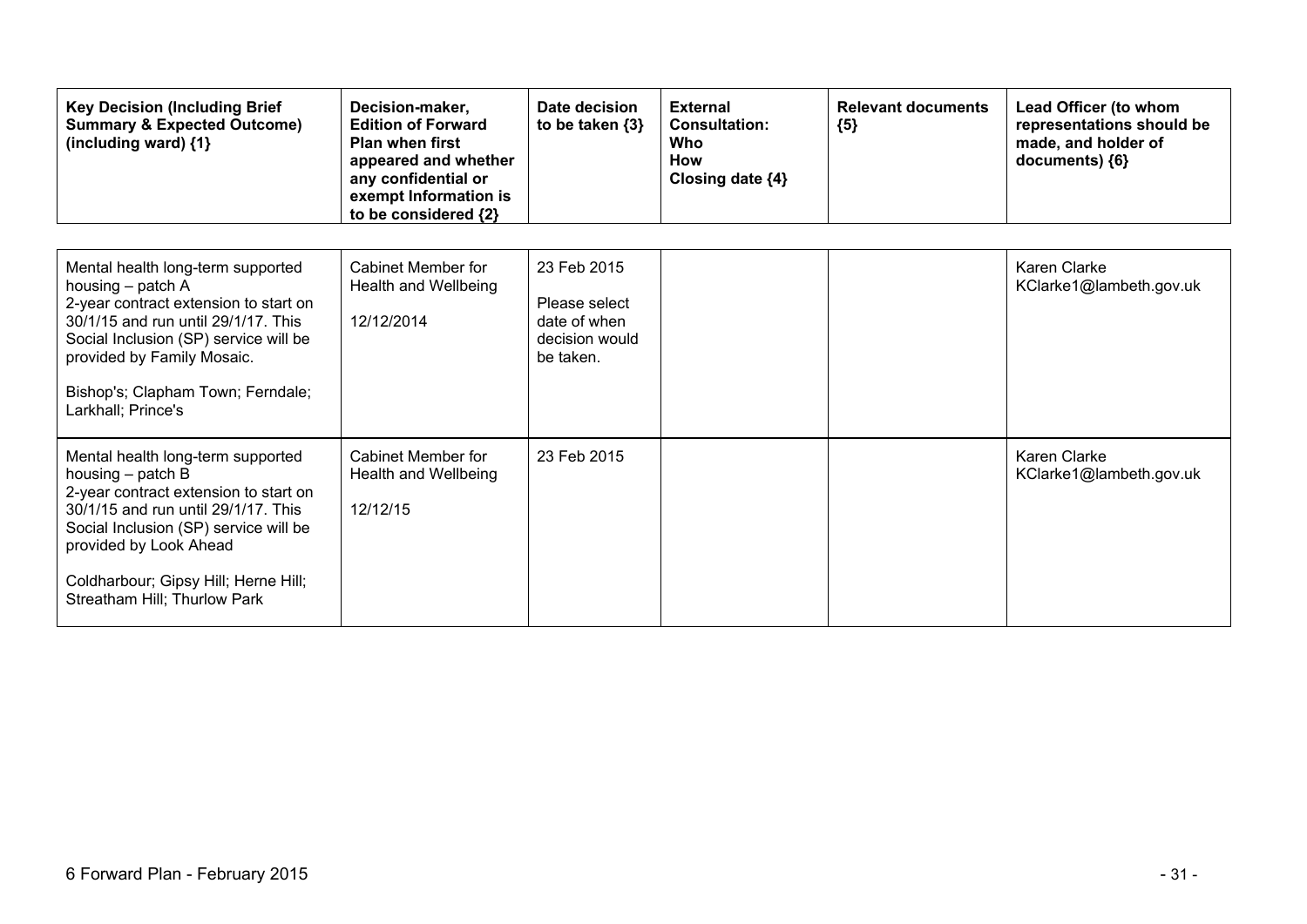| <b>Key Decision (Including Brief</b><br><b>Summary &amp; Expected Outcome)</b><br>(including ward) {1}                                                                                                                                                                                                                                                                                                                                                                                                                                                                                                          | Decision-maker,<br><b>Edition of Forward</b><br><b>Plan when first</b><br>appeared and whether<br>any confidential or<br>exempt Information is<br>to be considered {2} | Date decision<br>to be taken {3}                                            | <b>External</b><br><b>Consultation:</b><br>Who<br>How<br>Closing date {4} | <b>Relevant documents</b><br>${5}$ | Lead Officer (to whom<br>representations should be<br>made, and holder of<br>documents) ${6}$                                                       |
|-----------------------------------------------------------------------------------------------------------------------------------------------------------------------------------------------------------------------------------------------------------------------------------------------------------------------------------------------------------------------------------------------------------------------------------------------------------------------------------------------------------------------------------------------------------------------------------------------------------------|------------------------------------------------------------------------------------------------------------------------------------------------------------------------|-----------------------------------------------------------------------------|---------------------------------------------------------------------------|------------------------------------|-----------------------------------------------------------------------------------------------------------------------------------------------------|
| Recommissioning Healthchecks<br>Healthchecks is a health screening<br>initiative for people aged 45-74 who<br>are not already diagnosed with a<br>cardio-vascular disease or diabetes.<br>Currently GPs and pharmacies offer<br>the service, and GSTT are<br>commissioned to provide a specialist<br>service to hard to reach communities.<br>The proposed decision is $-$ in<br>partnership with Southwark - to<br>recommission the healthchecks<br>provided by community services into a<br>cluster configuration, and to retender<br>the specialist service. Southwark will<br>lead the procurement process. | Cabinet Member for<br>Health and Wellbeing                                                                                                                             | 23 Feb 2015<br>Please select<br>date of when<br>decision would<br>be taken. | Via Community<br><b>Wellbeing Outcomes</b><br>panel                       |                                    | Elizabeth Clowes, Assistant<br>Director for Strategy &<br>Commissioning<br>eclowes@lambeth.gov.uk<br>3rd Floor, Phoenix House<br>Tel: 020 7926 4781 |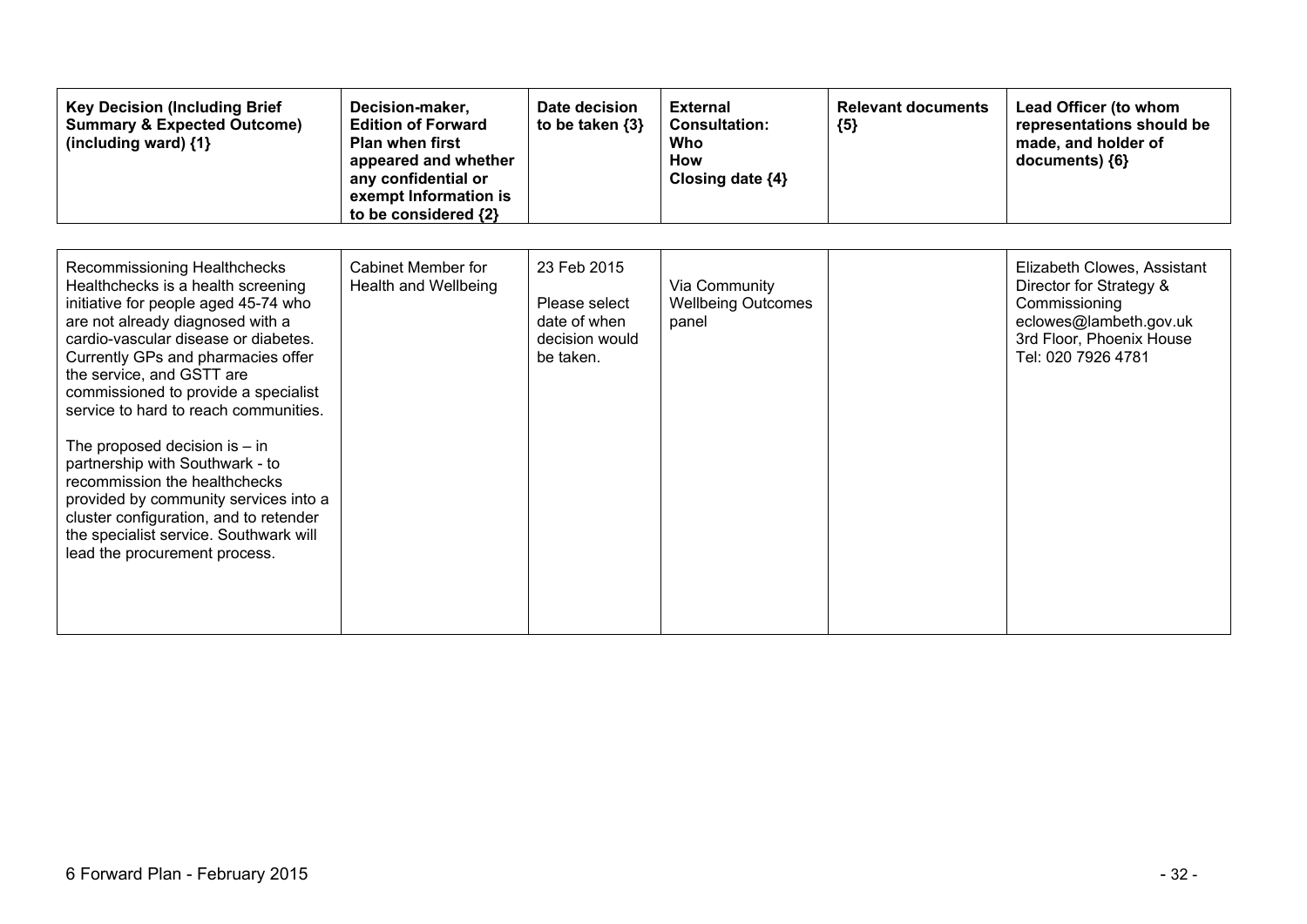| <b>Key Decision (Including Brief</b><br><b>Summary &amp; Expected Outcome)</b><br>(including ward) $\{1\}$ | Decision-maker,<br>Date decision<br>to be taken $\{3\}$<br><b>Edition of Forward</b><br><b>Plan when first</b><br>appeared and whether<br>any confidential or<br>exempt Information is<br>to be considered $\{2\}$ | <b>External</b><br><b>Consultation:</b><br><b>Who</b><br>How<br>Closing date $\{4\}$ | <b>Relevant documents</b><br>${5}$ | <b>Lead Officer (to whom</b><br>representations should be<br>made, and holder of<br>$documents)$ {6} |
|------------------------------------------------------------------------------------------------------------|--------------------------------------------------------------------------------------------------------------------------------------------------------------------------------------------------------------------|--------------------------------------------------------------------------------------|------------------------------------|------------------------------------------------------------------------------------------------------|
|------------------------------------------------------------------------------------------------------------|--------------------------------------------------------------------------------------------------------------------------------------------------------------------------------------------------------------------|--------------------------------------------------------------------------------------|------------------------------------|------------------------------------------------------------------------------------------------------|

## **Housing**

| Northgate Support and Maintenance<br>contract<br>To agree the continued provision of<br>support and maintance for the<br>Northgate Housing system                                                                              | Cabinet Member for<br>Housing<br>28 November 2014 | 23 Feb 2015                                                                 |  | Mandy Green (Associate<br>Director Commissioning),<br><b>Assistant Director</b><br><b>Accommodation &amp; Property</b><br>mgreen3@lambeth.gov.uk<br>Tel: 02079267020 |
|--------------------------------------------------------------------------------------------------------------------------------------------------------------------------------------------------------------------------------|---------------------------------------------------|-----------------------------------------------------------------------------|--|----------------------------------------------------------------------------------------------------------------------------------------------------------------------|
| Increase in Subsistence Payments<br>Paid to Families with No Recourse to<br><b>Public Funds</b><br>The reports recommends an an uplift<br>payment to be made to no recourse to<br>public funds (NRPF) households.<br>All Wards | Cabinet Member for<br>Housing<br>19.02.15         | 23 Mar 2015<br>Please select<br>date of when<br>decision would<br>be taken. |  | Neil Wightman, Head of<br><b>Housing Needs</b><br>NWightman@lambeth.gov.uk<br>Hambrook House, Porden<br>Road, Brixton<br>Tel: 020 7926 7051                          |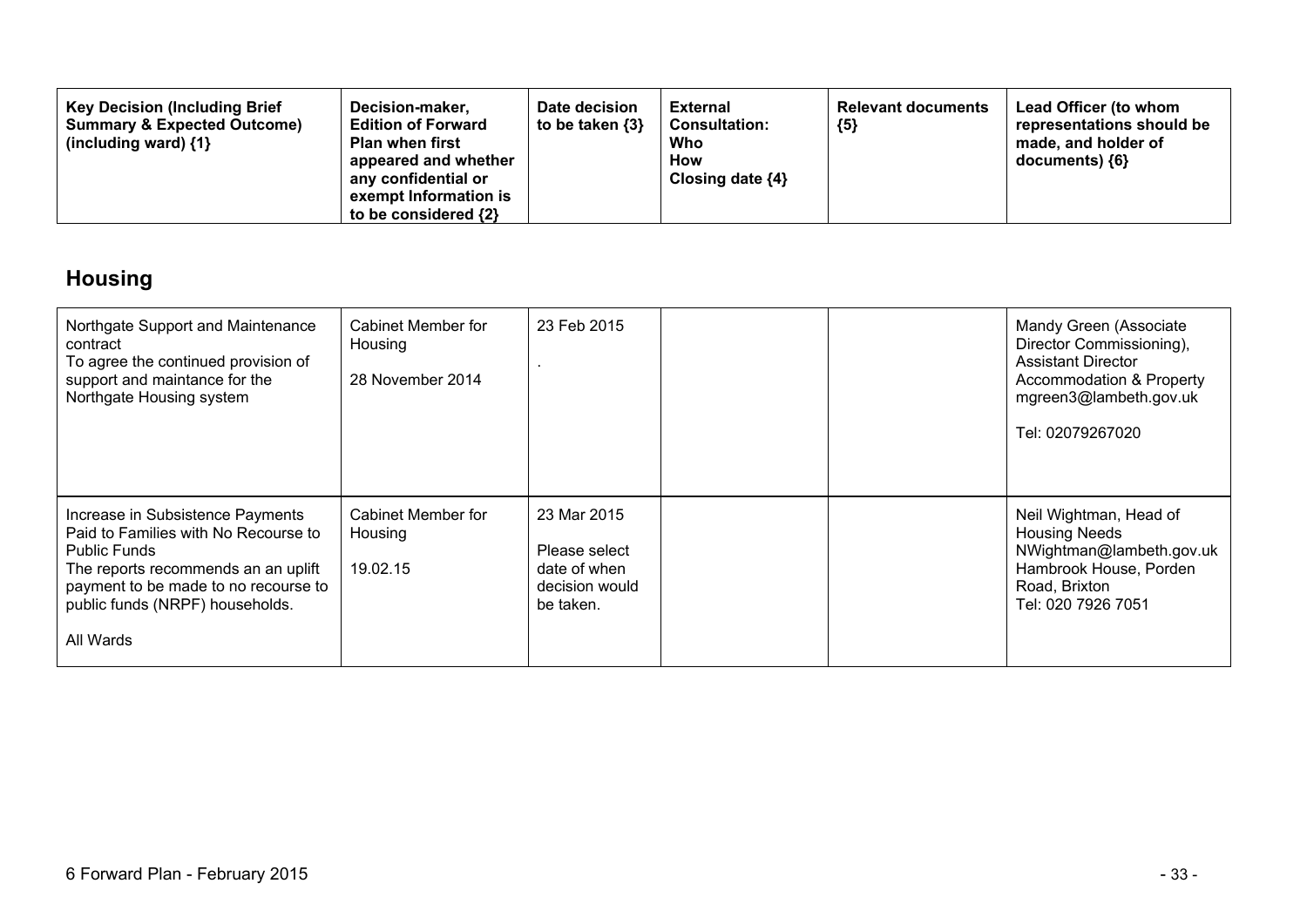| <b>Key Decision (Including Brief</b><br><b>Summary &amp; Expected Outcome)</b><br>(including ward) {1}                                                                                                                                                                                                                                                                                                                                                                                                                                                                                                                                                                                                                                                                                                            | Decision-maker,<br><b>Edition of Forward</b><br><b>Plan when first</b><br>appeared and whether<br>any confidential or<br>exempt Information is<br>to be considered {2} | Date decision<br>to be taken $\{3\}$                                        | <b>External</b><br><b>Consultation:</b><br>Who<br>How<br>Closing date {4}                                                                                                                                                                                                                                                                                                                                                                                                     | <b>Relevant documents</b><br>${5}$ | Lead Officer (to whom<br>representations should be<br>made, and holder of<br>documents) {6}                                                      |
|-------------------------------------------------------------------------------------------------------------------------------------------------------------------------------------------------------------------------------------------------------------------------------------------------------------------------------------------------------------------------------------------------------------------------------------------------------------------------------------------------------------------------------------------------------------------------------------------------------------------------------------------------------------------------------------------------------------------------------------------------------------------------------------------------------------------|------------------------------------------------------------------------------------------------------------------------------------------------------------------------|-----------------------------------------------------------------------------|-------------------------------------------------------------------------------------------------------------------------------------------------------------------------------------------------------------------------------------------------------------------------------------------------------------------------------------------------------------------------------------------------------------------------------------------------------------------------------|------------------------------------|--------------------------------------------------------------------------------------------------------------------------------------------------|
| Extra Care Housing Developments at<br><b>Elderberry Grove and Denby Court</b><br>A competitive selection process is<br>planned in order to identify a suitably<br>experienced and qualified Registered<br>Provider of Social Housing to design,<br>build and operate two extra care<br>housing schemes on the sites of<br>current sheltered housing schemes<br>which are in the process of being<br>decommissioned. The proposed<br>selection process is robust and<br>transparent and described in a<br>Procurement Strategy report to be<br>approved by the Council's<br>Procurement Board. Following the<br>selection process a decision will be<br>required to enter into formal contract<br>negotiations including land transfer,<br>development and nomination<br>agreements with the successful<br>bidder. | Cabinet Member for<br>Housing<br>19.02.15                                                                                                                              | 23 Mar 2015<br>Please select<br>date of when<br>decision would<br>be taken. | Co production with<br>tenants on service<br>requirement has<br>been underway since<br>decision to redevelop<br>schemes was taken<br>in November 2013.<br>Tenants'<br>representatives are<br>included in<br>production of tender<br>documentation and<br>will be included in the<br>valuation and<br>selection process.<br>Shortlisted providers<br>will be required to<br>present to wider<br>tenants group and<br>feedback will<br>contribute to the<br>selection of the RP. |                                    | David Worrall, Senior<br>Commissioning Manager,<br><b>Health and Wellbeing</b><br>dworrall@lambeth.gov.uk<br>Phoenix House<br>Tel: 020 7926 9978 |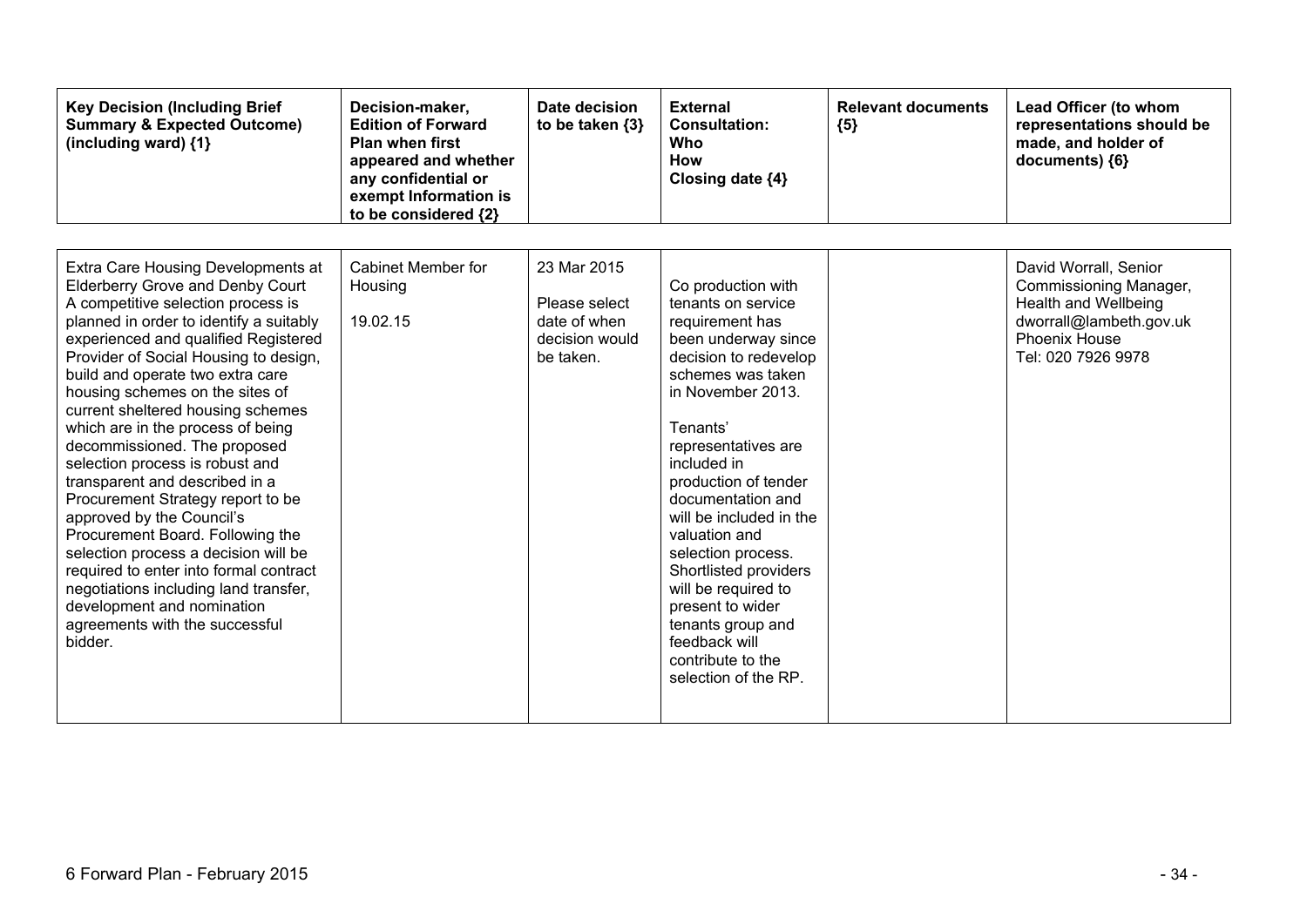| <b>Key Decision (Including Brief</b><br><b>Summary &amp; Expected Outcome)</b><br>(including ward) {1}                                                                         | Decision-maker,<br><b>Edition of Forward</b><br><b>Plan when first</b><br>appeared and whether<br>any confidential or<br>exempt Information is<br>to be considered {2} | Date decision<br>to be taken $\{3\}$                                        | <b>External</b><br><b>Consultation:</b><br>Who<br><b>How</b><br>Closing date ${4}$                                                                                                                                                                                                                                    | <b>Relevant documents</b><br>${5}$ | Lead Officer (to whom<br>representations should be<br>made, and holder of<br>documents) {6} |
|--------------------------------------------------------------------------------------------------------------------------------------------------------------------------------|------------------------------------------------------------------------------------------------------------------------------------------------------------------------|-----------------------------------------------------------------------------|-----------------------------------------------------------------------------------------------------------------------------------------------------------------------------------------------------------------------------------------------------------------------------------------------------------------------|------------------------------------|---------------------------------------------------------------------------------------------|
| LHS & ECO Works: Sharing Costs<br>To share delivery costs for the<br>external wall cladding, and external<br>refurbishment works at the Cedars<br>Road estate.<br>Clapham Town | Cabinet Member for<br>Housing                                                                                                                                          | 23 Mar 2015<br>Please select<br>date of when<br>decision would<br>be taken. | Residents at the<br>Cedars Road estate<br>have been regularly<br>consulted on the<br>proposed work and<br>improvements to their<br>estate. A leaseholder<br>consultation meeting<br>was held on 5th<br>November 2014, at<br>which the<br>methodology for<br>calculating their<br>Section 20 Notices<br>was explained. |                                    | <b>Nick Simons</b><br>NSimons@lambeth.gov.uk                                                |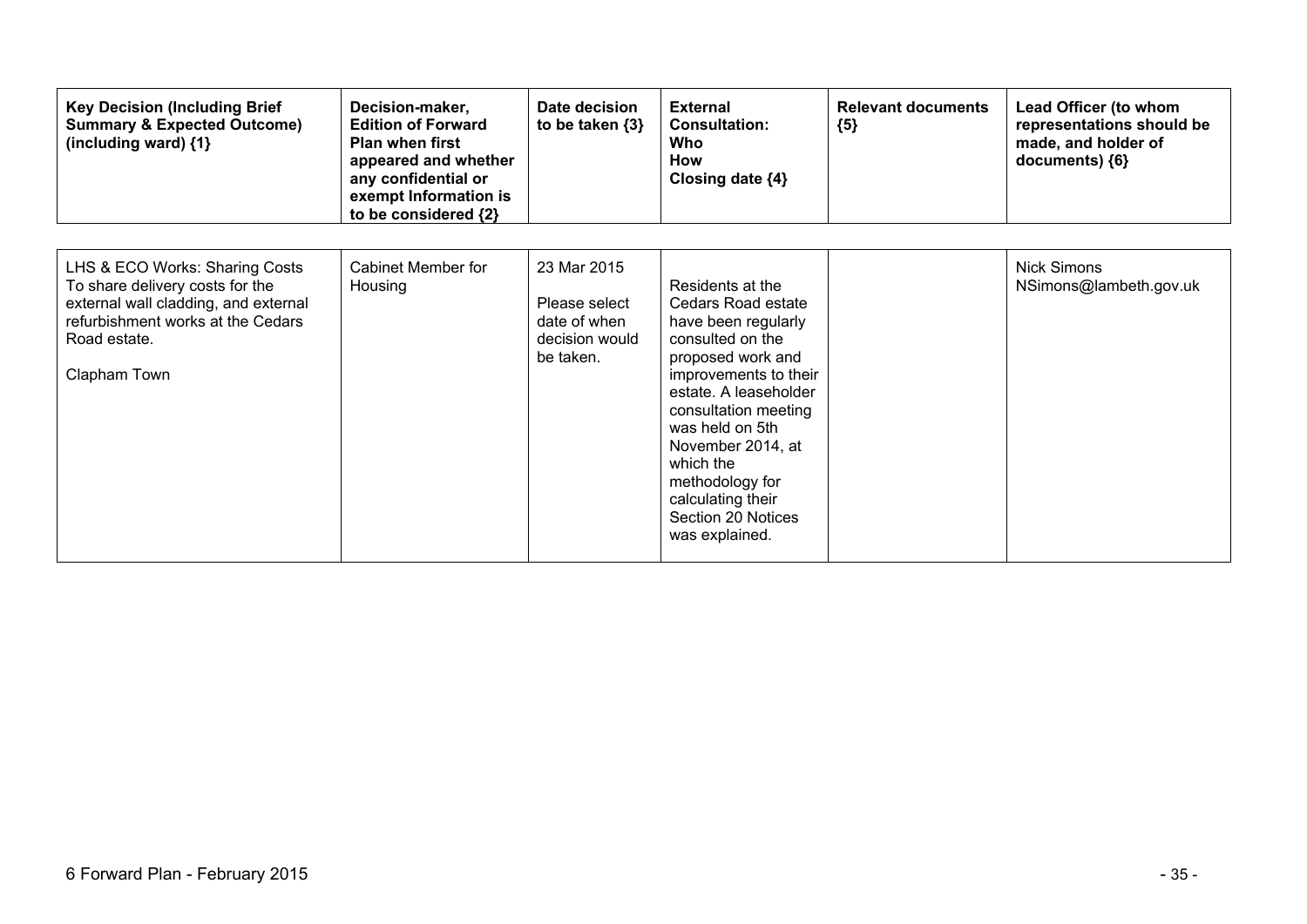| <b>Key Decision (Including Brief</b><br><b>Summary &amp; Expected Outcome)</b><br>(including ward) {1}                                                                                                                                                                                                                                                                                                                                                                                                                                   | Decision-maker,<br><b>Edition of Forward</b><br><b>Plan when first</b><br>appeared and whether<br>any confidential or<br>exempt Information is<br>to be considered {2} | Date decision<br>to be taken $\{3\}$                                       | <b>External</b><br><b>Consultation:</b><br>Who<br><b>How</b><br>Closing date $\{4\}$                                                                                                                                                                                                                                                 | <b>Relevant documents</b><br>${5}$ | Lead Officer (to whom<br>representations should be<br>made, and holder of<br>documents) {6}                     |
|------------------------------------------------------------------------------------------------------------------------------------------------------------------------------------------------------------------------------------------------------------------------------------------------------------------------------------------------------------------------------------------------------------------------------------------------------------------------------------------------------------------------------------------|------------------------------------------------------------------------------------------------------------------------------------------------------------------------|----------------------------------------------------------------------------|--------------------------------------------------------------------------------------------------------------------------------------------------------------------------------------------------------------------------------------------------------------------------------------------------------------------------------------|------------------------------------|-----------------------------------------------------------------------------------------------------------------|
| <b>Tender Approval for Building Services</b><br>Engineer Duties through Lewisham<br>Framework (Lot 7a)<br>Lambeth Living Ltd secures Building<br>Services Engineer Duties as part of<br>the Arm's Length Management<br>Organisation (ALMO) management<br>agreement to provide sufficiency of<br>skills, resources and expertise to<br>undertake a range of construction<br>related projects.<br>Approval is sought to award the<br>contract for this service across the<br>borough for the proposed remaining<br>programme.<br>All Wards | Cabinet Member for<br>Housing                                                                                                                                          | 7 Mar 2015<br>Please select<br>date of when<br>decision would<br>be taken. | Utilising an already<br>established<br>framework via<br>Lewisham enables<br>Lambeth to meet its<br>statutory<br>requirements for<br>health and safety<br>related works, as well<br>as the option of<br>accessing other<br>Construction related<br>professional services<br>as and when it's<br>required for LHS<br>prioritised works |                                    | Abigail Acosta, Strategic<br><b>Contract Management</b><br><b>Procurement Officer</b><br>AAcosta@lambeth.gov.uk |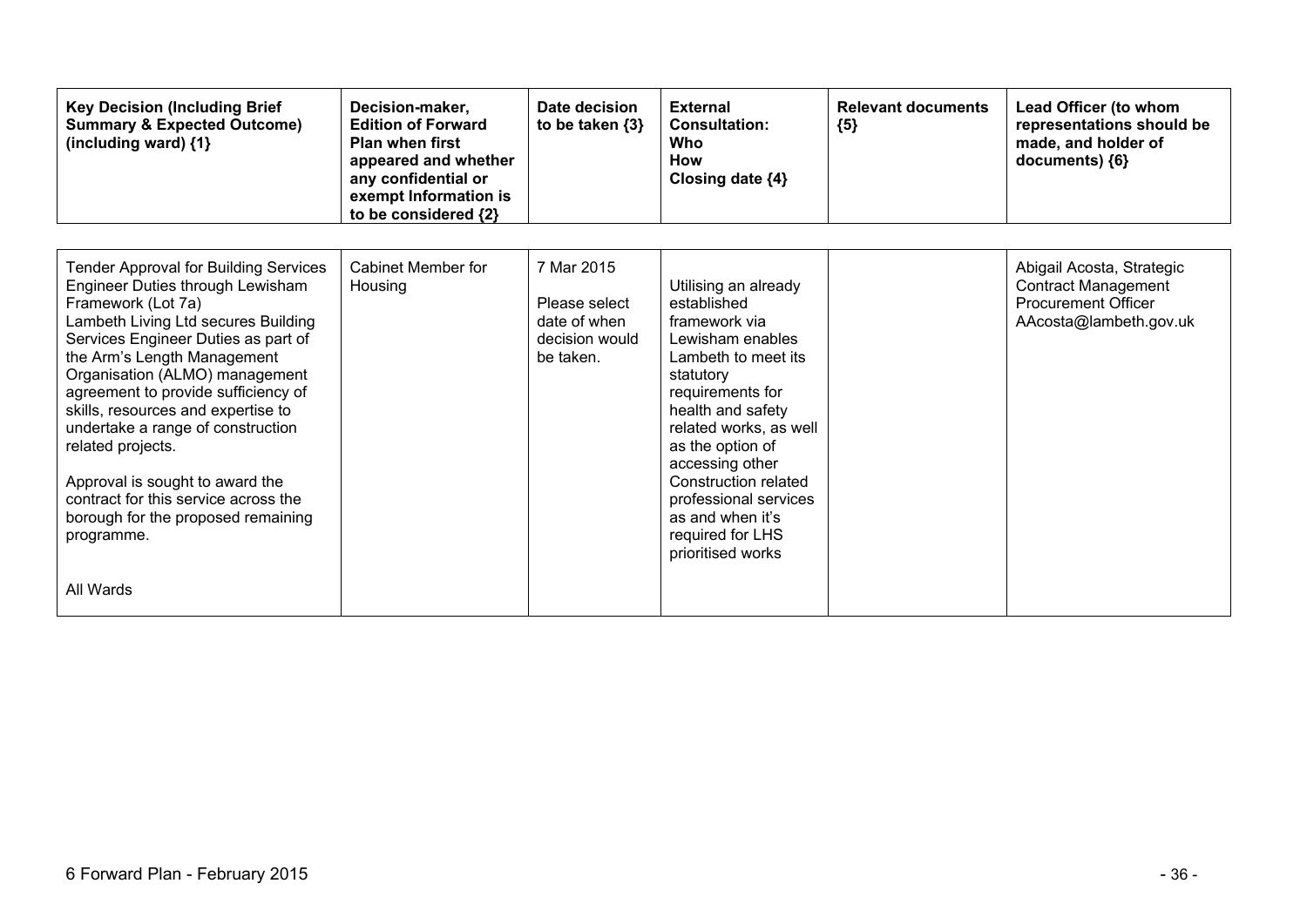| <b>Key Decision (Including Brief</b><br><b>Summary &amp; Expected Outcome)</b><br>(including ward) {1}                                                                                                                                                                                                                               | Decision-maker,<br><b>Edition of Forward</b><br><b>Plan when first</b><br>appeared and whether<br>any confidential or<br>exempt Information is<br>to be considered {2} | Date decision<br>to be taken $\{3\}$                                       | <b>External</b><br><b>Consultation:</b><br>Who<br>How<br>Closing date ${4}$                                                                                                                                                                                                                                                     | <b>Relevant documents</b><br>${5}$ | Lead Officer (to whom<br>representations should be<br>made, and holder of<br>documents) {6}                     |
|--------------------------------------------------------------------------------------------------------------------------------------------------------------------------------------------------------------------------------------------------------------------------------------------------------------------------------------|------------------------------------------------------------------------------------------------------------------------------------------------------------------------|----------------------------------------------------------------------------|---------------------------------------------------------------------------------------------------------------------------------------------------------------------------------------------------------------------------------------------------------------------------------------------------------------------------------|------------------------------------|-----------------------------------------------------------------------------------------------------------------|
| <b>Tender Approval for Building Engineer</b><br>Services Lead in a Multi Disciplinary<br>Team through Lewisham Framework<br>(Lot 3)<br>Approval is to be sought to award the<br>contract for this service across the<br>borough for the proposed remaining<br>two year programme both of LHS and<br>Lewisham Frameworks<br>All Wards | Cabinet Member for<br>Housing                                                                                                                                          | 7 Mar 2015<br>Please select<br>date of when<br>decision would<br>be taken. | Utilising an already<br>established<br>framework via<br>Lewisham enables<br>Lambeth to meet its<br>statutory<br>requirements for<br>health and safety<br>related works, as well<br>as the option<br>toaccess other<br>Construction related<br>professional services<br>as and when it's<br>required forLHS<br>prioritised works |                                    | Abigail Acosta, Strategic<br><b>Contract Management</b><br><b>Procurement Officer</b><br>AAcosta@lambeth.gov.uk |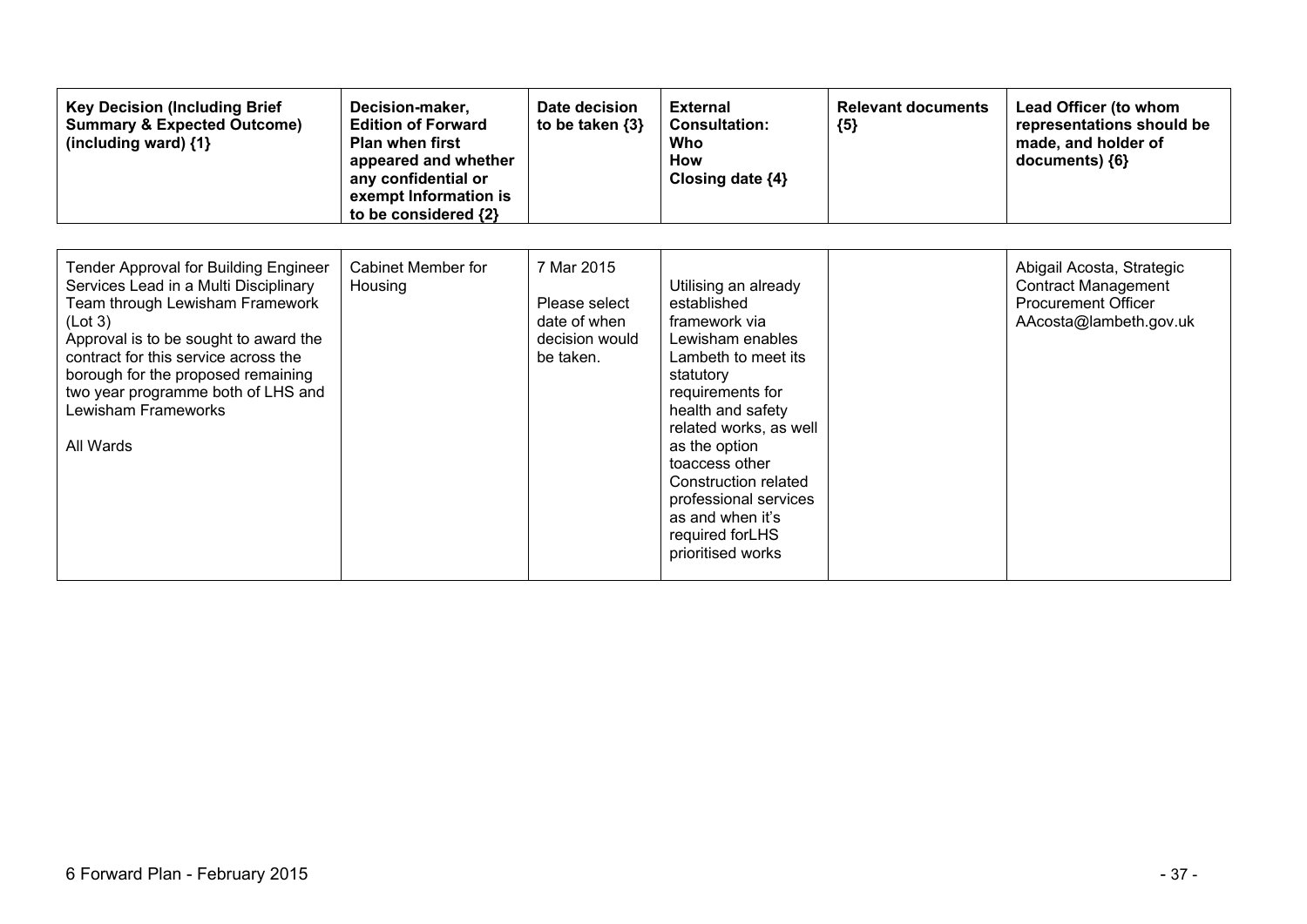| <b>Key Decision (Including Brief</b><br><b>Summary &amp; Expected Outcome)</b><br>(including ward) {1}                                                                                                                                                                                                                              | Decision-maker,<br><b>Edition of Forward</b><br><b>Plan when first</b><br>appeared and whether<br>any confidential or<br>exempt Information is<br>to be considered {2} | Date decision<br>to be taken {3}                                           | <b>External</b><br><b>Consultation:</b><br>Who<br><b>How</b><br>Closing date {4}                                                                                                                                                                                                                                                  | <b>Relevant documents</b><br>${5}$                                                   | Lead Officer (to whom<br>representations should be<br>made, and holder of<br>documents) {6}                                           |
|-------------------------------------------------------------------------------------------------------------------------------------------------------------------------------------------------------------------------------------------------------------------------------------------------------------------------------------|------------------------------------------------------------------------------------------------------------------------------------------------------------------------|----------------------------------------------------------------------------|-----------------------------------------------------------------------------------------------------------------------------------------------------------------------------------------------------------------------------------------------------------------------------------------------------------------------------------|--------------------------------------------------------------------------------------|---------------------------------------------------------------------------------------------------------------------------------------|
| <b>Tender Approval for Building Surveyor</b><br>Services Lead in a Multi Disciplinary<br>Team through Lewisham Framework<br>(Lot 2)<br>Approval is to be sought to award the<br>contract for this service across the<br>borough for the proposed remaining<br>two year programme both of LHS and<br>Lewisham Framework<br>All Wards | <b>Cabinet Member for</b><br>Housing                                                                                                                                   | 7 Mar 2015<br>Please select<br>date of when<br>decision would<br>be taken. | Utilising an already<br>established<br>framework via<br>Lewisham enables<br>Lambeth to meet its<br>statutory<br>requirements for<br>health and safety<br>related works, as well<br>as the option to<br>access other<br>Construction related<br>professional services<br>as and when it's<br>required forLHS<br>prioritised works. |                                                                                      | Abigail Acosta, Strategic<br><b>Contract Management</b><br><b>Procurement Officer</b><br>AAcosta@lambeth.gov.uk                       |
| Approval of Lollard Street<br>Development Agreement for provision<br>of new homes and nursery school<br>The General Exception procedure is<br>likely to be followed<br>Bishop's; Prince's                                                                                                                                           | <b>Cabinet Member for</b><br>Housing<br>11 October 2013                                                                                                                | 23 Feb 2015                                                                | Princes and Bishops<br><b>Ward Members</b>                                                                                                                                                                                                                                                                                        | Resolution to grant<br>planning permission for<br><b>Shell Centre</b><br>development | Lesley Johnson, Interim<br><b>Housing Regeneration</b><br>Manager<br>Ljohnson3@lambeth.gov.uk<br>Hambrook House<br>Tel: 020 7926 3765 |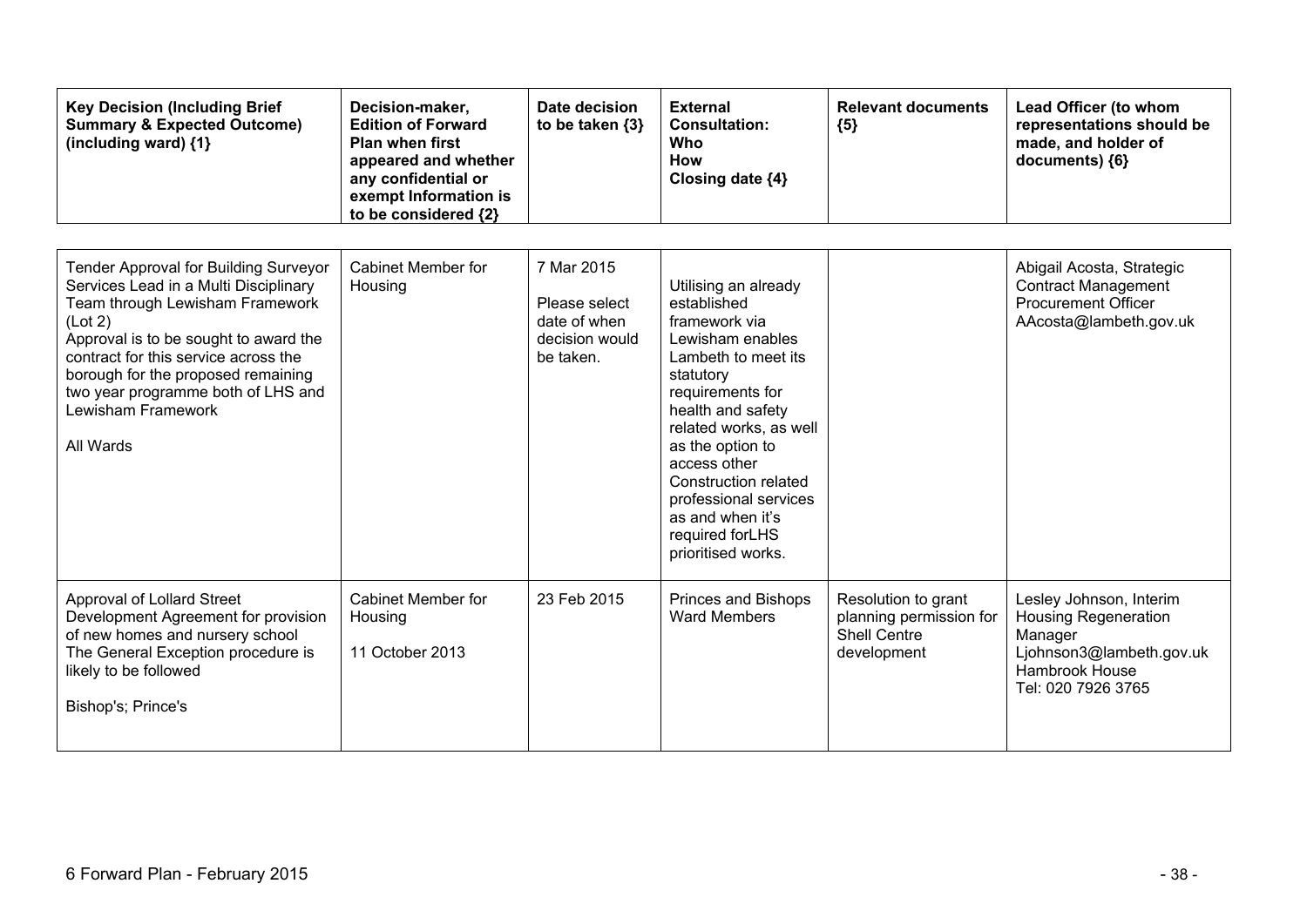| <b>Key Decision (Including Brief</b><br><b>Summary &amp; Expected Outcome)</b><br>(including ward) {1}                                                                                                        | Decision-maker,<br><b>Edition of Forward</b><br><b>Plan when first</b><br>appeared and whether<br>any confidential or<br>exempt Information is<br>to be considered {2} | Date decision<br>to be taken $\{3\}$ | <b>External</b><br><b>Consultation:</b><br>Who<br><b>How</b><br>Closing date {4}                                                                                                                                                                                                                                                      | <b>Relevant documents</b><br>${5}$ | Lead Officer (to whom<br>representations should be<br>made, and holder of<br>documents) {6}                                           |
|---------------------------------------------------------------------------------------------------------------------------------------------------------------------------------------------------------------|------------------------------------------------------------------------------------------------------------------------------------------------------------------------|--------------------------------------|---------------------------------------------------------------------------------------------------------------------------------------------------------------------------------------------------------------------------------------------------------------------------------------------------------------------------------------|------------------------------------|---------------------------------------------------------------------------------------------------------------------------------------|
| Development Options Appraisal -<br><b>Fenwick Estate</b><br>To approve the opportunity sites in<br>Fenwick estate as the location for<br>offsite affordable housing provision by<br>Sainsbury/TfL<br>Larkhall | Cabinet Member for<br>Housing<br>2 May 2014                                                                                                                            | 23 Feb 2015                          | Local residents and<br>ward councillors<br>Resident participation<br>in the project will be<br>designed in close<br>liaison with the TRA.<br>A communications<br>plan will be<br>developed by the<br>project team<br>involving drop in,<br>newsletters, events<br>etc to engage with<br>residents and<br>coproduce a project<br>plan. |                                    | Lesley Johnson, Interim<br><b>Housing Regeneration</b><br>Manager<br>Ljohnson3@lambeth.gov.uk<br>Hambrook House<br>Tel: 020 7926 3765 |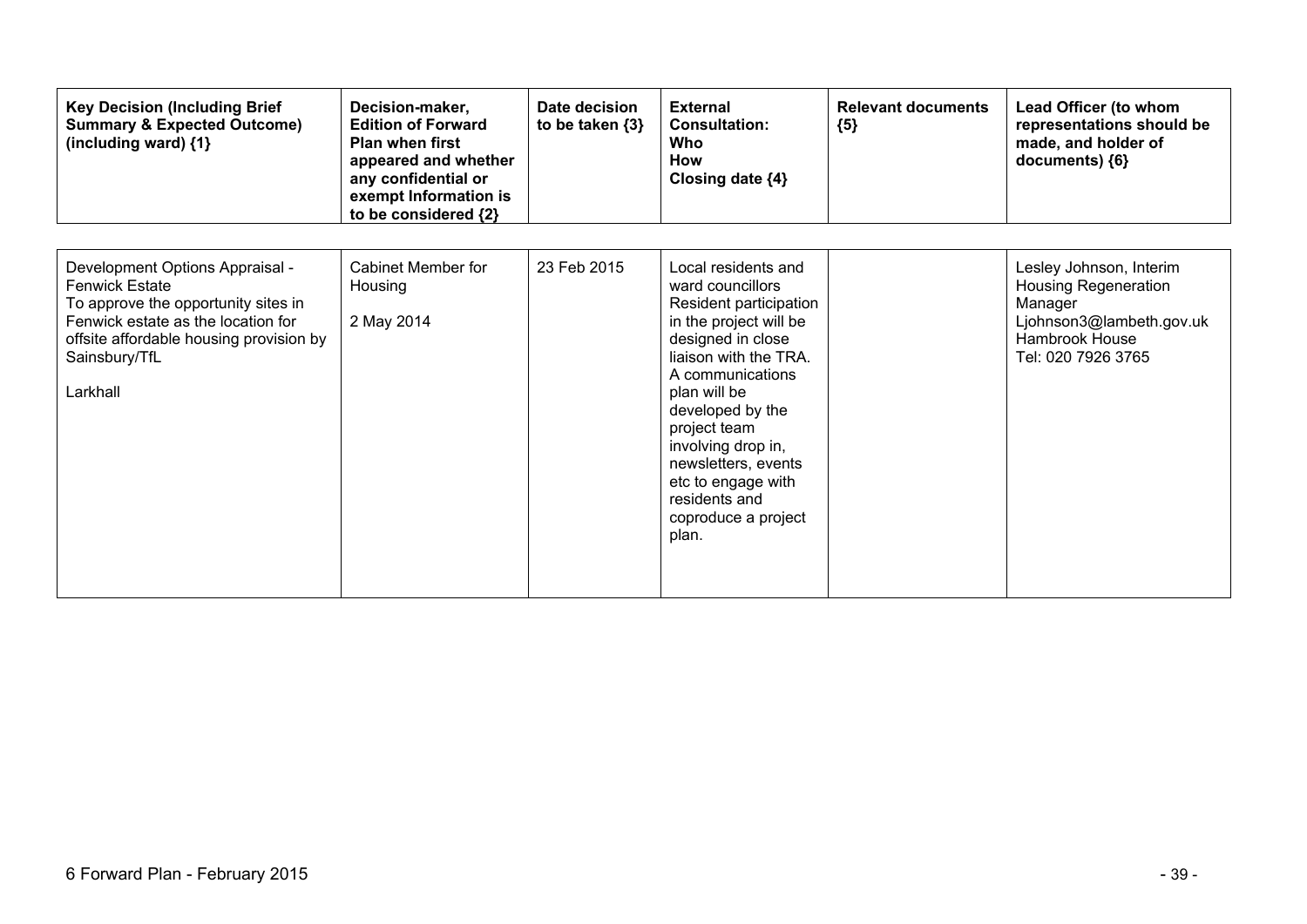| <b>Key Decision (Including Brief</b><br><b>Summary &amp; Expected Outcome)</b><br>(including ward) $\{1\}$                                                                                                                                                                                                                                                                                                                                 | Decision-maker,<br><b>Edition of Forward</b><br><b>Plan when first</b><br>appeared and whether<br>any confidential or<br>exempt Information is<br>to be considered {2} | Date decision<br>to be taken $\{3\}$                                        | <b>External</b><br><b>Consultation:</b><br>Who<br><b>How</b><br>Closing date {4}  | <b>Relevant documents</b><br>${5}$ | Lead Officer (to whom<br>representations should be<br>made, and holder of<br>documents) {6}                                                        |
|--------------------------------------------------------------------------------------------------------------------------------------------------------------------------------------------------------------------------------------------------------------------------------------------------------------------------------------------------------------------------------------------------------------------------------------------|------------------------------------------------------------------------------------------------------------------------------------------------------------------------|-----------------------------------------------------------------------------|-----------------------------------------------------------------------------------|------------------------------------|----------------------------------------------------------------------------------------------------------------------------------------------------|
| Authorisation to proceed to sign the<br>New Modular Management<br>Agreement<br>It is proposed that authorisation is<br>given to help proceed with the signing<br>of the new Modular Management<br>Agreement. Although a Management<br>Agreement is already in place with<br>these TMOs, the policies and<br>procedures within those agreements<br>require urgent update.<br>Brixton Hill; Clapham Town;<br>Coldharbour; Ferndale; Prince's | Cabinet Member for<br>Housing                                                                                                                                          | 23 Feb 2015<br>Please select<br>date of when<br>decision would<br>be taken. | Other than with<br>CETRA, all planned<br>external consultation<br>have concluded. |                                    | Paula Phillips<br>pphillips@lambeth.gov.uk<br>3rd Floor, Hambrook House,<br>Proden Road, London, SW2<br>5RW<br>Tel: 020 7926 3628                  |
| Proposal to Appoint Mears Ltd<br>(Interim) for South Area - Waiver<br>An urgent waiver report has been<br>prepared recommending Mears Ltd to<br>take over delivery of repairs and voids<br>works in the south as an interim<br>arrangement only for a period of 18<br>months.<br>All Wards                                                                                                                                                 | Cabinet Member for<br>Housing<br>20 June 2014                                                                                                                          | 9 Mar 2015                                                                  | High-level meetings<br>with Cabinet<br>Member/ LL Board/<br>Contractor            |                                    | Ola Akinfe, Director of<br><b>Property Services</b><br>OAkinfe@lambethliving.org.u<br>k<br>Lambeth Living, Hambrook<br>House<br>Tel: 0207 926 3427 |

#### **Jobs and Growth**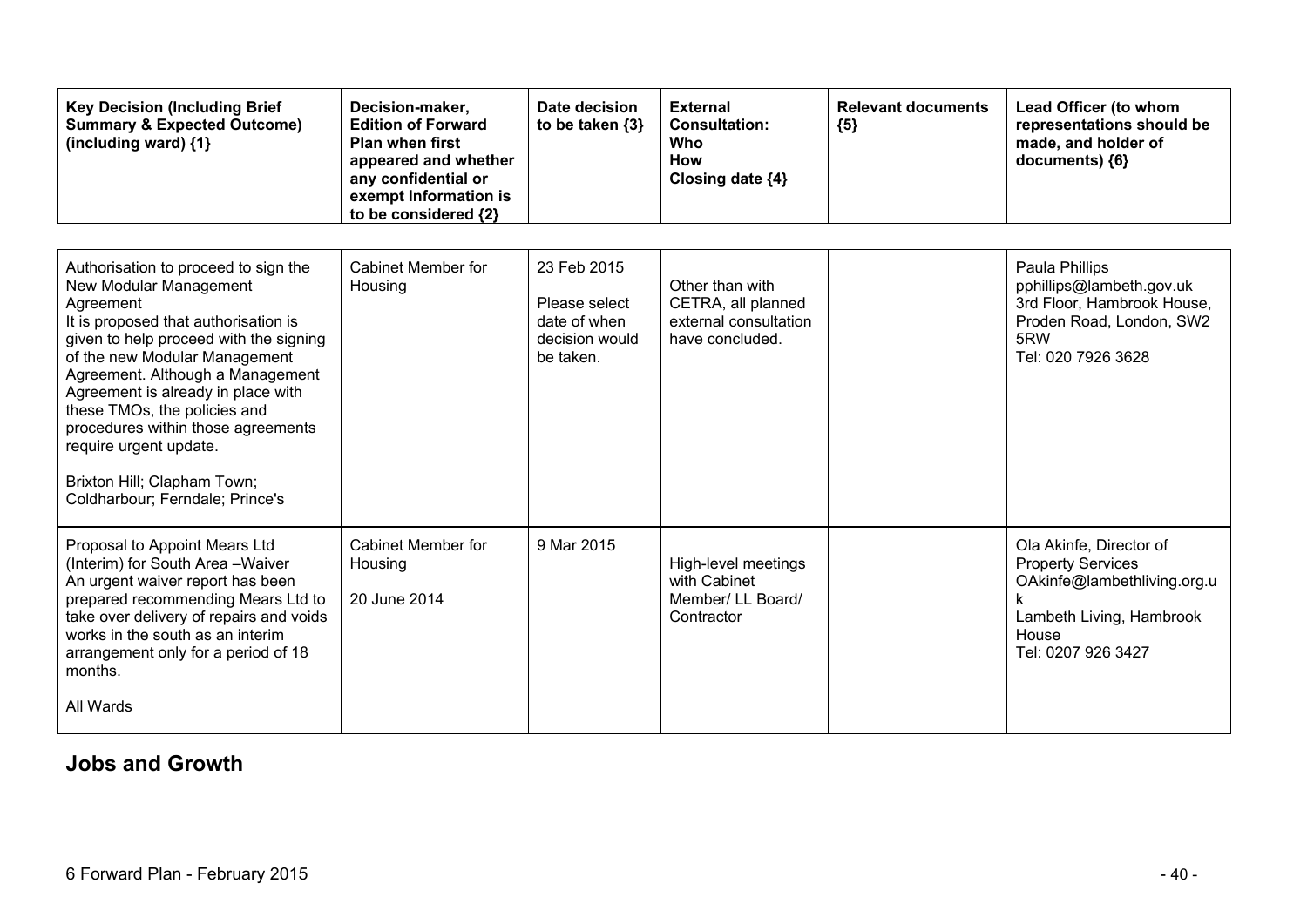| <b>Key Decision (Including Brief</b><br><b>Summary &amp; Expected Outcome)</b><br>(including ward) $\{1\}$                                                                                                                                      | Decision-maker,<br><b>Edition of Forward</b><br><b>Plan when first</b><br>appeared and whether<br>any confidential or<br>exempt Information is<br>to be considered {2} | Date decision<br>to be taken {3} | <b>External</b><br><b>Consultation:</b><br>Who<br><b>How</b><br>Closing date $\{4\}$                                                          | <b>Relevant documents</b><br>${5}$ | Lead Officer (to whom<br>representations should be<br>made, and holder of<br>documents) ${6}$ |
|-------------------------------------------------------------------------------------------------------------------------------------------------------------------------------------------------------------------------------------------------|------------------------------------------------------------------------------------------------------------------------------------------------------------------------|----------------------------------|-----------------------------------------------------------------------------------------------------------------------------------------------|------------------------------------|-----------------------------------------------------------------------------------------------|
| Dangerous Structures Provision<br>To award the contract for dangerous<br>stuctures under the Framework<br>Agreement drawn up by the<br>Dangerous Structures (Consortium)<br>London (DSCL) for the period April<br>2014 for 5 years<br>All Wards | Cabinet Member for<br>Jobs and Growth<br>17/10/14                                                                                                                      | 23 Feb 2015                      | No consultation $-$<br>the aim will be to<br>align with the<br>DSCL tender in<br>order to secure the<br>dangerous<br>structures<br>provision. |                                    | Catherine Neal<br>cneal@lambeth.gov.uk                                                        |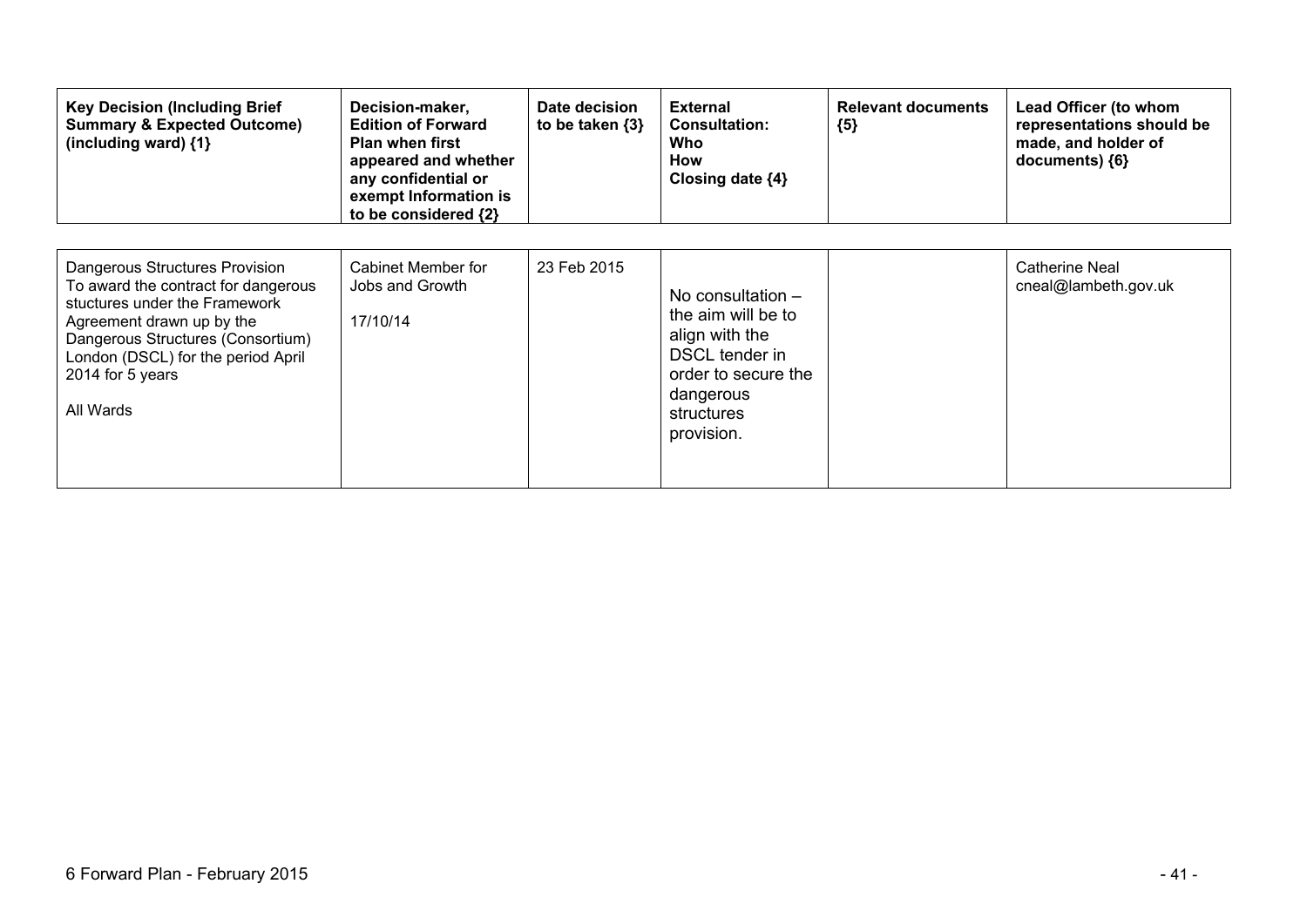| <b>Key Decision (Including Brief</b><br><b>Summary &amp; Expected Outcome)</b><br>(including ward) {1}                                                                                                                                                                                                                                                                                                                                                               | Decision-maker,<br><b>Edition of Forward</b><br><b>Plan when first</b><br>appeared and whether<br>any confidential or<br>exempt Information is<br>to be considered {2} | Date decision<br>to be taken {3} | <b>External</b><br><b>Consultation:</b><br>Who<br><b>How</b><br>Closing date ${4}$                                                                                                                                                                                                                                  | <b>Relevant documents</b><br>${5}$ | Lead Officer (to whom<br>representations should be<br>made, and holder of<br>documents) {6}                                           |
|----------------------------------------------------------------------------------------------------------------------------------------------------------------------------------------------------------------------------------------------------------------------------------------------------------------------------------------------------------------------------------------------------------------------------------------------------------------------|------------------------------------------------------------------------------------------------------------------------------------------------------------------------|----------------------------------|---------------------------------------------------------------------------------------------------------------------------------------------------------------------------------------------------------------------------------------------------------------------------------------------------------------------|------------------------------------|---------------------------------------------------------------------------------------------------------------------------------------|
| Lambeth Adult Learning 4-Year<br>Framework 2015-19<br>To award a 4-year Framework<br>Agreement to organisations to deliver<br>adult community learning in the<br>borough. The Agreement will run from<br>1/08/2015 - 31/07/2019. The<br><b>Council's Adult Learning Service</b><br>receives an annual grant from<br>government via the Skills Funding<br>Agency to commission high quality<br>adult community learning for residents<br>in the borough.<br>All Wards | Cabinet Member for<br>Jobs and Growth<br>5/12/14                                                                                                                       | 2 Mar 2015                       | $10/10/2014 -$<br>Consultation event<br>which resulted in the<br>design and<br>production of a more<br>streamlined<br>procurement and<br>commissioning<br>process.<br>25/11/2014 - Open<br>workshop for<br>organisations<br>interested in<br>tendering for the<br>2015-19 framework<br>attended by 44<br>delegates. |                                    | Lesley Johnson, Interim<br><b>Housing Regeneration</b><br>Manager<br>Ljohnson3@lambeth.gov.uk<br>Hambrook House<br>Tel: 020 7926 3765 |

# **Neighbourhoods**